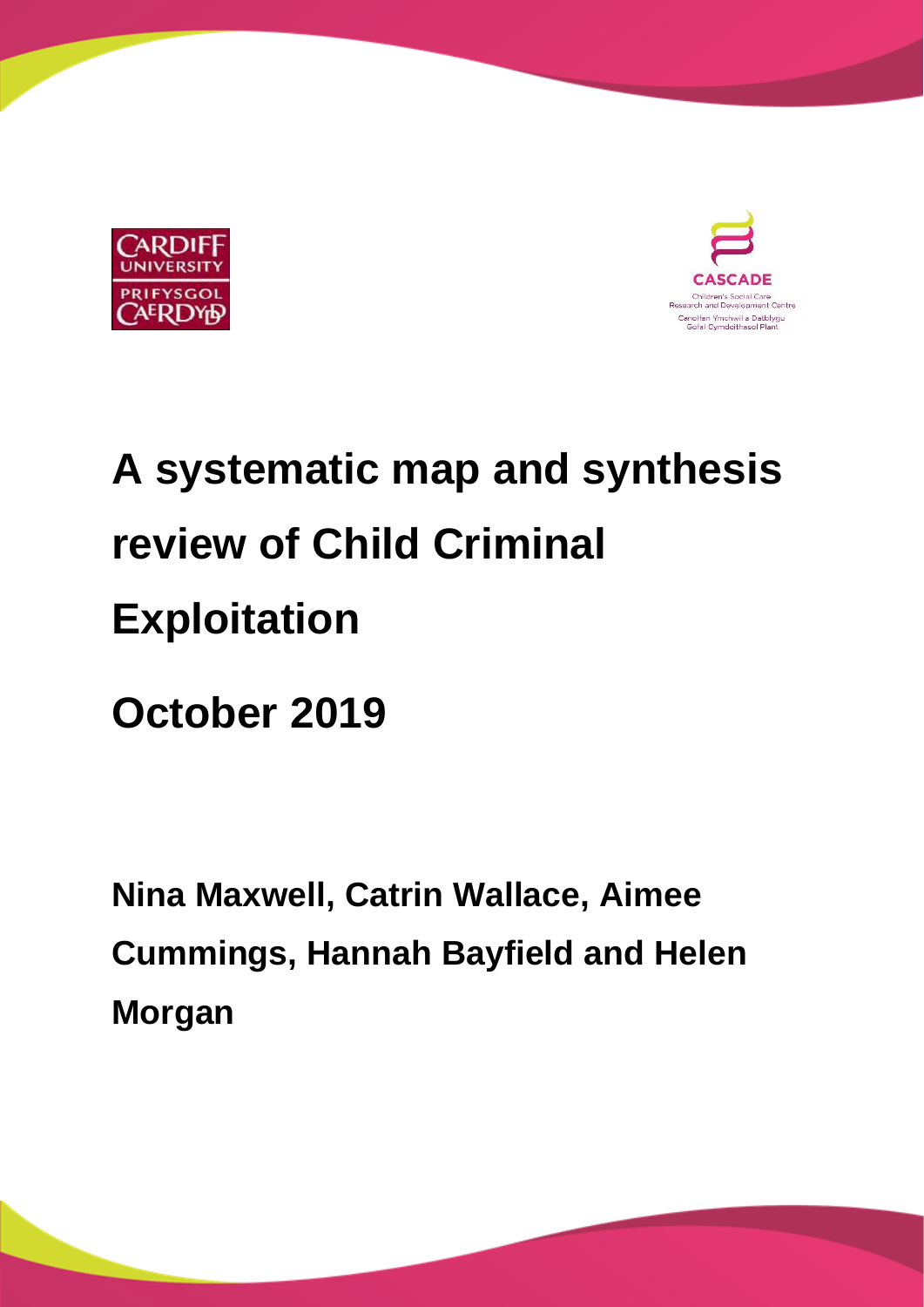# **Acknowledgements**

We want to thank SURE for their help with the rapid review and Anne Williams and Catherine Foster for their help with the initial screening. We would also like to thank the Child Safeguarding Practice Review Panel for their guidance and support. Additionally, we are grateful to Clare Chamberlain, Russell Waite and Christine Barter for sharing their findings with us and to Donald Forrester for commenting on an initial draft of this report.

We would also like to thank the authors we contacted for giving their time, knowledge and experience so generously.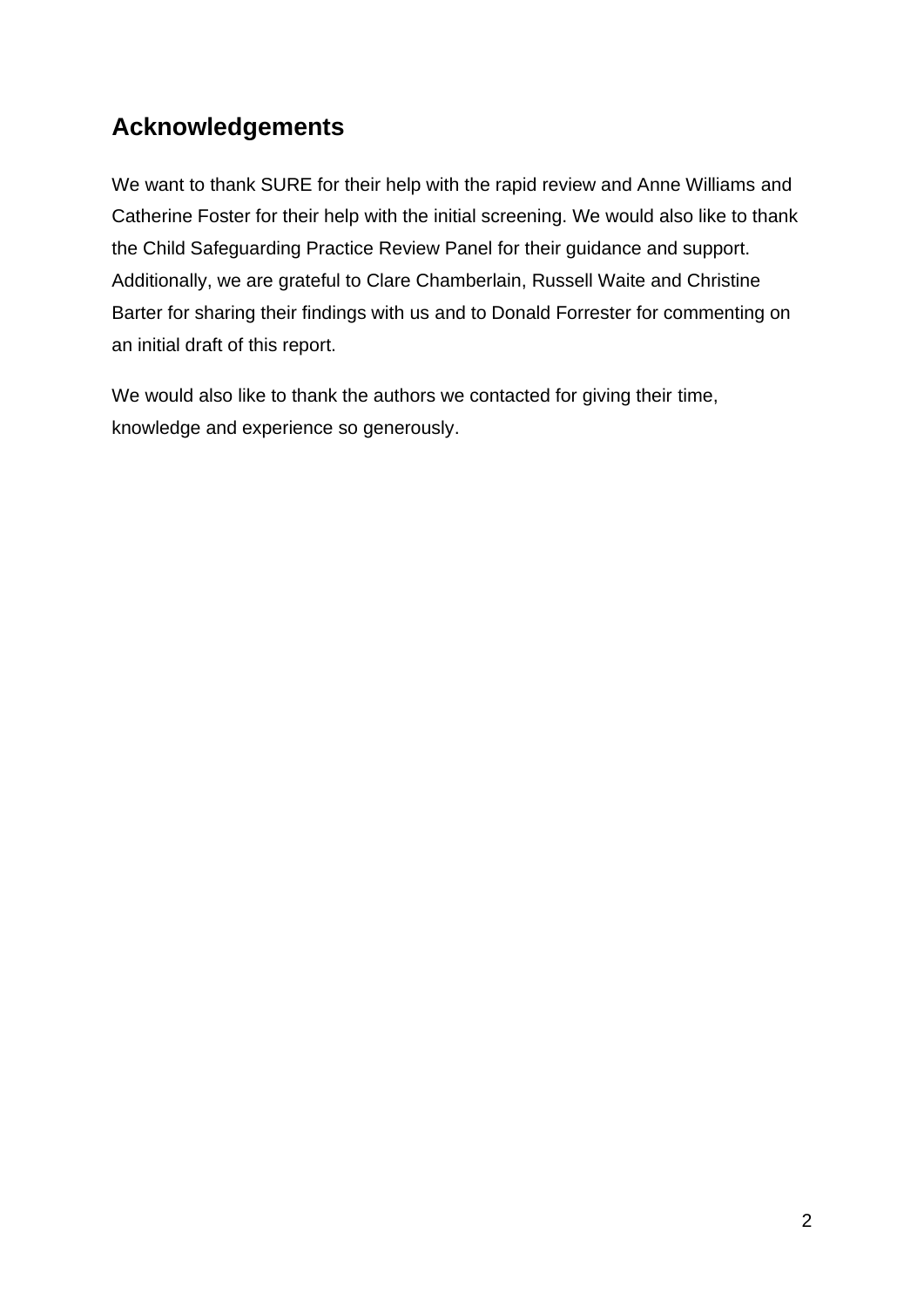# **Contents**

| 1.3 Evidence of good practice in the early identification of young people vulnerable to Child          |                                                                                               |
|--------------------------------------------------------------------------------------------------------|-----------------------------------------------------------------------------------------------|
|                                                                                                        |                                                                                               |
| 1.3.2 Urban to county locations and the transportation of drugs and cash by exploited people between   |                                                                                               |
|                                                                                                        |                                                                                               |
|                                                                                                        |                                                                                               |
|                                                                                                        |                                                                                               |
|                                                                                                        |                                                                                               |
| involved or at risk of becoming involved in child criminal exploitation ___________________________ 10 |                                                                                               |
|                                                                                                        | 1.4 Views from the literature about what makes an effective service response for young people |
|                                                                                                        |                                                                                               |
|                                                                                                        |                                                                                               |
|                                                                                                        |                                                                                               |
|                                                                                                        |                                                                                               |
|                                                                                                        |                                                                                               |
| 1.4.7 Education                                                                                        | 12                                                                                            |
|                                                                                                        |                                                                                               |
|                                                                                                        |                                                                                               |
|                                                                                                        |                                                                                               |
|                                                                                                        |                                                                                               |
|                                                                                                        | 15                                                                                            |
|                                                                                                        | 19                                                                                            |
|                                                                                                        | 19                                                                                            |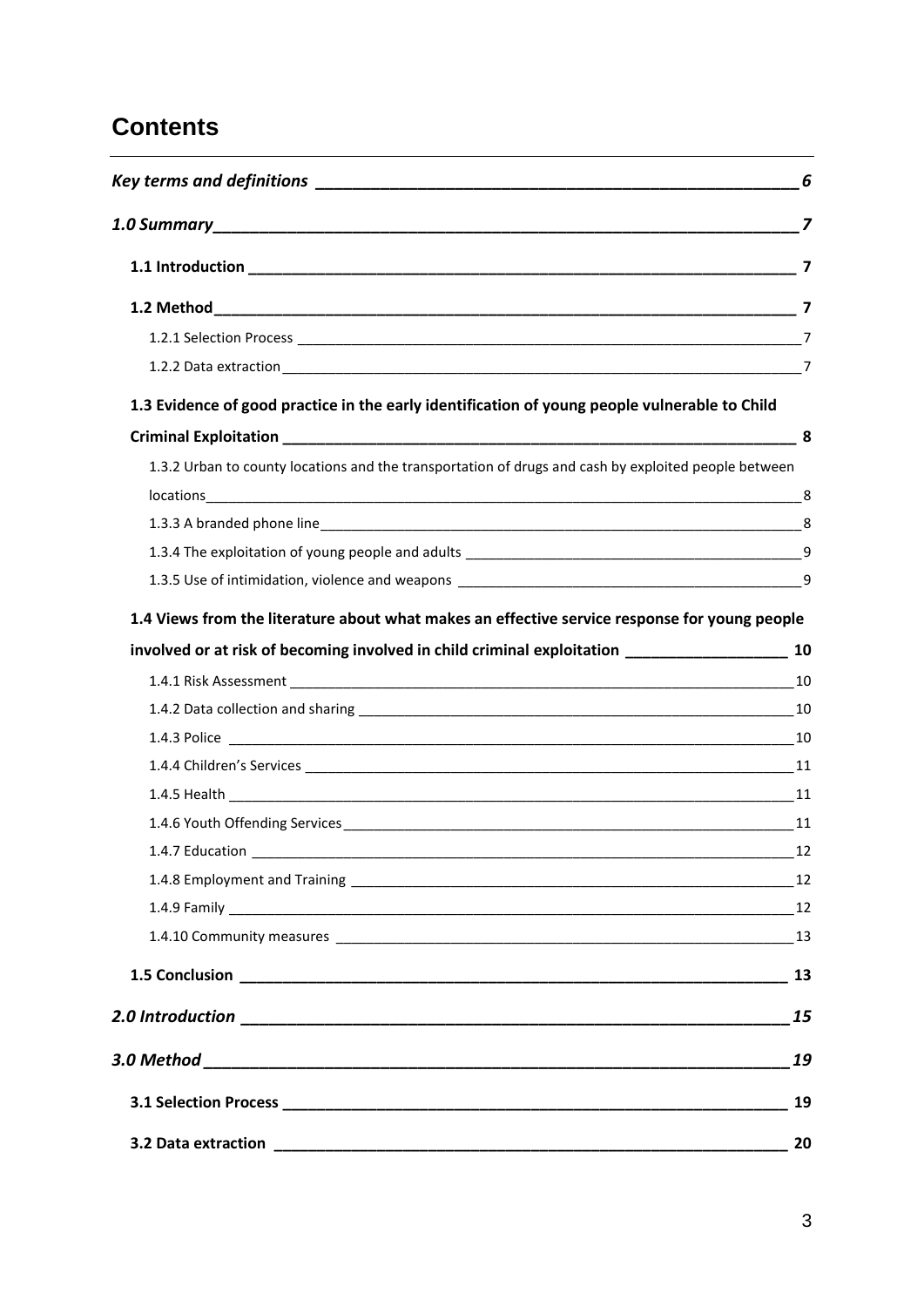| 4.0 Evidence of good practice in the early identification of young people vulnerable to child                                                                                                                                  |    |
|--------------------------------------------------------------------------------------------------------------------------------------------------------------------------------------------------------------------------------|----|
|                                                                                                                                                                                                                                |    |
|                                                                                                                                                                                                                                |    |
| 4.2 Urban to county locations and the transportation of drugs and cash by exploited people                                                                                                                                     |    |
|                                                                                                                                                                                                                                |    |
|                                                                                                                                                                                                                                |    |
| 4.2.2 The transportation of drugs and cash by exploited people between locations ____________________________24                                                                                                                |    |
|                                                                                                                                                                                                                                |    |
|                                                                                                                                                                                                                                |    |
|                                                                                                                                                                                                                                |    |
|                                                                                                                                                                                                                                |    |
|                                                                                                                                                                                                                                |    |
|                                                                                                                                                                                                                                |    |
|                                                                                                                                                                                                                                |    |
|                                                                                                                                                                                                                                |    |
|                                                                                                                                                                                                                                |    |
|                                                                                                                                                                                                                                |    |
| 5.0 Views from the literature about what makes an effective service response for young                                                                                                                                         |    |
| people involved or at risk of becoming involved in child criminal exploitation __________34                                                                                                                                    |    |
| 5.1 Risk assessment and the contract of the contract of the contract of the contract of the contract of the contract of the contract of the contract of the contract of the contract of the contract of the contract of the co | 34 |
| 5.2 Data collection and sharing_                                                                                                                                                                                               | 35 |
|                                                                                                                                                                                                                                |    |
|                                                                                                                                                                                                                                |    |
|                                                                                                                                                                                                                                |    |
|                                                                                                                                                                                                                                |    |
|                                                                                                                                                                                                                                |    |
|                                                                                                                                                                                                                                |    |
|                                                                                                                                                                                                                                |    |
|                                                                                                                                                                                                                                |    |
|                                                                                                                                                                                                                                |    |
|                                                                                                                                                                                                                                | 44 |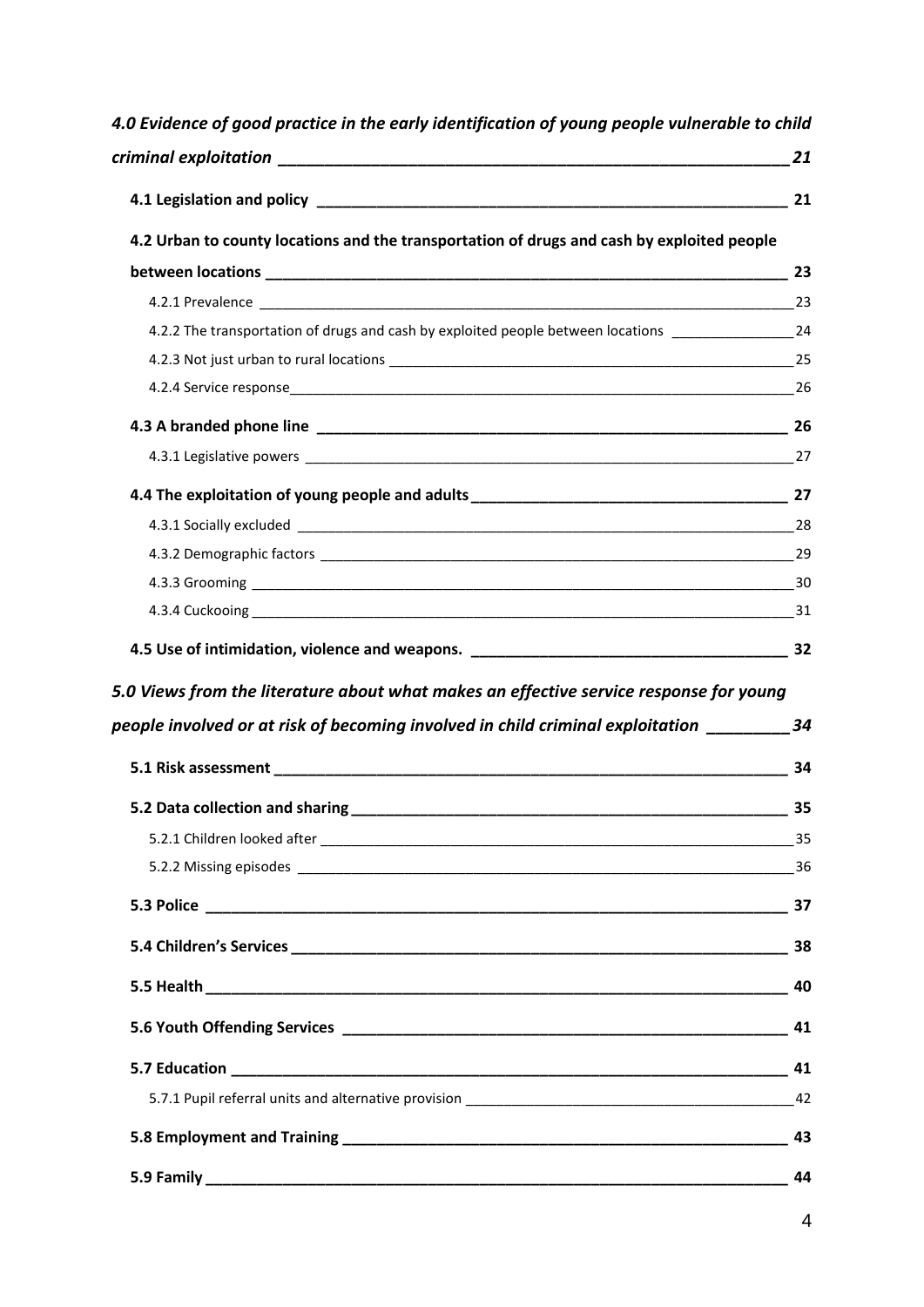|                       | 45  |
|-----------------------|-----|
| <b>6.0 Conclusion</b> | 48  |
|                       | -51 |
|                       |     |
|                       |     |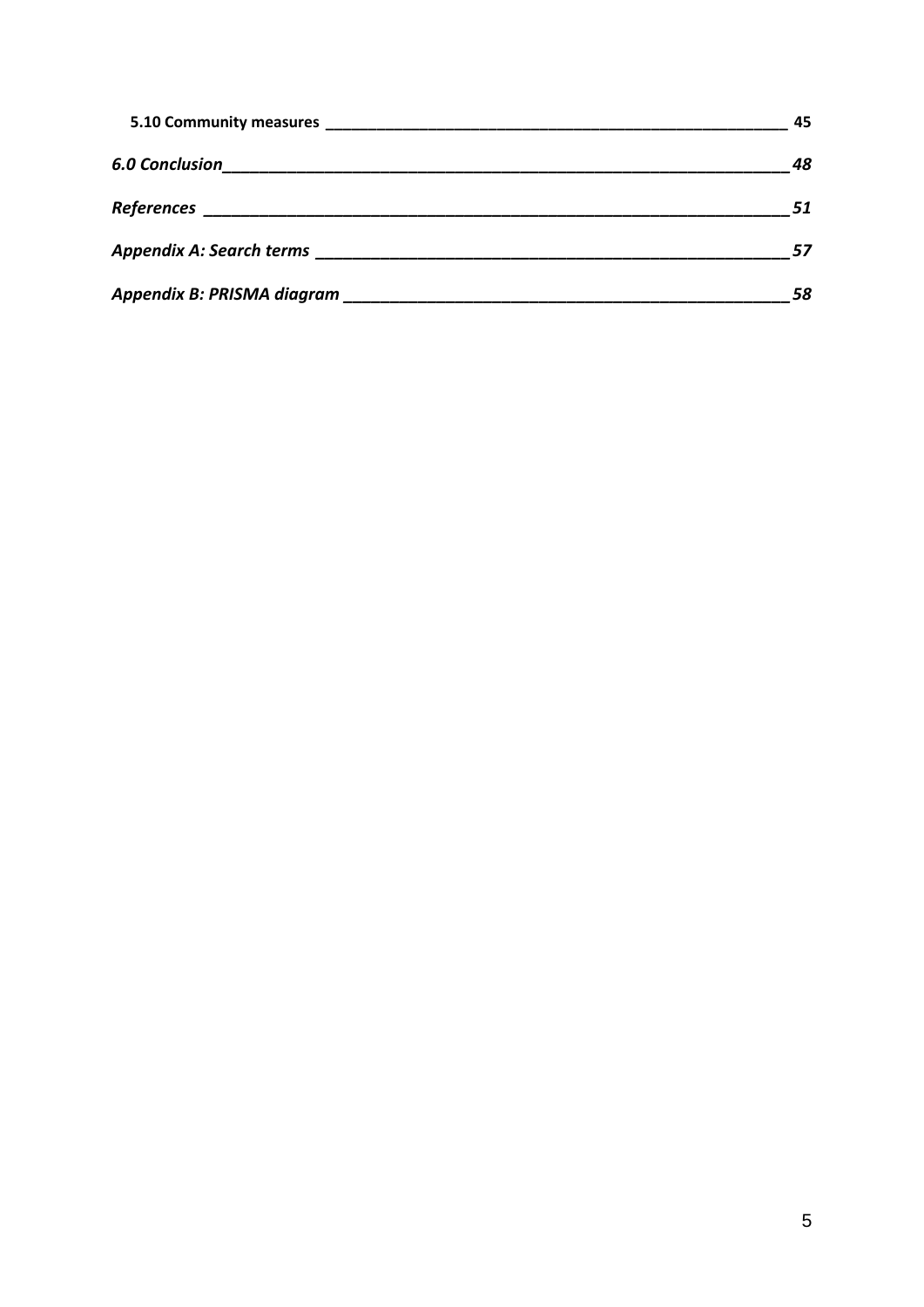# <span id="page-5-0"></span>**Key terms and definitions**

| <b>Branded line</b>                 | A mobile phone line that is established in the market which receives<br>customer orders and is usually controlled by a third party.                                                                                                                                                                                                                                                                                                                                                                                                                                                                                                                             |
|-------------------------------------|-----------------------------------------------------------------------------------------------------------------------------------------------------------------------------------------------------------------------------------------------------------------------------------------------------------------------------------------------------------------------------------------------------------------------------------------------------------------------------------------------------------------------------------------------------------------------------------------------------------------------------------------------------------------|
| Child / children                    | Under the Children Act (1989) children have a right to protection until<br>they are 18 and as such, this report adopts the terms 'child' or 'children'<br>to refer to any child under the age of 18.                                                                                                                                                                                                                                                                                                                                                                                                                                                            |
| Child criminal<br>exploitation      | Where an individual or group takes advantage of an imbalance of<br>power to coerce, control, manipulate or deceive a child or young<br>person under the age of 18 into any criminal activity (a) in exchange for<br>something the victim needs or wants, and/or (b) for the financial or<br>other advantage of the perpetrator or facilitator and/or (c) through<br>violence or the threat of violence. The victim may have been criminally<br>exploited even if the activity appears consensual (Home Office, 2018)                                                                                                                                            |
| <b>Child Sexual</b><br>Exploitation | Child sexual exploitation is a form of child sexual abuse. It occurs<br>where an individual or group takes advantage of an imbalance of<br>power to coerce, manipulate or deceive a child or young person under<br>the age of 18 into sexual activity (a) in exchange for something the<br>victim needs or wants, and/or (b) for the financial advantage or<br>increased status of the perpetrator or facilitator. The victim may have<br>been sexually exploited even if the sexual activity appears consensual.<br>Child sexual exploitation does not always involve physical contact; it<br>can also occur through the use of technology (Home Office, 2017) |
| Clean skins                         | Children with no prior criminal record.                                                                                                                                                                                                                                                                                                                                                                                                                                                                                                                                                                                                                         |
| <b>County Lines</b>                 | Drug networks (both gangs and organised crime groups) who use<br>children and young people and vulnerable adults to carry out illegal<br>activity on their behalf. Gangs dealing drugs is not a new issue but the<br>extent to which criminal exploitation (often organised) of children and<br>vulnerable adults, as well as the increasing use of violence, has<br>become an inherent part of it through county lines makes it especially<br>damaging (Serious Violence Strategy, 2018).                                                                                                                                                                      |
| Cuckooing                           | The process where adults and/or children are used to take over houses<br>acquired from vulnerable adults including class A drug addicts                                                                                                                                                                                                                                                                                                                                                                                                                                                                                                                         |
| Debt bondage                        | Children are robbed by members of their own network or are<br>encouraged to run in to debt for commodities acquired from the<br>network (e.g. drugs) in order to remain indebted to them.                                                                                                                                                                                                                                                                                                                                                                                                                                                                       |
| <b>Elders</b>                       | Middle level of decision makers, or elders, that develop gang<br>organisation by generating sales and building an active customer base.                                                                                                                                                                                                                                                                                                                                                                                                                                                                                                                         |
| Going country                       | Where children are groomed and recruited in large cities and urban<br>areas, they tend to be used to transport drugs to rural or coastal areas.                                                                                                                                                                                                                                                                                                                                                                                                                                                                                                                 |
| <b>Runners</b>                      | Refer to children who are used to transport drugs                                                                                                                                                                                                                                                                                                                                                                                                                                                                                                                                                                                                               |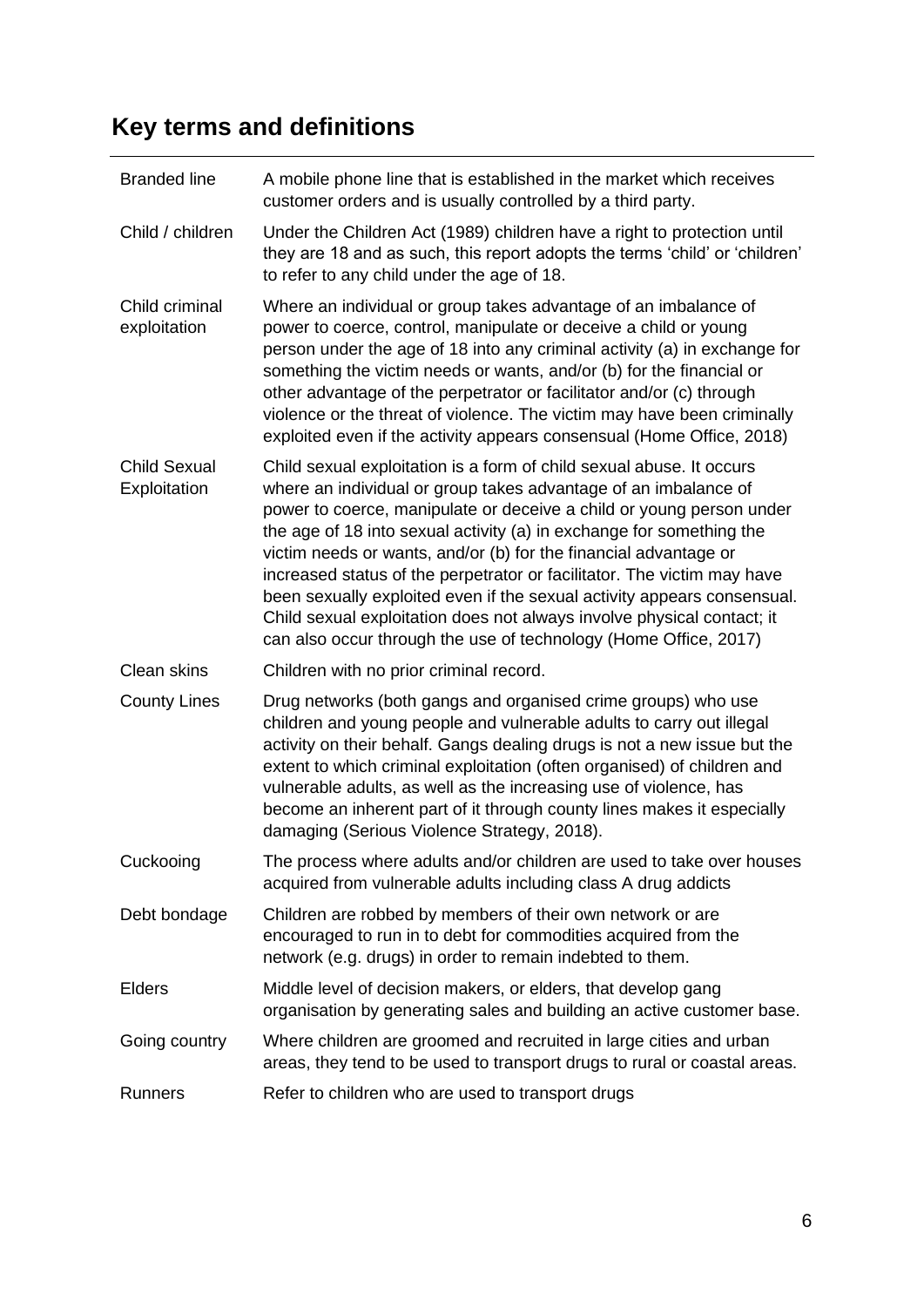# <span id="page-6-0"></span>**1.0 Summary**

# <span id="page-6-1"></span>**1.1 Introduction**

This rapid review was commissioned by the Child Safeguarding Practice Review Panel to assess what is known in the literature about child criminal exploitation, in relation to the early identification of children vulnerable to child criminal exploitation and key messages for an effective service response for children involved or at risk of becoming involved in child criminal exploitation. In doing so, the review found that there is little academic research and data relating specifically to child criminal exploitation.

## <span id="page-6-2"></span>**1.2 Method**

A systematic map and synthesis review was conducted in April 2019. As child criminal exploitation is only currently being explicitly defined and understood, the search parameters were limited to sources that referred to child criminal exploitation and excluded human trafficking, domestic servitude, child sexual exploitation, gangs and youth crime. The search comprised five databases and eleven online resources. The mapping review identified 2970 records. The search was supplemented by contacting six key authors which resulted in an additional 7 records. Hence, 2977 potential sources were identified, with 2924 excluded as they did not meet the search parameters. Therefore, 53 sources were included for the review.

#### <span id="page-6-3"></span>*1.2.1 Selection Process*

Title and/or abstract screening was conducted independently by two authors, with disagreements resolved through discussion. Full texts of studies were retrieved for selected papers with screening conducted independently by two authors.

#### <span id="page-6-4"></span>*1.2.2 Data extraction*

Data was extracted into NVivo v12 computer software with reference to a coding frame which included coding for text relating to the problem, demographics, risk factors, identification, activities, professional attitudes, strategies, help and support for children and for parents.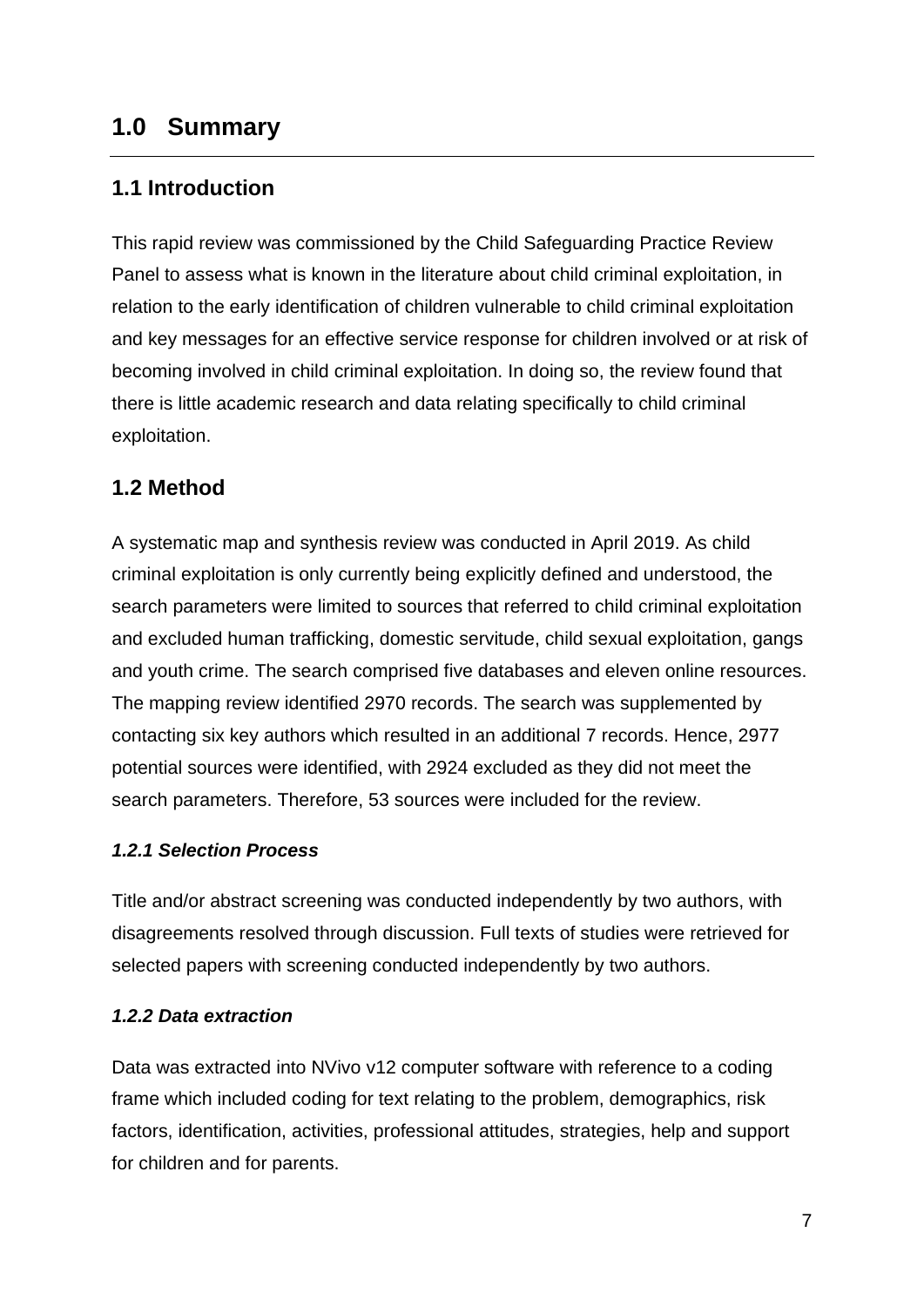# <span id="page-7-0"></span>**1.3 Evidence of good practice in the early identification of young people vulnerable to Child Criminal Exploitation**

## *1.3.1 Legislation and policy*

• There is no specific legislation or polices for child criminal exploitation. Hence, child criminal exploitation is captured under legislation including the Modern Slavery Act (2015), the Children and Young Persons Act 1933, the Child Abduction Act 1984 and the Children Act 1989.

# <span id="page-7-1"></span>*1.3.2 Urban to county locations and the transportation of drugs and cash by exploited people between locations*

- Data published in 2017 reported that of the 43 police forces in England and Wales, 65% have reported the exploitation of children linked to County Lines. However, recent improvements in intelligence gathering suggest that this is an underestimation.
- Children are groomed and used to transport drugs via 'plugging' where drugs are stored internally. Children may be forced to continue their involvement through 'debt bondage' where they have money or drugs stolen from them by other members of the network.
- To evade police detection, various tactics are used including the recruitment of children representative of the ethnicity in the specific area, targeting children with no previous offences, ensuring children are rotated across lines and ensuring children are only away from home for short periods of time.

# <span id="page-7-2"></span>*1.3.3 A branded phone line*

- Branded mobile phone numbers are essential to the functioning of county lines as they are used to advertise, collect and relay drug orders. Each branded line has multiple individual lines linked to the same number.
- As a result of the Digital Economy Act 2017, police and the National Crime Agency are now able to request that phone lines be shut down if County Lines involvement is suspected.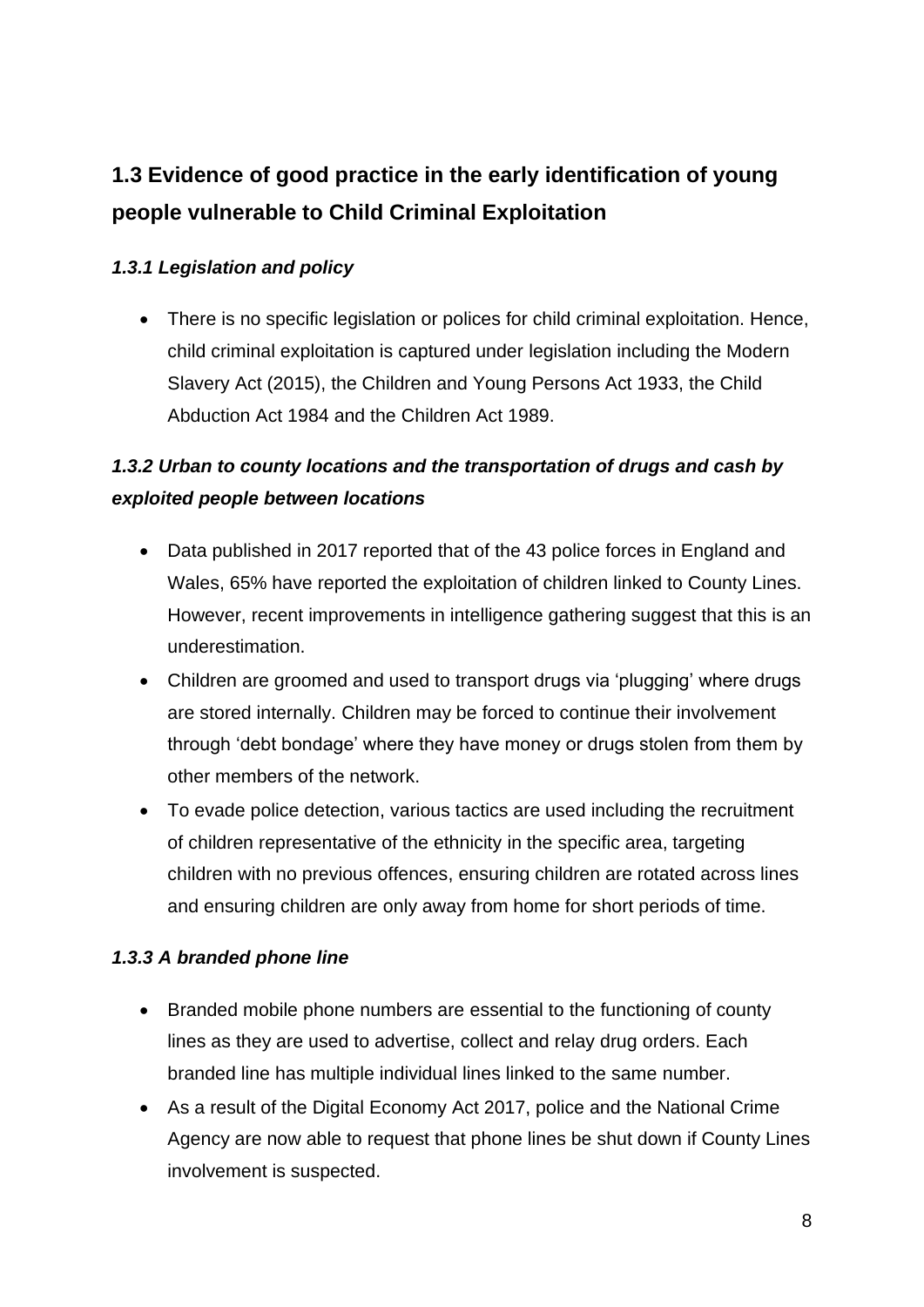#### <span id="page-8-0"></span>*1.3.4 The exploitation of young people and adults*

- There are a wide range of risk factors that can increase potential vulnerability to child criminal exploitation. These include poverty, abuse, neglect, behavioural difficulties, school exclusions, special educational needs, children looked after, those who are missing, drug users, and those with physical or mental health issues.
- While individual factors can increase potential vulnerability to child criminal exploitation, the presence of multiple vulnerabilities heightens the risk.
- There are multiple reasons why a child may become involved in County Lines. These include financial or material gain, protection, kudos or respect. Consequently, some children may not be aware that they are being exploited.
- Some children may find themselves involved purely due to where they live and feel they have no choice. Some children are kept on the periphery of drug networks and used as a cheap, dispensable workforce.
- Drug networks use serious violence to ensure children's compliance and loyalty.
- While children of all ages can be criminally exploited, older children may be perceived as more autonomous in their involvement and where involvement is seen a lifestyle choice rather than safeguarding issue.
- As well as the storage and transportation of drugs, children are also forced to reside in cuckooed dwellings to sell drugs where they are often being subjected to an environment of normalised drug use, physical and sexual exploitation.

#### <span id="page-8-1"></span>*1.3.5 Use of intimidation, violence and weapons*

- Child criminal exploitation is linked with other forms of exploitation including child sexual exploitation and serious violence.
- Exploited children can be both the victims and perpetrators of violence, with children carrying weapons as a warning as well as to protect themselves.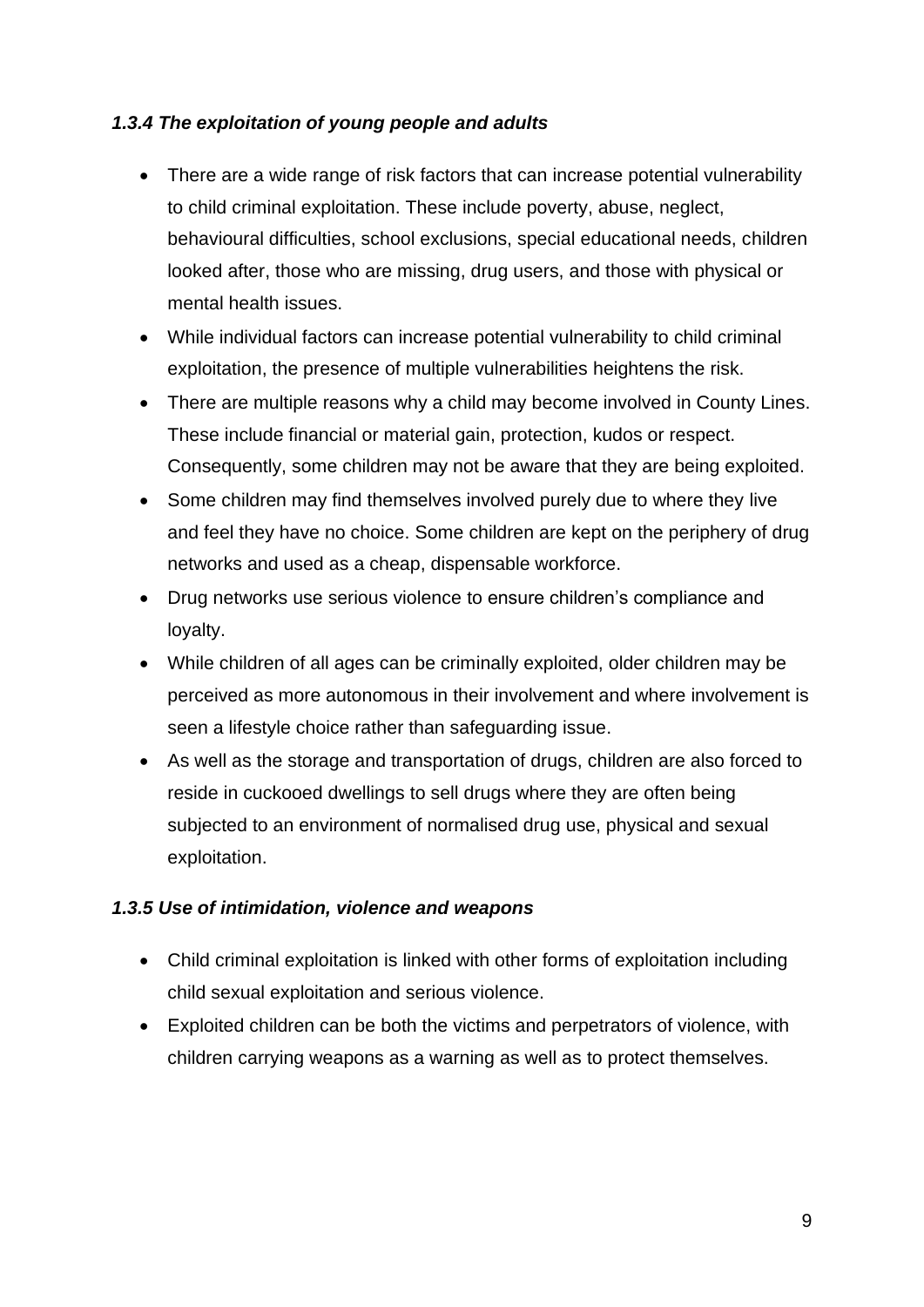# <span id="page-9-0"></span>**1.4 Views from the literature about what makes an effective service response for young people involved or at risk of becoming involved in child criminal exploitation**

- There is little research about what works in responding to children who are involved or at risk of becoming involved in child criminal exploitation.
- There is no statutory definition of child criminal exploitation.
- Many local authorities do not appear to have protocols for dealing with child criminal exploitation.

## <span id="page-9-1"></span>*1.4.1 Risk Assessment*

- Comprehensive training is required for professionals across the safeguarding partners and relevant agencies to enable professionals to understand and recognise child criminal exploitation.
- A multi-agency older children's risk panel may enable agencies to share information and develop joint risk assessments.

## <span id="page-9-2"></span>*1.4.2 Data collection and sharing*

- There is currently no systematic data collection for criminally exploited children.
- There is currently an intelligence gap about missing children and the relationship with County Lines. This could be rectified with more consistent use of return interviews.
- Data sharing protocols and practice are reliant on resourcing and clear guidelines as to what information can be shared under the new General Data Protection Regulations.

# <span id="page-9-3"></span>*1.4.3 Police*

• There has been an increase in the numbers of 10 to 17 years olds arrested for possession with intent to supply class A drugs since 2015.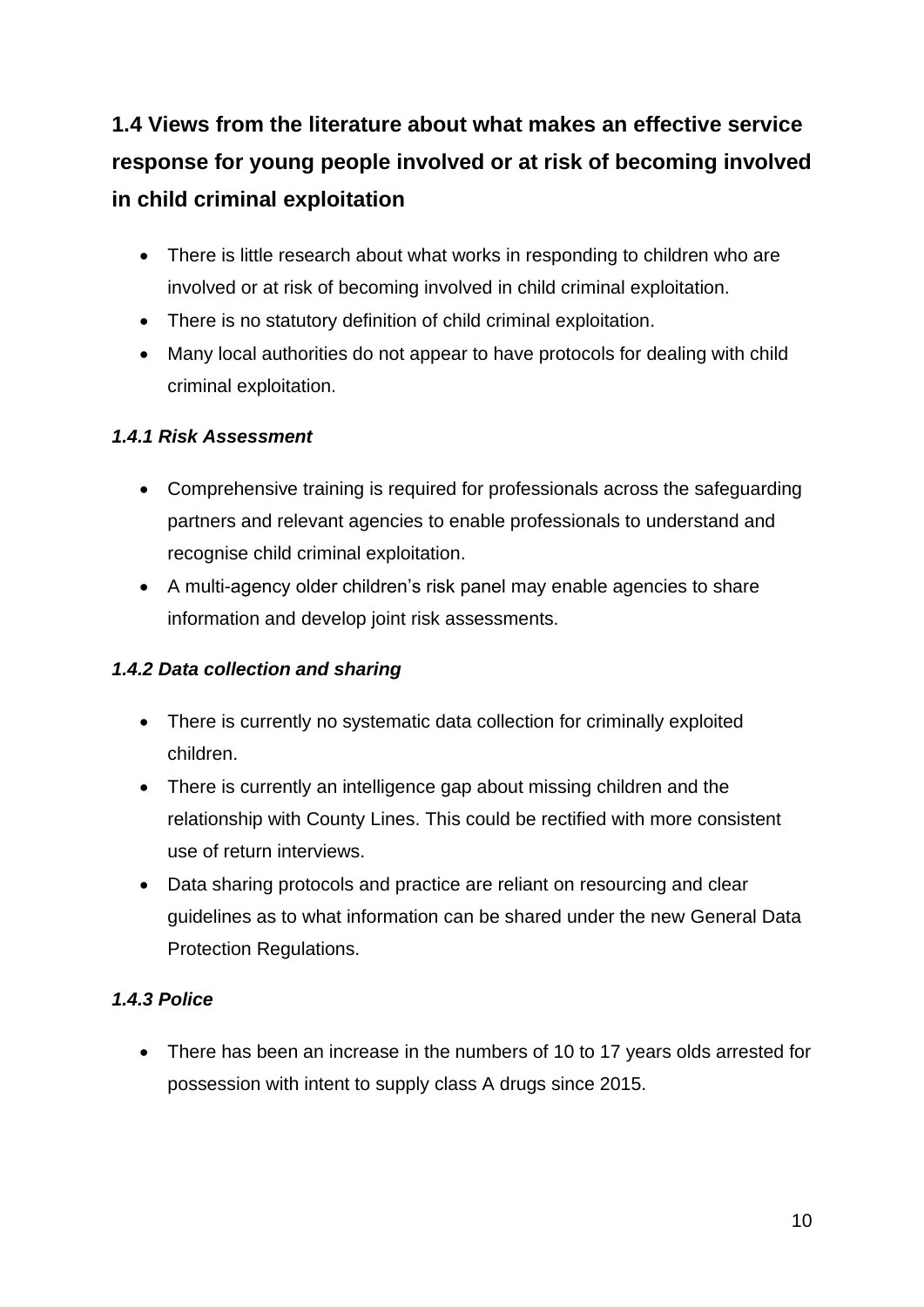• Police services do not use a vulnerability flag for child criminal exploitation, meaning that children who are arrested for possession with intent to supply class A drugs may not be treated as vulnerable.

#### <span id="page-10-0"></span>*1.4.4 Children's Services*

- Current definitions and thresholds may not be appropriate for abuse that occurs outside of the family.
- More consideration is needed of the wider context with which children live when considering risk factors.
- Where children are brought to the attention of services, professionals and parents experience difficulties in accessing support as many children fail to meet current service thresholds

## <span id="page-10-1"></span>*1.4.5 Health*

- Health staff should be trained to identify children at risk of criminal exploitation, share data and in supporting the provision of appropriate interventions.
- There is a need for therapeutic interventions for children suffering from exploitation and services that are persistent in the engagement of children who may still be subject to exploitation or fearful of reprisals.

## <span id="page-10-2"></span>*1.4.6 Youth Offending Services*

- Youth Offending Services and Children's Services should be coordinated to ensure the streamlining of practices and approaches aimed at criminally exploited children.
- Youth Offending Services have local intelligence that can be used to ensure that vulnerable children, including care leavers and those who are discharged from custody, are not clustered together in particular accommodation, or locations that heighten the risk of child criminal exploitation.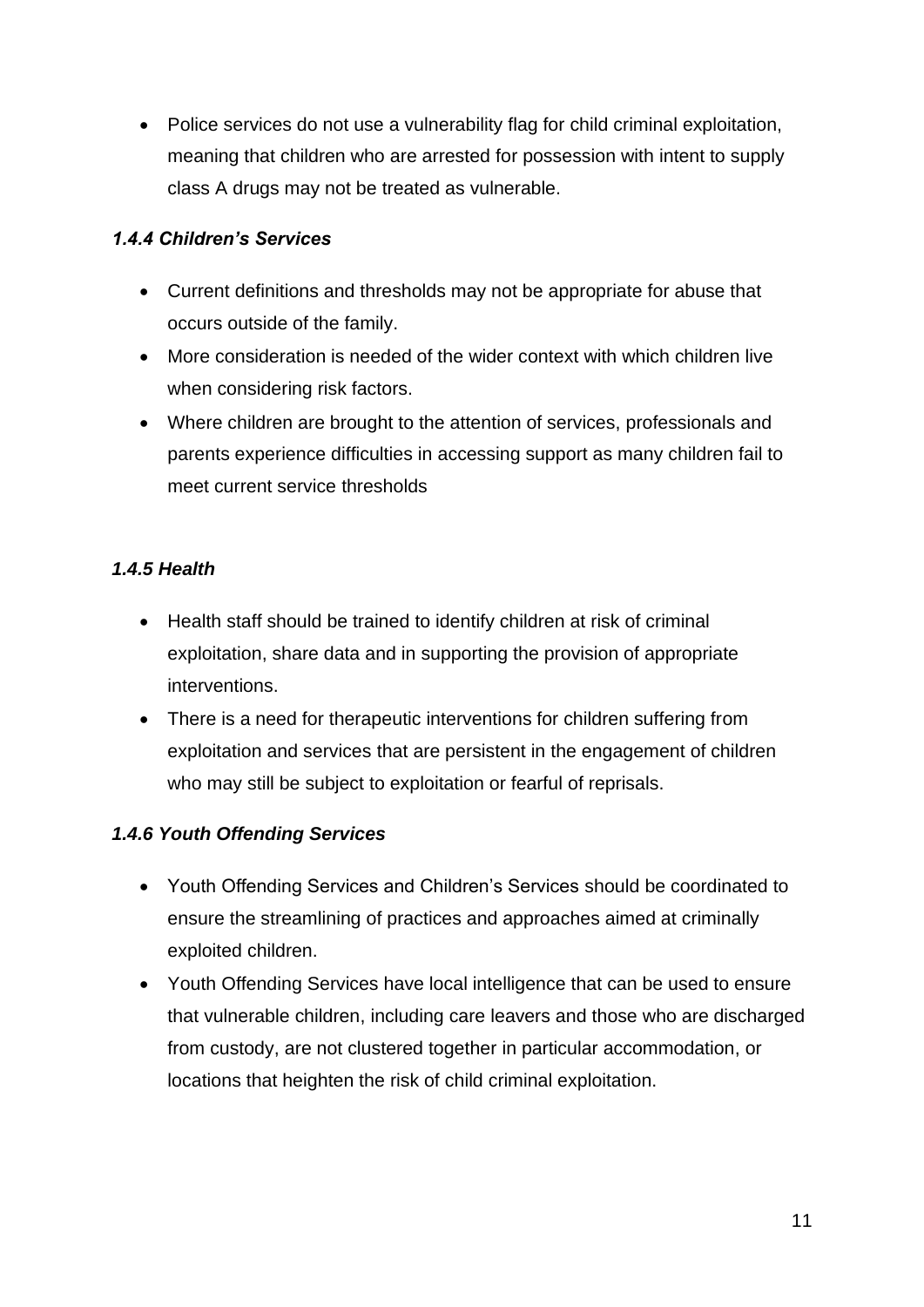## <span id="page-11-0"></span>*1.4.7 Education*

- Education plays an important role in the identification, protection and prevention of child criminal exploitation.
- There is a need for school staff to be trained in identifying those at risk of child criminal exploitation.
- There are increasing numbers of children being excluded from school, either temporarily or permanently.
- It has been suggested that networks may regard Pupil Referral Units as places to recruit vulnerable young people.

## <span id="page-11-1"></span>*1.4.8 Employment and Training*

- Given the link between deprivation and child criminal exploitation, the development of education and training opportunities can be used to combat the risks around lack of employment opportunities.
- There may be scope for local employers and colleges to develop suitable work and training pathways for children affected by child criminal exploitation.

# <span id="page-11-2"></span>*1.4.9 Family*

- There are multiple familial risk factors that leave children vulnerable to child criminal exploitation, including domestic violence, parental drug dependency, abuse, neglect and familial involvement in criminality.
- Not all children who are criminally exploited come from fractured families.
- Financial pressures may be exploited where parents must work multiple jobs leaving children alone for long periods or where county lines involvement is used to contribute to the household budget.
- Where children had histories of service involvement, parents reported feeling blamed and excluded by professionals rather than being helped and supported to manage their child's behaviour.
- For children who were not known to services family concerns went unheeded or unsupported.
- While family-focused interventions, and those that are combined with education interventions can be helpful in the prevention of child criminal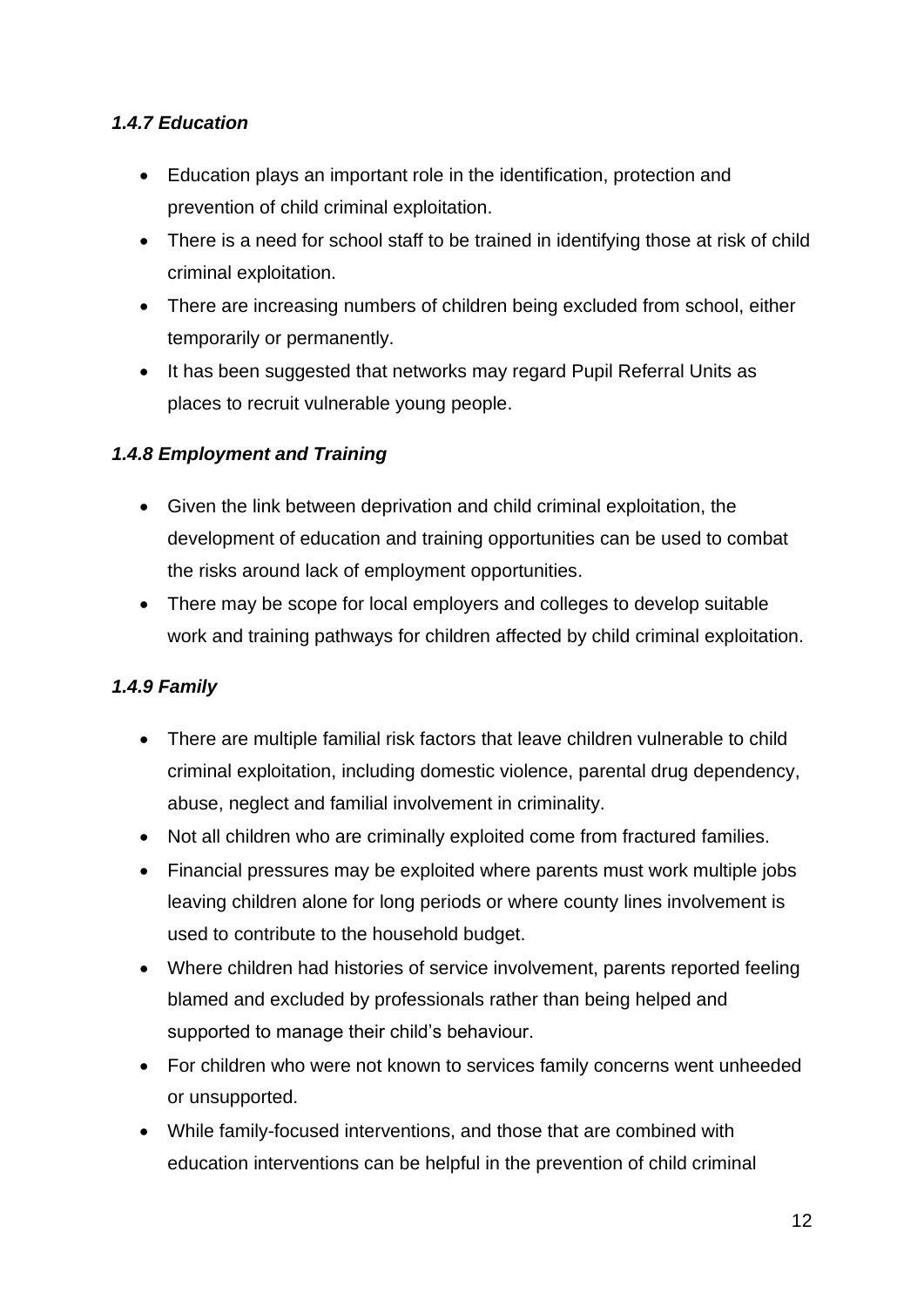exploitation involvement, once children have become exploited, families may need additional support.

#### <span id="page-12-0"></span>*1.4.10 Community measures*

- Community participation and outreach measures are proactive prevention strategies that could be used in areas where children are at a high risk of criminal exploitation.
- Local policing teams and street-based youth workers can befriend children and help develop community-based programmes such as mentoring and sport and create leisure facilities and safe spaces.

# <span id="page-12-1"></span>**1.5 Conclusion**

- The systematic map and synthesis review highlighted that child criminal exploitation is an emerging problem that affects vulnerable children across all ages and ethnicities.
- There is currently limited evidence about the nature and scale of the problem and what works in the identification and prevention of children becoming criminally exploited.
- The review found that three key elements appear to be particularly important:
	- 1. Children should be seen as the victims of criminal exploitation rather than the perpetrators of crime.
	- 2. Children who are at risk of, or who are being criminally exploited require strengths-based, relationship driven approaches.
	- 3. This is a complex social problem and therefore it requires interventions at national, community, family and child level.
		- At the national level, the National County Lines Coordination Centre is aimed at developing a national intelligence picture to determine the scale and scope of child criminal exploitation.
		- At the community level, the review highlighted that community participation and outreach measures may be useful tools in the proactive prevention of child criminal exploitation.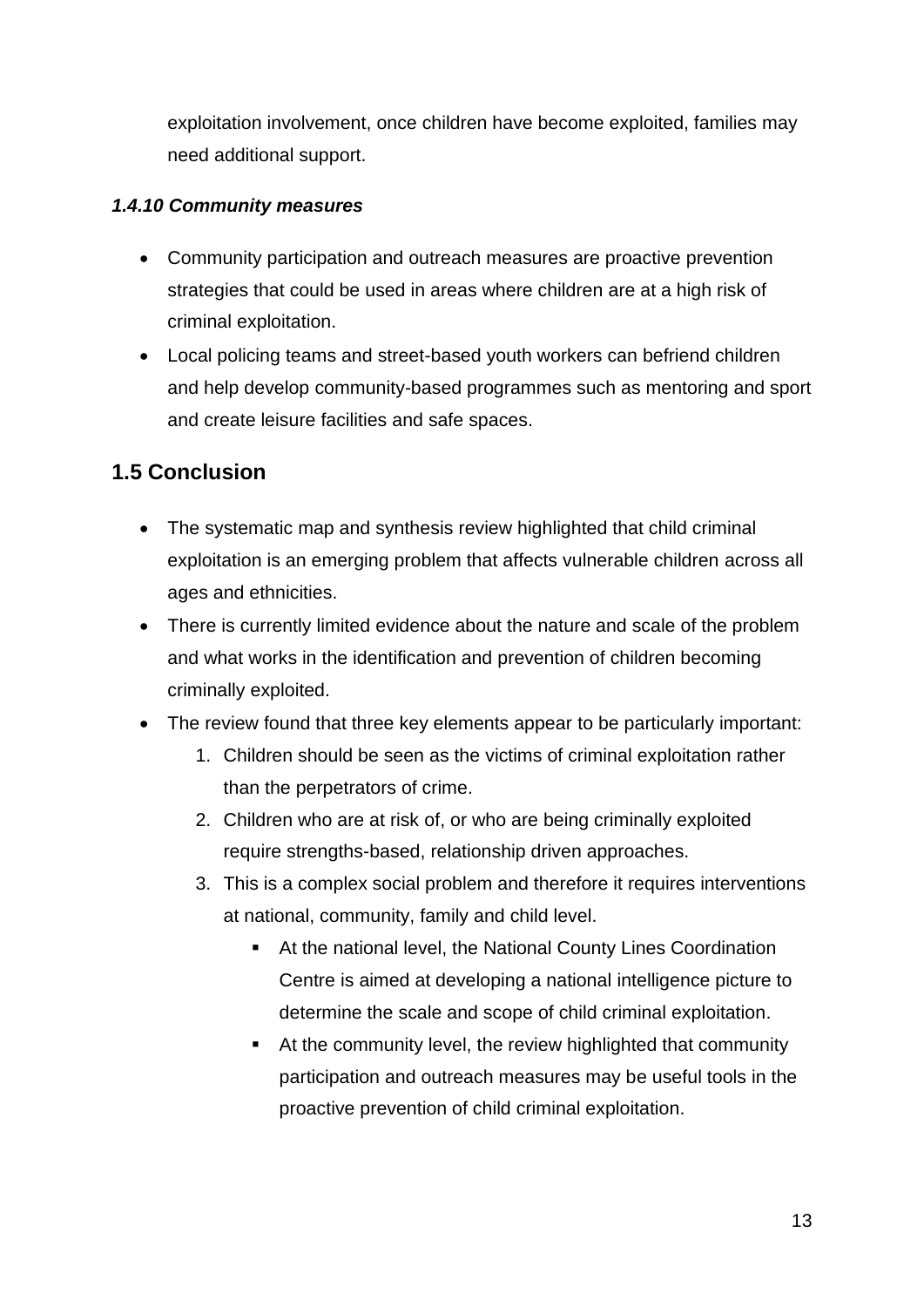- At the family level, the serious violence and abuse associated with child criminal exploitation renders it difficult for parents to address these behaviours without support from services.
- At the individual level, exploiters capitalise on children who have limited social, economic and or emotional capital.
- Effective approaches and strategies are needed to protect children who are vulnerable to exploitation.
- There is a need for research, policy and preparedness across agencies to try new ways of responding to children and families. Where possible, young people should be involved in shaping this response.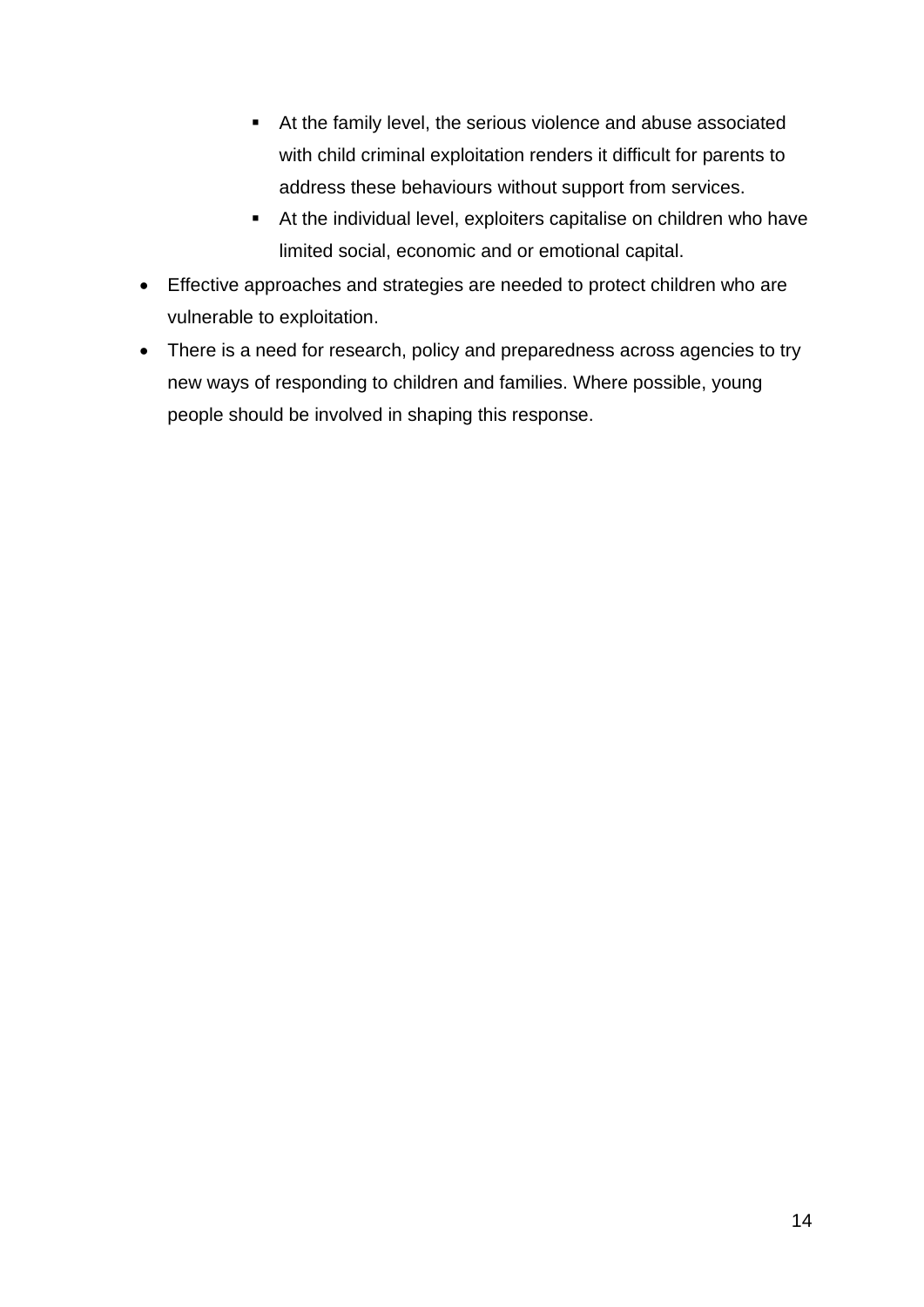# <span id="page-14-0"></span>**2.0 Introduction**

In the wake of the child sexual exploitation scandal in Rochdale and Rotherham, child criminal exploitation has been described as the 'next big grooming scandal' (Ann Coffey, MP, 2017), with services continuing to underestimate the scale of the problem and to treat children as perpetrators rather than victims (Children's Commissioner, 2018). According to the Home Office (2018), child criminal exploitation is,

*…where an individual or group takes advantage of an imbalance of power to coerce, control, manipulate or deceive a child or young person under the age of 18 into any criminal activity (a) in exchange for something the victim needs or wants, and/or (b) for the financial or other advantage of the perpetrator or facilitator and/or (c) through violence or the threat of violence. The victim may have been criminally exploited even if the activity appears consensual*

While there are similarities between child criminal exploitation and child sexual exploitation, children who are criminally exploited are forced into transporting and selling drugs, are manipulated into becoming indebted to their exploiters and are vulnerable to violence and exploitation from rival drug networks (Hudek, 2018). Additionally, children are frightened of repercussions, either to themselves or family members, if they are suspected of being 'snitches' or are suspected of, or found to be, trying to escape exploitation (Hudek, 2018).

While the National Crime Agency first reported a threat assessment for what the police and other agencies term 'County Lines' in 2015, Andell and Pitts (2013: 12-13) have reported that the increase in child criminal exploitation has been created by a 'perfect storm' of factors in the UK. These include austerity measures, the reduction in services in local areas, the scarcity of appropriate accommodation for care leavers and children leaving custody and reductions to resources for youth service provision. In addition, there has been a decrease in legitimate employment opportunities for young people and the emergence of local street gangs and where there are a lack of safe gang exit routes for children (Andell and Pitts, 2013). In their view this has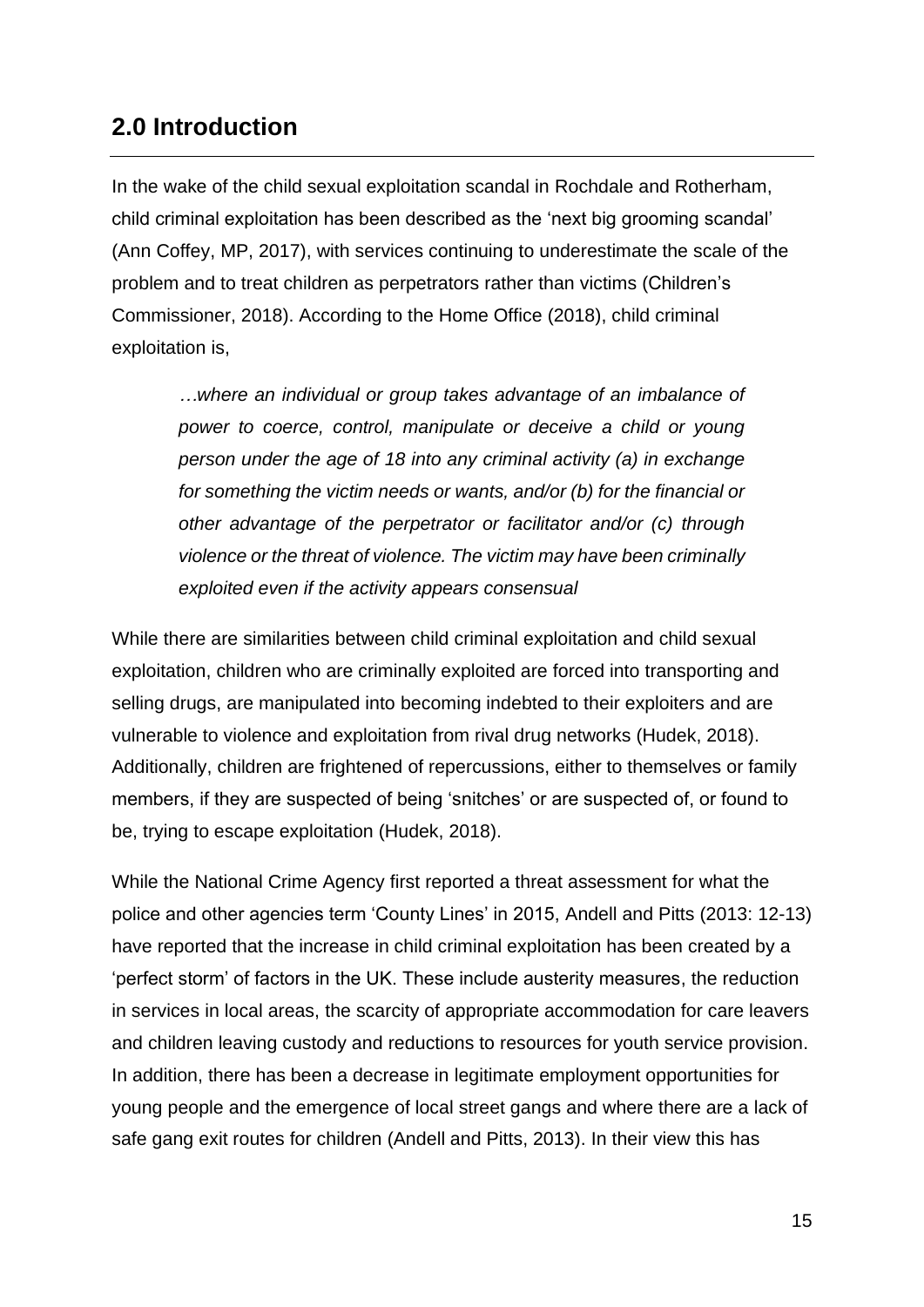contributed to the increase in County Lines which the Serious Violence Strategy (2018) defined as,

> *drug networks (both gangs and organised crime groups) who use children and young people and vulnerable adults to carry out illegal activity on their behalf. Gangs dealing drugs is not a new issue but the extent to which criminal exploitation (often organised) of children and vulnerable adults, as well as the increasing use of violence, has become an inherent part of it through county lines makes it especially damaging (Serious Violence Strategy, 2018).*

These drug networks may consist of local street gangs or gangs that have evolved into more organised criminal networks who are running unregulated, exploitative businesses involving serious violence (Robinson et al, 2019, Andell, 2019; Local Government Association, 2018). While out of the scope of this report, there has been academic debate surrounding the conceptualisation of gangs, where some academics have argued that the term 'gang' can serve to label young people from deprived areas and/or black and ethnic minority children, while others have counterargued that failure to do so has created inertia in policies and practices addressing the emergence of youth gangs (Andell, 2019). What has become apparent is that the boundary between street gangs, organised crime networks, drug retailers, wholesalers have become blurred and embedded where the,

*proliferation of dealing networks has been facilitated in part by the concentration of gang-involved young people from different regions in the same prisons and Young Offender Institutions and by schemes designed to relocate gang members at risk of death or serious injury at the hands of their own or rival gangs, a long way away from the source of the threat (Andell and Pitts, 2017: 17)*

Drug supply has become a fluid operation that quickly adapts to changing circumstances and where market forces have seen the growth of competition necessitating the use of violence as a show of strength to establish territory or in response to territorial threats (Pepin, 2018). The move out of cities has, in part, been due to the saturation of drug dealers in urban areas causing drug networks to seek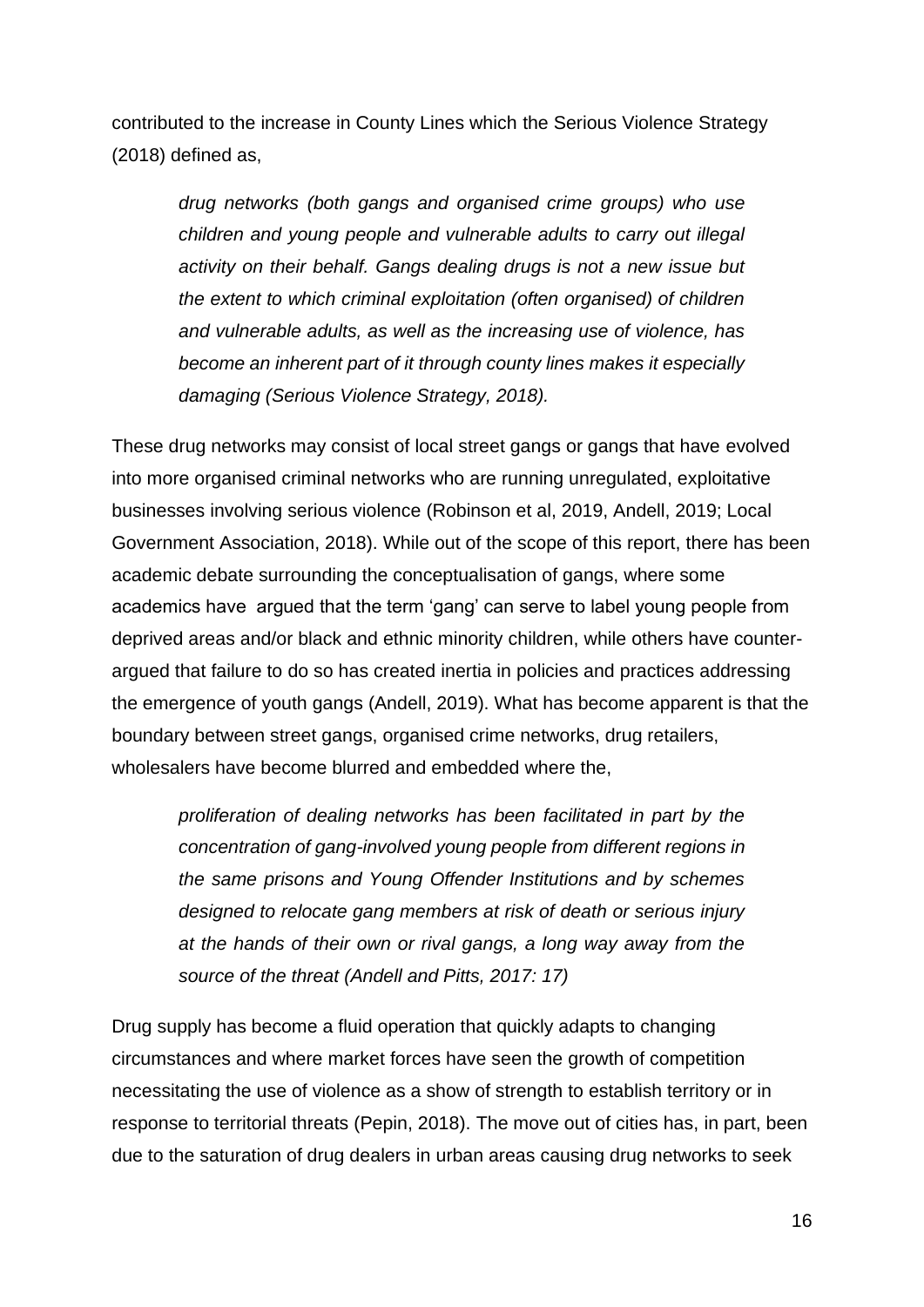out new customer bases and take over drug supply in areas where there is less competition (Robinson et al, 2019; Andell and Pitts, 2018; Windle and Briggs, 2015, Home Office, 2013). Exploitation has emerged as central to drug distribution with children and vulnerable adults being used by drug networks to protect themselves from detection (Home Office, 2018). In this respect the sale and distribution of drugs has developed into a multi-level organisation consisting of around,

*three levels of power and decision-making authority: (a) a higher level, or "inner circle"; (b) a middle level of decision makers, or elders, that develop gang organization by generating sales and building an active customer base; and (c) a lower level of youngers who are directed by their elders and thus accountable, punishable, or capable of being rewarded by them. As these names imply, some degree of organizational evolution is age graded (Densley, 2014:532).*

The National Crime Agency (2018) have estimated that there are around 1000 branded networks with around 2000 individual lines in the UK. Each individual line can make £800,000 profit per year, with nationwide profits estimated to be £500 million (Grierson, 2019a). This poses significant challenges to service providers as drug supply is a lucrative business and as such, the drug supply model is evolving and adapting to efforts directed at disrupting the exploitation of children (Home Office, 2019). It is important to note at the outset that not all county lines include the use of children and that whilst there is evidence that child criminal exploitation is extending across the UK, this may reflect rising awareness as opposed to an actual increase in the extent of child criminal exploitation. This systematic map and synthesis review was commissioned by the Child Safeguarding Practice Review Panel to assess what is known in the literature about child criminal exploitation, in relation to:

- Evidence of good practice in the early identification of young people vulnerable to CCE;
- Key messages for developing an effective service response for young people involved or at risk of becoming involved in CCE;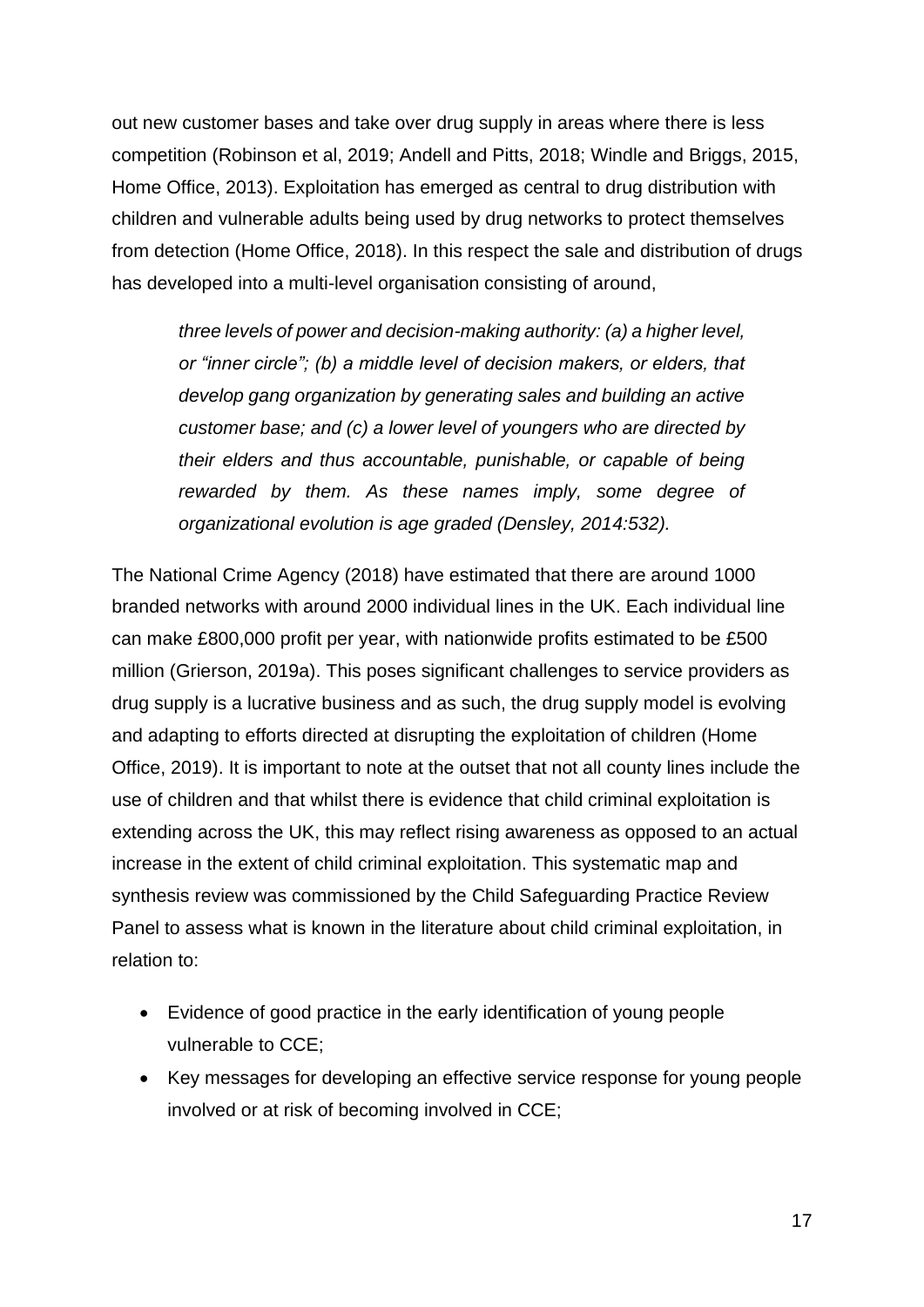In doing so, the review found little research and findings relating to child criminal exploitation, and where research does exist, this is dominated by only a few key authors. While the review was commissioned to focus upon child criminal exploitation, it draws upon wider literature relating to gangs and child sexual exploitation, where appropriate to inform discussion.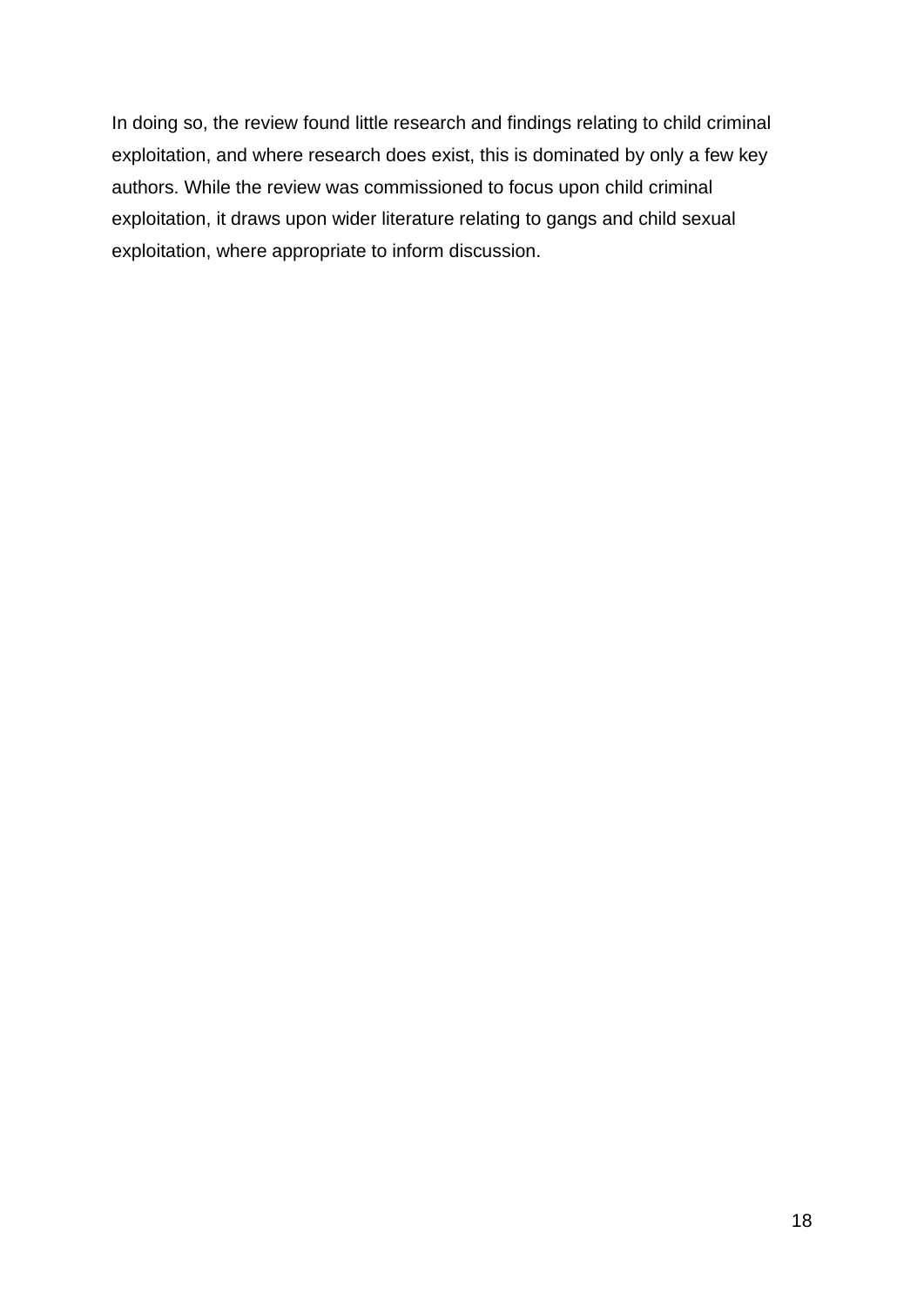# <span id="page-18-0"></span>**3.0 Method**

Child criminal exploitation is an issue that is only currently being explicitly defined and understood. However, there is a long history of studies of related or overlapping issues that might be of relevance. This includes large literatures on gangs and youth crime and child sexual exploitation. To make this systematic map and synthesis review manageable a decision was made to focus on child criminal exploitation excluding sources pertaining to human trafficking, domestic servitude, child sexual exploitation, gangs and youth crime unless they made reference to child criminal exploitation. However, the review draws upon the wider literature relating to gangs and child sexual exploitation where appropriate to inform discussion.

A systematic map and synthesis review was conducted in April 2019. The following databases were searched: Embase, Medline (including Medline In-Process and Medline ePub), PsycINFO, Scopus and Social Policy and Practice. The Medline search strategy is presented as an example in appendix A. A search for grey literature, using key terms, was conducted of the following online resources: Barnardo's, Children's Commissioners' offices for the four UK nations, Children's Social Care Innovation Programme, Children's Society, Child Welfare Information Gateway, GOV.UK, Early Intervention Foundation, Independent Anti-Slavery Commissioner, National Crime Agency, NSPCC and Safeguarding Hub. Searches were limited by year to post 2000 and to the English language. All records were imported into reference management software and deduplicated, resulting in 2970 records (see Appendix B for PRISMA diagram).

Searches were supplemented by contacting six key academics identified in the literature resulting in a further 7 records. Hence, 2977 potential sources *were*  identified, with 2924 excluded as they did not meet the search parameters. Therefore, 53 sources were included for the literature review.

## <span id="page-18-1"></span>**3.1 Selection Process**

Two researchers screened titles and abstracts independently for eligible sources. Disagreements between researchers were resolved by consensus or arbitration involving a third author where necessary. Full texts of studies were retrieved for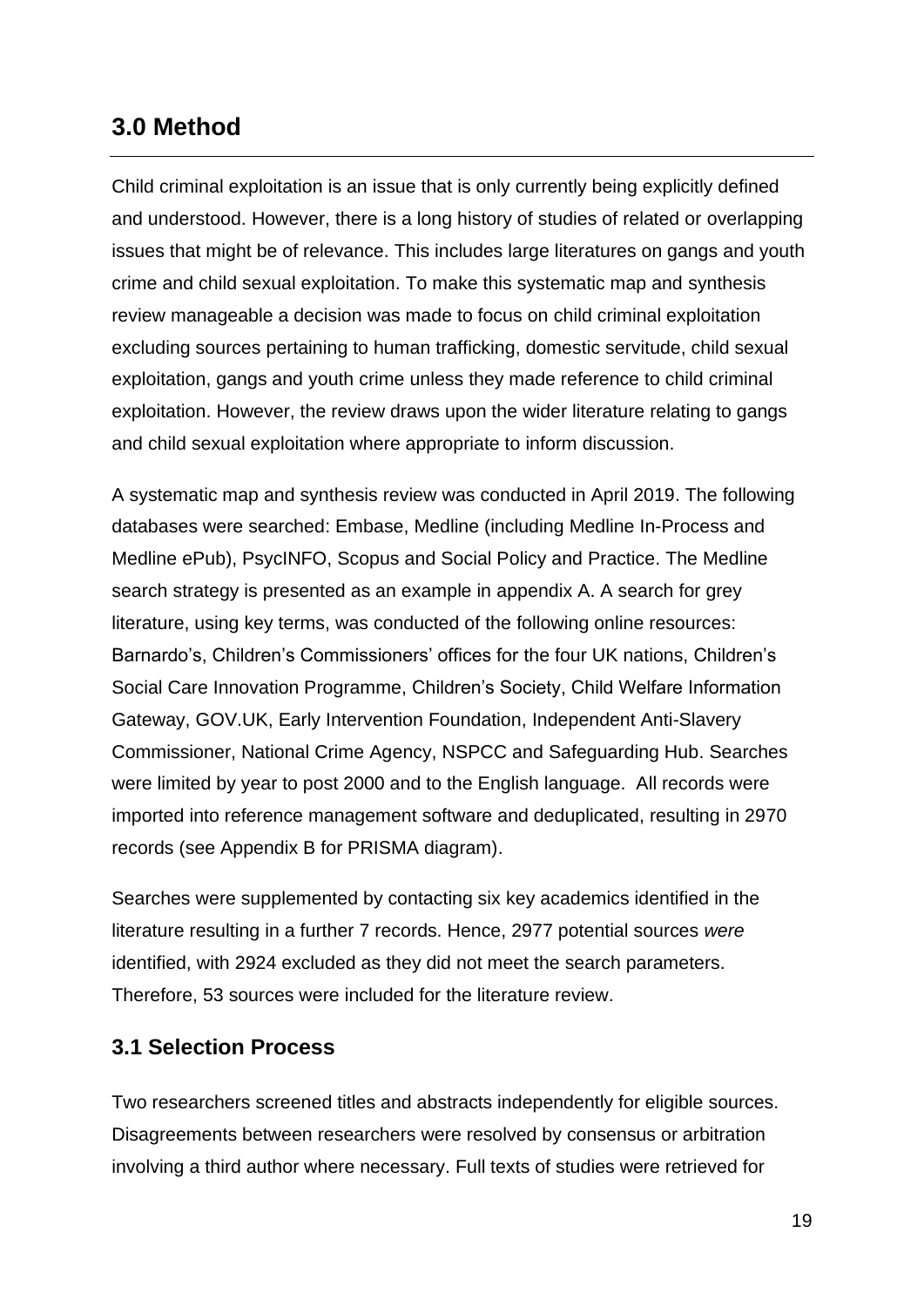selected papers and divided across the research team, with two authors evaluating each record to ensure it met inclusion/exclusion criteria. Disagreements were resolved through discussion.

# <span id="page-19-0"></span>**3.2 Data extraction**

Authors worked independently to extract data from included papers using NVivo v12 computer software. A coding frame was devised for data extraction, including the problem, demographics, risk factors, identification, activities, professional attitudes, strategies, help and support for children and for parents.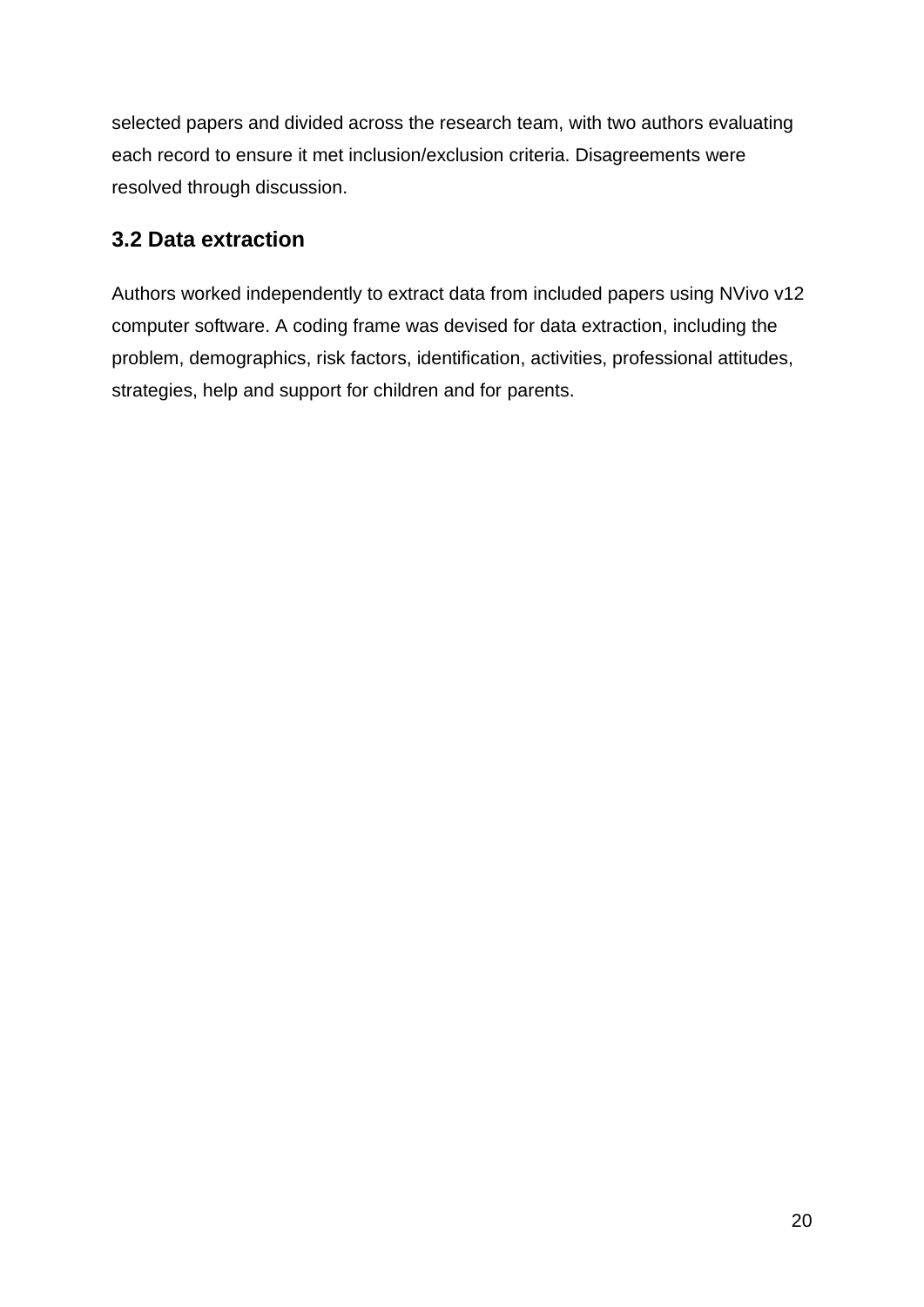# <span id="page-20-0"></span>**4.0 Evidence of good practice in the early identification of young people vulnerable to child criminal exploitation**

# <span id="page-20-1"></span>**4.1 Legislation and policy**

Where children are suspected of being exploited the police should be notified so they can investigate the offence, Children's Services should be notified so they can consider whether to undertake a s47 child protection investigation and a referral should be made to the National Referral Mechanism. Referrals to the National Referral Mechanism have increased every year since its introduction in 2009. In 2017, the number of potential victims of exploitation referred was 2,121. Almost all referrals were made by the police (45%) and Home Office (45%) with only 36 made by local authorities (HM Government, 2018a). Once information from the s47 investigation is collated, a strategy meeting is normally held to assess what is known about the child, identify information gaps and produce a plan. However, in practice this is not always happening (Children's Society, 2018). There is often confusion as to what should be addressed first, criminality or child protection needs. Further, while exploitation can be taken into consideration by the criminal justice system, there is no consistent policy as cases are considered on an individual basis (Children's Society, 2018).

Current legislation for child criminal exploitation is complex. According to the Crown Prosecution Service (2018) children should be referred to the National Referral Mechanism in order to determine whether they are victims of modern slavery. In cases where exploitation is determined but there is no evidence of trafficking, children can be considered under section one of the Modern Slavery Act 2015, which includes slavery, servitude, forced or compulsory labour regardless of whether the child consented (Crown Prosecution Service, 2018a). Such considerations should include the vulnerability of the child including physical, mental illness or disability and family relationships. Where children do not reach the Modern Slavery Act (2015) thresholds, the Crown Prosecution recommends that offences can be considered under the Children and Young Persons Act 1933 of cruelty to persons under sixteen or where a child has been removed from their family can be considered under sections 1 and 2 of the Child Abduction Act 1984 relating to as false imprisonment or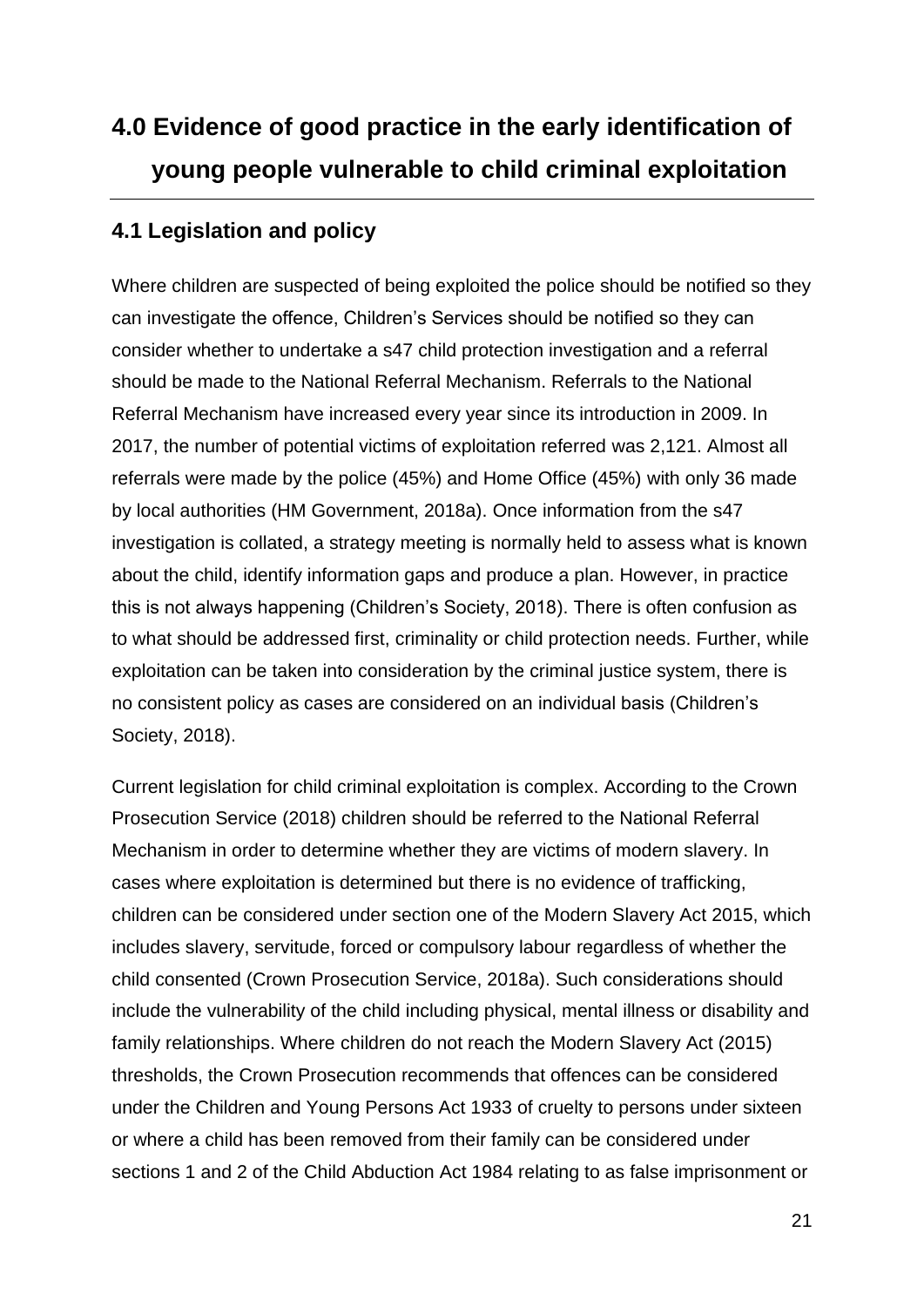kidnapping. For children looked after, abduction can be considered under the Children Act 1989. Where trafficking can be determined, adult exploiters can be charged under section 2 of the Modern Slavery Act 2015. In what is considered to be the first conviction under the Modern Slavery Act 2015 s2, a Birmingham drug dealer aged 21 was convicted of the human trafficking of three teenagers, two 15-year-old boys and one 14-year-old girl (Crown Prosecution Service, 2018b),

*using them to sell drugs on his behalf in Lincoln, a county town some 100 miles from Birmingham, operating from a small, cold and squalid*  flat also occupied by heroin-dependent intravenous users. Having *transported them to that base by car or train he had controlled them by cell phone instructions, ferrying in fresh supplies when required, until the 'drawn, tired and hungry' children were found at the flat by the police where they were in possession of drugs, substantial sums of money and hunting knives (Stone 2018:285)*

There was no evidence that the children had been forced to travel or participate or that they had received any payment for their involvement (Stone, 2018). However, Stone (2018) warns that convictions may be less clear for older children, children with criminal histories or where they refuse to name their exploiters. In cases where children are controlled through,

*violence, the threat of violence, sexual abuse, alcohol and drug abuse, emotional abuse, manipulation through cultural practices and imprisonment to suppress victims and ensure their compliance. For that reason, victims may not fully cooperate with an investigation or prosecution for fear of reprisals. Offenders may also attempt to abduct or coerce the child whilst criminal proceedings are on-going and while the child is being cared for by the local authority (Crown Prosecution Service, 2018)*

The National Crime Agency (2017) highlighted the cost implications of the judicial response, reiterating caution that children may be unwilling to engage for fear of reprisals either to themselves or their families. Recent Home Office (2019) guidance has recommended that the strategic use of disruption tactics can be used to deter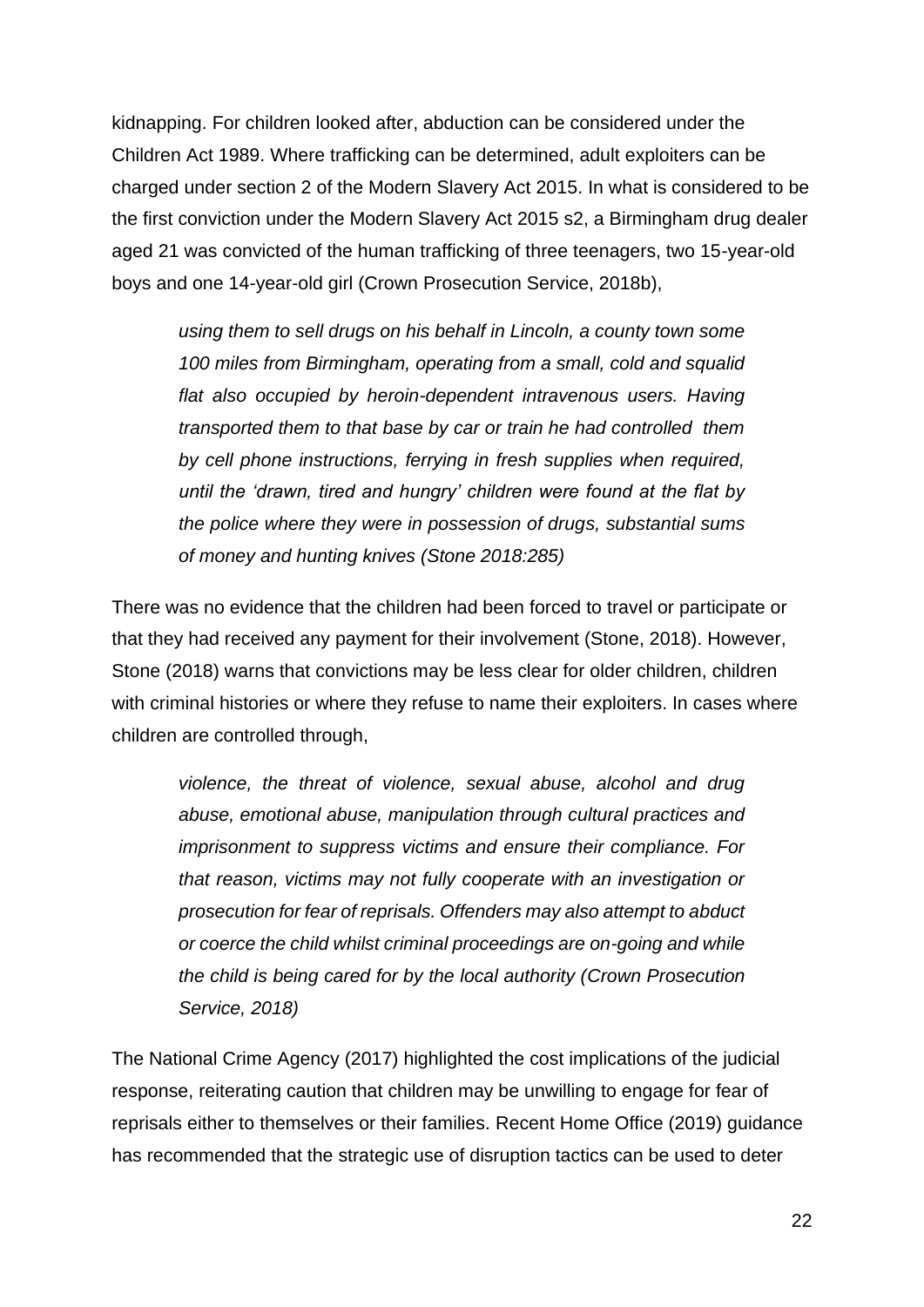child criminal exploitation. This approach is reliant upon information sharing between agencies so that appropriate legislation can be used to address different aspects of child criminal exploitation. The following sections outline the five key components of County Lines as identified by the National Crime Agency (2017: table one) before considering legislative and service approaches.

Table one: Five components of County Lines

#### **Five components of County Lines**

- 1. A network between urban and county locations between which drugs are supplied
- 2. A branded mobile phone line
- 3. The exploitation of young people and vulnerable adults to store, supply drugs, move cash or secure dwellings (commonly referred to as cuckooing)
- 4. The transportation of drugs and cash by exploited people between locations
- 5. Use of intimidation, violence and weapons.

Source: National Crime Agency (2017)

# <span id="page-22-0"></span>**4.2 Urban to county locations and the transportation of drugs and cash by exploited people between locations**

#### <span id="page-22-1"></span>*4.2.1 Prevalence*

According to figures published in 2017, of the 43 police forces in England and Wales, 65% (28) reported the exploitation of children linked to County Lines (National Crime Agency, 2017). While 42% (18) reported the use of children as 'runners', where children are used to transport drugs up and down drug lines (National Crime Agency, 2017). More recently, improvements in intelligence gathering have revealed quarterly increases in the numbers of children linked to county lines (Grierson, 2019b). Hence, the extent to which children are used remains unclear.

Where children are groomed and recruited in large cities and urban areas, they tend to be used to transport drugs to rural or coastal areas. This is commonly referred to as going "out there" or "going country" and involves children being given train tickets. Given the extent to which County Lines relies on the railway network, British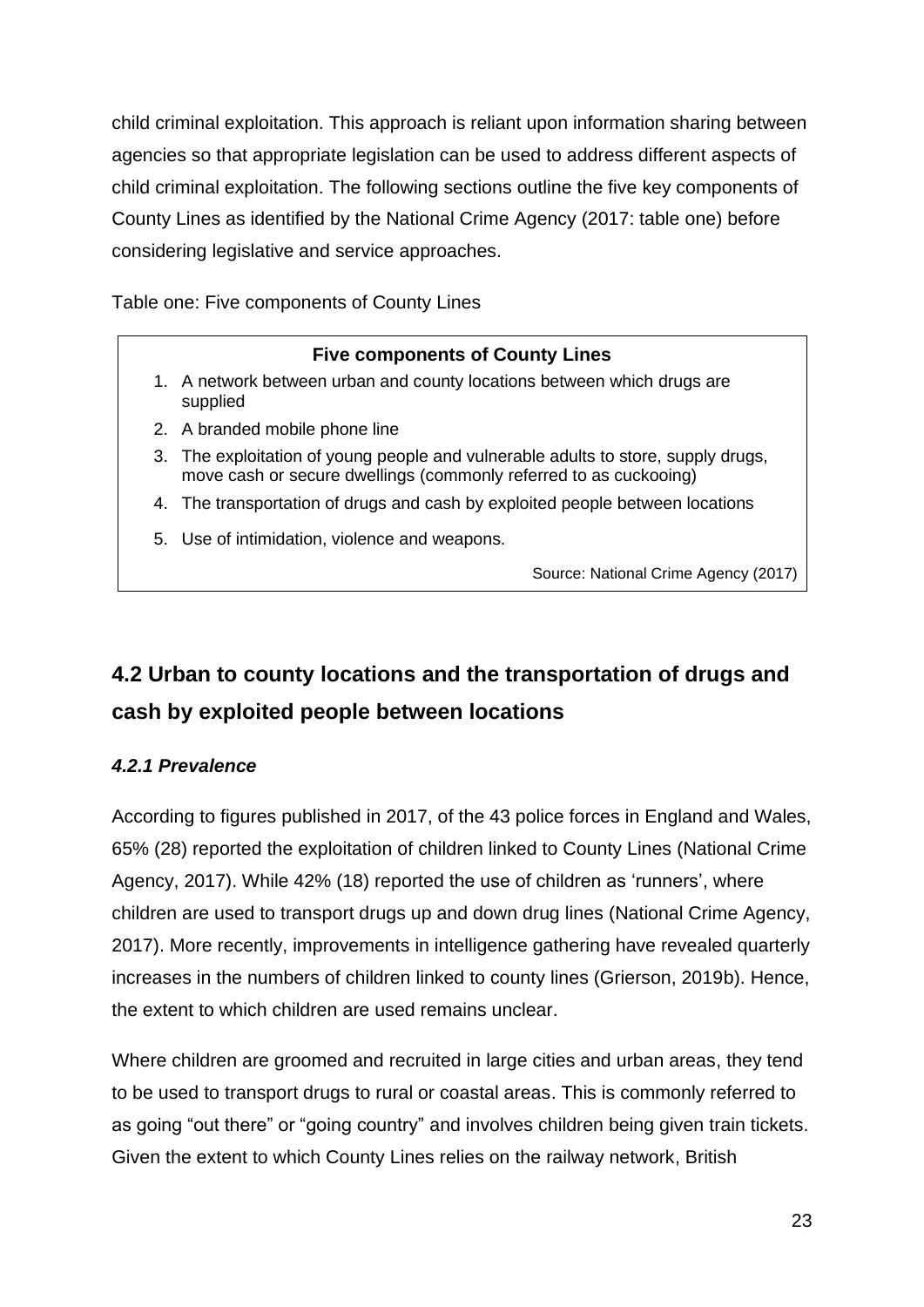Transport Police are working with the National Crime Agency and National Police Chiefs to share intelligence. Paul Furnell, head of crime and public protection at British Transport Police has reported a rise in vulnerability reports made by railway workers who have increased professional curiosity and who 'look beyond the obvious' (Grierson, 2019b).

Children may also be transported by an older gang member who owns or rents a car (Robinson et al, 2019; All-Party Parliamentary Group, 2017),

*The person who I was doing it for picked me and my mates up from Liverpool and we just drove there at night with like five ounces of heroin plugged…the person you do it for answers the phone and we were just going out there to serve the smackheads [drug addicts] (Robinson et al, 2019: 701).* 

Regardless of how children are transported, drug networks ensure that they are away from home for no more than two weeks at a time,

> *it's like working away for two weeks … [you] do your stuff, then once you've made your money come back, buy more do the same thing (Participant quoted in Windle and Briggs, 2015)*

In doing so, these networks have identified that children are less likely to be detected for relatively short periods where they are missing (discussed further in section 5.3.1). Where children are known to services, they tend to be rotated around lines to minimise the chances of them being recognised or becoming too familiar in an area. Such practice also obstructs police stop and search checks, and safeguarding tools such as the issuing of warrants or safeguarding checks (Andell and Pitts, 2017; National Crime Agency, 2017; Windle and Briggs, 2015).

# <span id="page-23-0"></span>*4.2.2 The transportation of drugs and cash by exploited people between locations*

Children are forced to conceal drugs in their luggage or by 'plugging' which refers to concealing drugs internally within the gastrointestinal tract, vagina, or they may be stored in their cheeks. This puts the children at risk of harm as drugs wraps may rupture inside them or are easily swallowed if approached by police (HM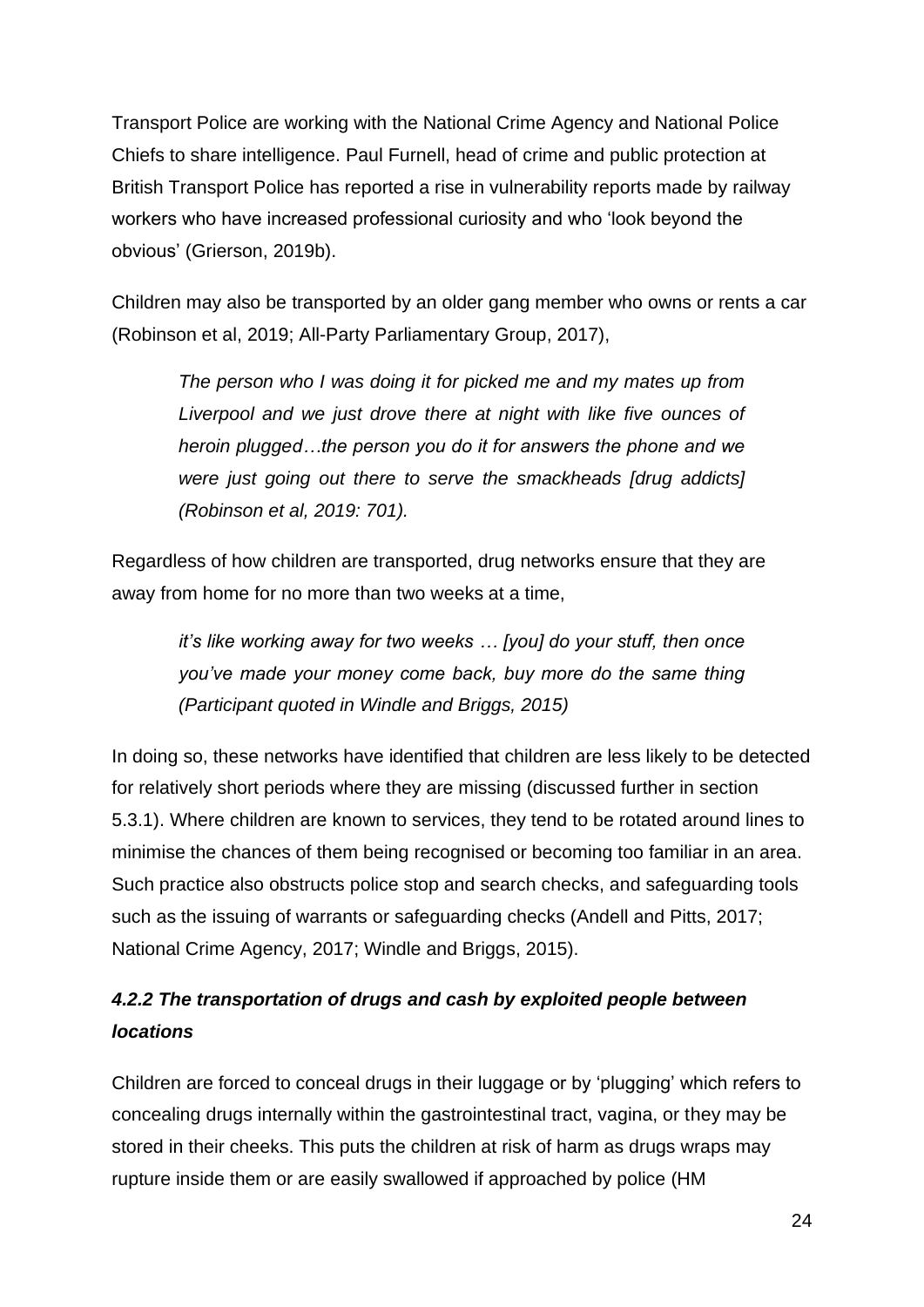Government, 2018a; Williams, 2018; National Crime Agency, 2017; Pepin, 2018). Currently, police do not have the equipment or powers to detect these drugs (Andell and Pitts, 2017). Only small amounts of drugs are couriered at any one time, lowering criminal liability and financial loss if children are caught (Pepin, 2018; Andell and Pitts, 2017). A common feature of County Lines is 'debt bondage' where children are robbed by members of their own network in order to remain indebted to the network and where they are forced to pay off the inflated debt (Andell and Pitts, 2017). There was evidence of debts being passed to other family members, including younger siblings who may be criminally or sexually exploited as well as children being used to groom other children (Children's Society, 2018; Ofsted, 2018). Children may also experience 'taxing' where violence is used as a form of control and where children who have 'done wrong' may be marked or injured as a lesson to others (National Crime Agency, 2017:11). Further, children are also at risk of attack by other gang members or from their customers (Andell and Pitts, 2017).

In addition to being coerced into transporting and selling drugs, children may also be financially exploited and used for money laundering (Violence and Vulnerability Unit, 2018). In these cases, the appearance of large sums of money in children's accounts can be an indicator that a child is being exploited.

#### <span id="page-24-0"></span>*4.2.3 Not just urban to rural locations*

The findings demonstrated that rather than just sending children from urban areas to rural or coastal towns, children are also being recruited in rural areas and may be sent across the rural area to deliver drugs, collect payments and seek out new customers (Pepin, 2018; Andell and Pitts, 2017). Where children are groomed at the local level, they may not affiliate with one particular gang, but can be used by multiple gangs at any one time (Pepin, 2018).

Review findings suggest that children are being recruited to reflect the ethnic group within the market area. Hence, national findings have shown an increase in the number of white British children and those from affluent backgrounds (Home Office, 2018; Hudek, 2018). This may reflect the recruitment of children from rural areas or an attempt to evade detection by targeting children who are less likely to draw police attention (The Children's Society, 2019). According to the National Crime Agency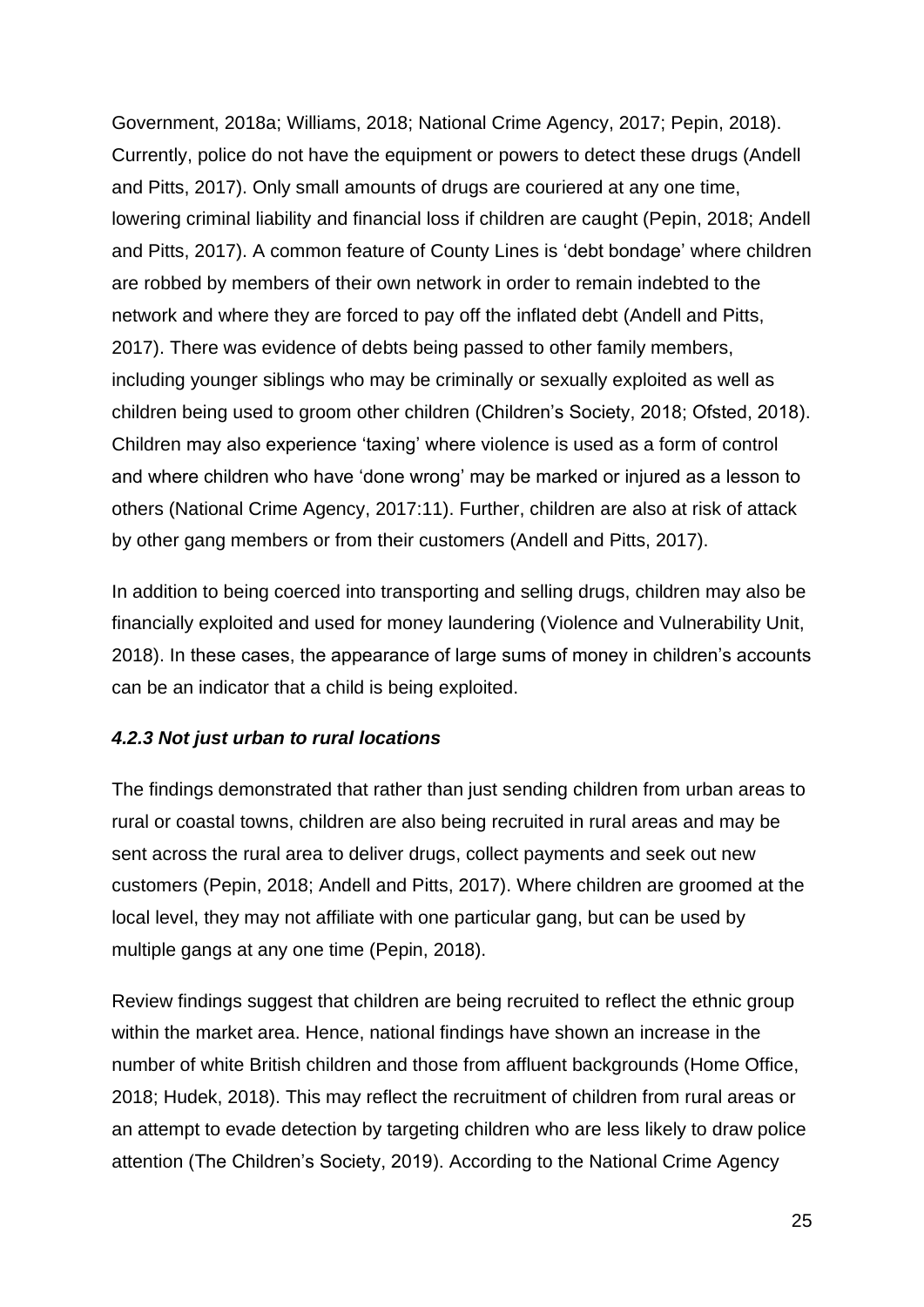(2017), the ethnicity of young people varies in accordance with where they live, so for example, young people in London-based County Lines were black whereas those from Birmingham tended to be Asian and those from Liverpool or Manchester were white.

#### <span id="page-25-0"></span>*4.2.4 Service response*

As noted, current legislation for child criminal exploitation is complex. As well as offences under the Modern Slavery Act (2015) there are a range of police powers that can be used. For example, Child Abduction Warnings can be issued to deter potential exploiters. However, Child Abduction Warning Notices can be impeded by the need for a caregiver statement as some caregivers may be fearful of gang or drug network reprisals or they may be reliant on the child's financial contribution to the household (Williams and Finlay, 2019). Recovery Orders (Children Act, 1989) can be also used where a child has been unlawfully taken or kept away from caregivers. As well as legislation, the Home Office (2019) recommend that joint action plans be devised between the police and other agencies. Such plans should be made for locations where exploitation-related incidents have been recorded, including town centres, parks, bus or train stations and that staff should be given awareness briefings about exploitation. The Home Office also recommends the use of high visibility local police teams, the installation of lighting, review of CCTV and development of outreach work by youth services.

# <span id="page-25-1"></span>**4.3 A branded phone line**

Anonymised phone lines are essential to functioning County Lines and can be worth thousands of pounds (National Crime Agency, 2017). The county line model encompasses multiple individual mobile phone numbers and cloned phones that relate back to one branded county line which is an established line in the market which receives customer orders, operated by elders in the urban hub (Pepin, 2018). Some numbers are used to send out messages that advertise the drugs on sale and for customers to place orders while others are used to relay orders to dealers in the rural market (Pepin, 2018; Home Office, 2018a). The phone numbers are changed regularly to evade detection, although areas vary in the frequency with which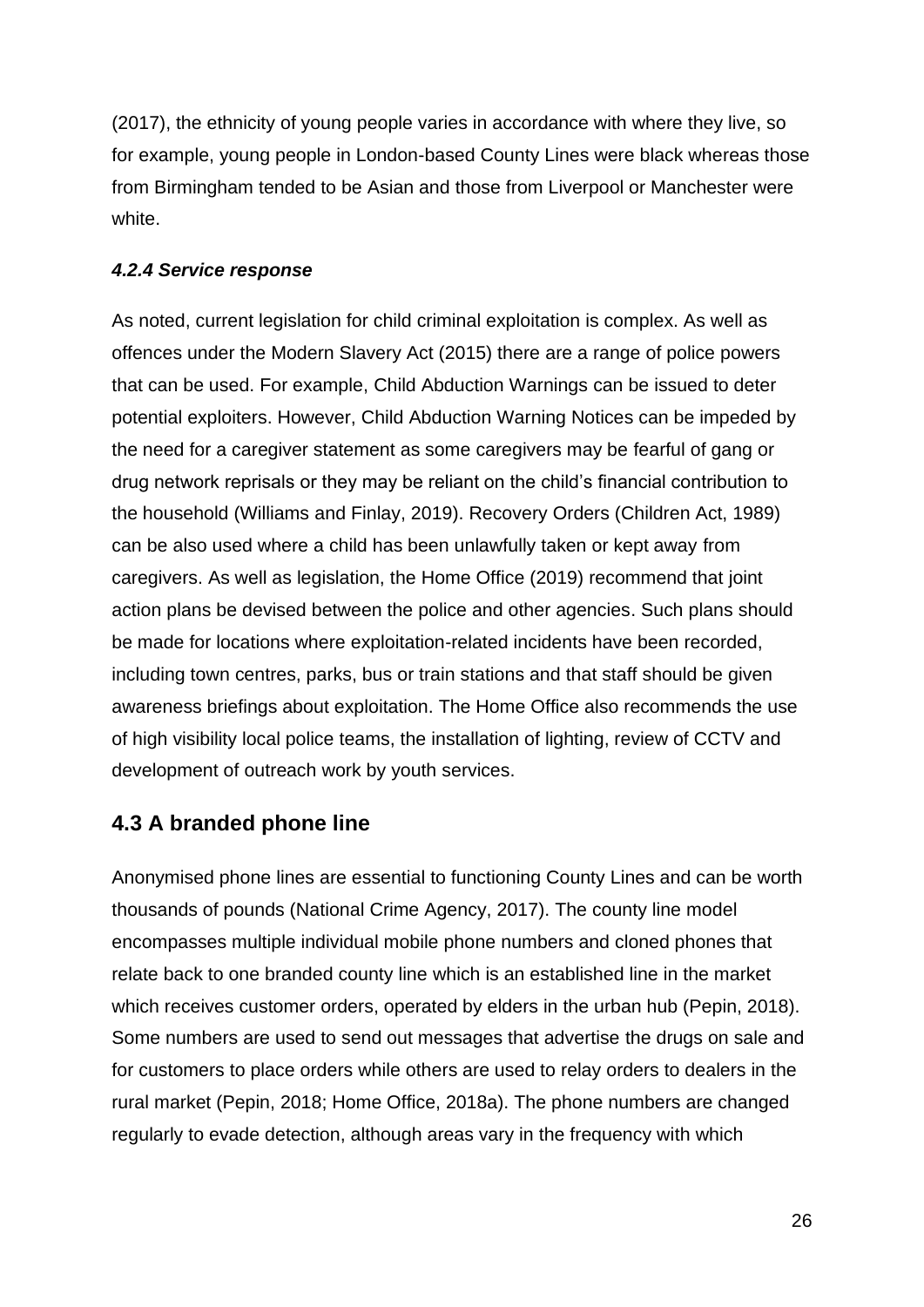numbers are replaced, with some numbers only used when there is product to sell (Pepin, 2018; National Crime Agency, 2017).

#### <span id="page-26-0"></span>*4.3.1 Legislative powers*

In order to address this component, the Digital Economy Act 2017 introduced the Drug Dealing and Telecommunications Restriction Orders Regulation in 2017 which allows the police and National Crime Agency to apply to the courts that communications providers close down particular phone lines suspected of county lines involvement.

# <span id="page-26-1"></span>**4.4 The exploitation of young people and adults**

There are a number of factors that make children vulnerable to exploitation. Spencer et al's (2019) thematic review of vulnerable adolescents in Croydon found many of the exploited children were living in poverty, with poor housing or housing instability with multiple adverse childhood experiences, including physical abuse, parental substance misuse, parental criminal activity, neglect, parental mental health or absent parents. Similarly, the National Crime Agency (2017) have highlighted a number of characteristics that make children vulnerable to criminal exploitation, including children with behavioural difficulties, school exclusions, children looked after, those who are missing, drug users, and those with physical or mental health issues. Individually these factors render a child vulnerable to child criminal exploitation, with multiple vulnerabilities heightening the risk,

the children who have multiple interlinked vulnerabilities – both at the individual level (such as mental health or special educational needs) and the family level (such as abuse and neglect) … cause children to act out, or may make them susceptible to gang inducements or threats. These risks can be moderated or exacerbated by whether and how services respond when the child's needs first emerge (Children's Commissioner, 2019: 5)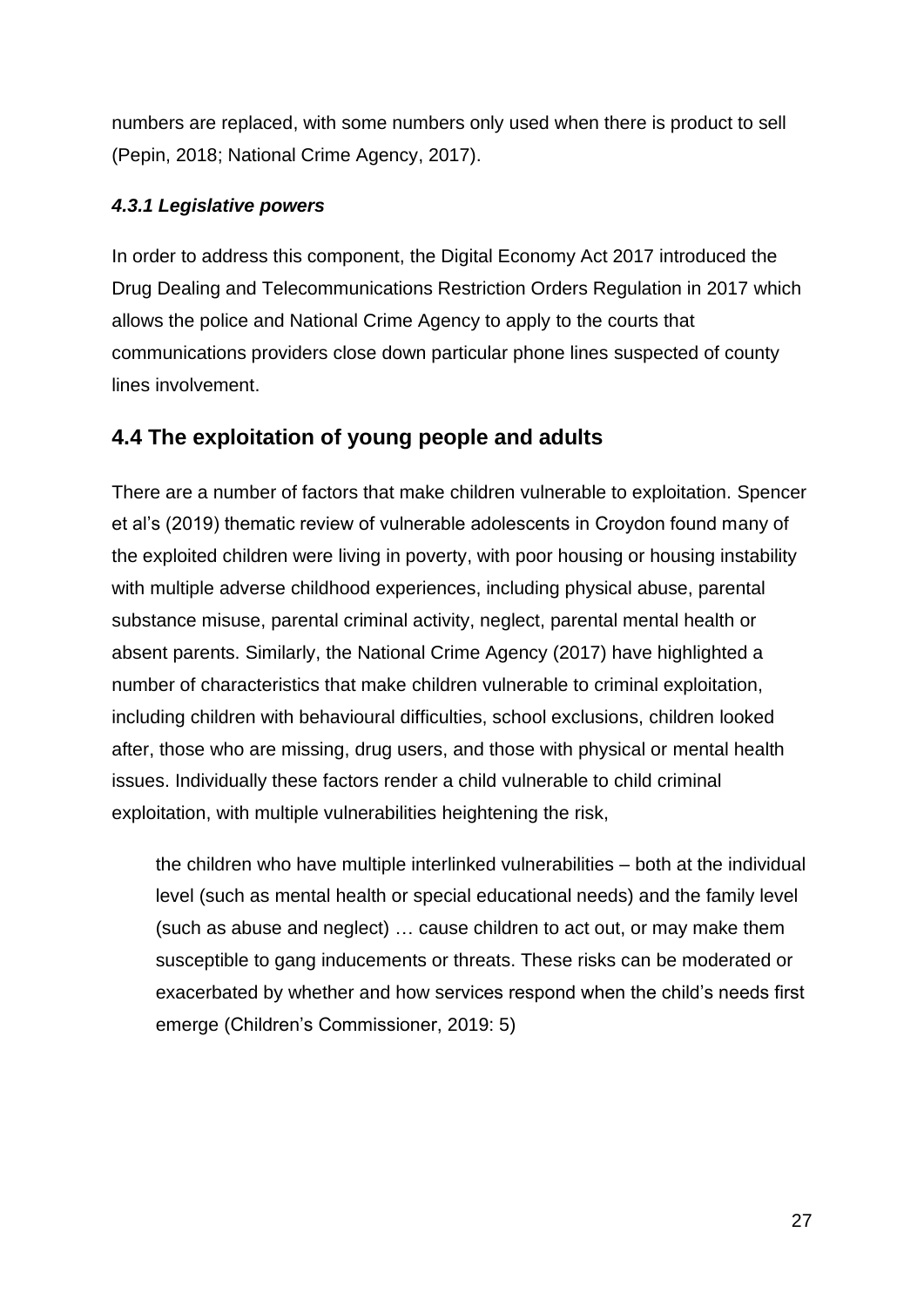#### <span id="page-27-0"></span>*4.3.1 Socially excluded*

Children's involvement in child criminal exploitation is complicated as some children may choose to associate with gangs to gain kudos, protection, financial or emotional fulfilment from their new 'family',

*The thing about County Lines is that people are not simply seduced by it, but it gives them somebody to be, it is recognition; being a drug dealer is to be a somebody, then they look at what's happening to the older guys driving around in a Mercedes and they think I'll have some of that. Of course, they're being exploited (Prof John Pitts, personal communication)*

Jock Young's (1999) work has emphasised that children's aspirations are informed from mainstream consumerism and yet their relative deprivation can mean they are socially excluded, experiencing,

*a denial of reward and a denial of recognition in the conventional world, but find both in the gang and the drugs business (Andell and Pitts, 2017: 11)*

Children may perceive county lines and drug dealing as the only way to gain kudos and respect (Robinson et al, 2019; Andell and Pitts, 2017; Densley, 2014). This is fuelled by the neighbourhoods in which children live and where they may find themselves involved purely due to where they live (Children's Commissioner, 2019). Hence, some children may feel they have no choice, while others may be kept on the periphery but still exploited and used as a cheap, dispensable workforce and where 'chilling levels of violence' are used to ensure children's compliance to the gang (Children's Commissioner 2019: 6, Windle et al, forthcoming; Children's Society, 2013). Moreover, children may not be aware that they have been exploited, insisting that their actions are through personal choice. This demonstrates the targeting of children who have 'limited availability of choice resulting from their social, economic and or emotional vulnerability' (Knowsley Safeguarding Board, 2018). This is compounded by distrust of services where children believe that services are unable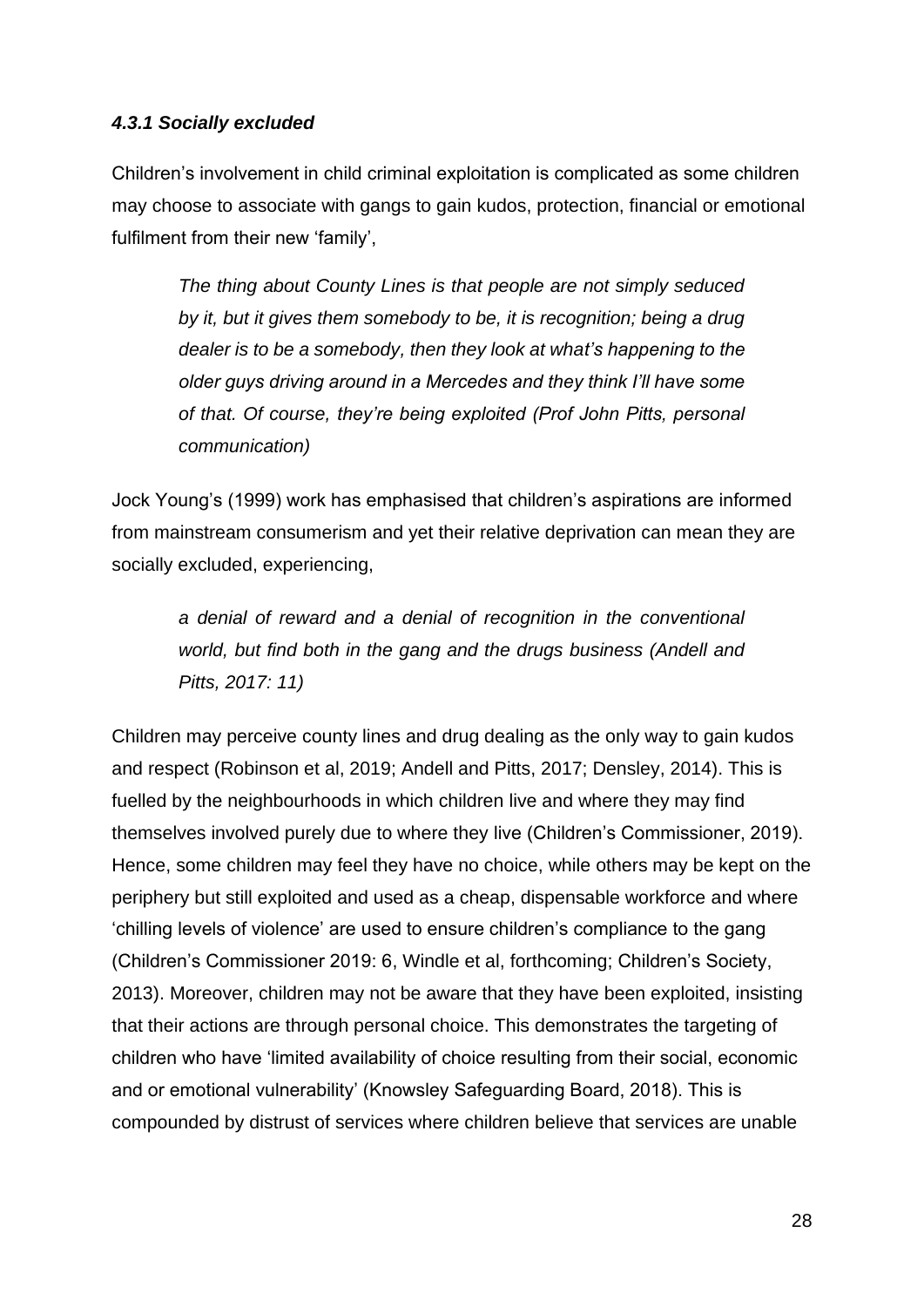to intervene and improve their situation, or if they do intervene, it could make things worse (Andell and Pitts, 2017).

#### <span id="page-28-0"></span>*4.3.2 Demographic factors*

The findings showed that children across all ages can be subject to criminal exploitation with gangs exploiting service gaps to target vulnerable children (Violence and Vulnerability Unit, 2018). Children between the ages of 15 and 17 are most commonly exploited (APPG paper, 2017; National Crime Agency, 2017; Hudek, 2018 Home Office, 2018). Findings revealed that service providers may find it difficult to perceive older children as criminally exploited victims who require a safeguarding response (Chard, 2019; Violence and Vulnerability Unit, 2018; The Children's Society, 2018; All-Party Parliamentary Group, 2017). Hence, there was evidence of professionals perceiving child involvement as a lifestyle choice,

*They are young, but seldom that young and innocence recedes with each passing year. They are involved in the sale of the most demonised of drugs (crack cocaine and heroin) and their drug sales do cause harm to others. Many are known to authorities before their engagement in county lines and, they may exhibit the dress and vernacular of 'road culture' (Windle et al, forthcoming)*

This was compounded as some children may not present as typical victims but rather exhibit hyper-masculine behaviours based on street cultures where vulnerability is seen as weakness (Windle et al, forthcoming; Robinson et al, 2019).

Findings revealed that different age groups are associated with different aspects of criminal exploitation, for example the youngest drug runner reported was 12 years, while younger children, even those of preschool age have been found living in houses that have been taken over or, 'cuckooed' by county line groups (National Crime Agency, 2017). According to the Children's Society (2019) some local authorities were aware of children as young as 7 being targeted (Children's Society, 2019). This may reflect the dynamic nature of the county lines model where organised crime networks are constantly seeking out new ways of working to evade detection; the recruitment of younger children who are less likely to attract the attention of the police (Children's Commissioner, 2019).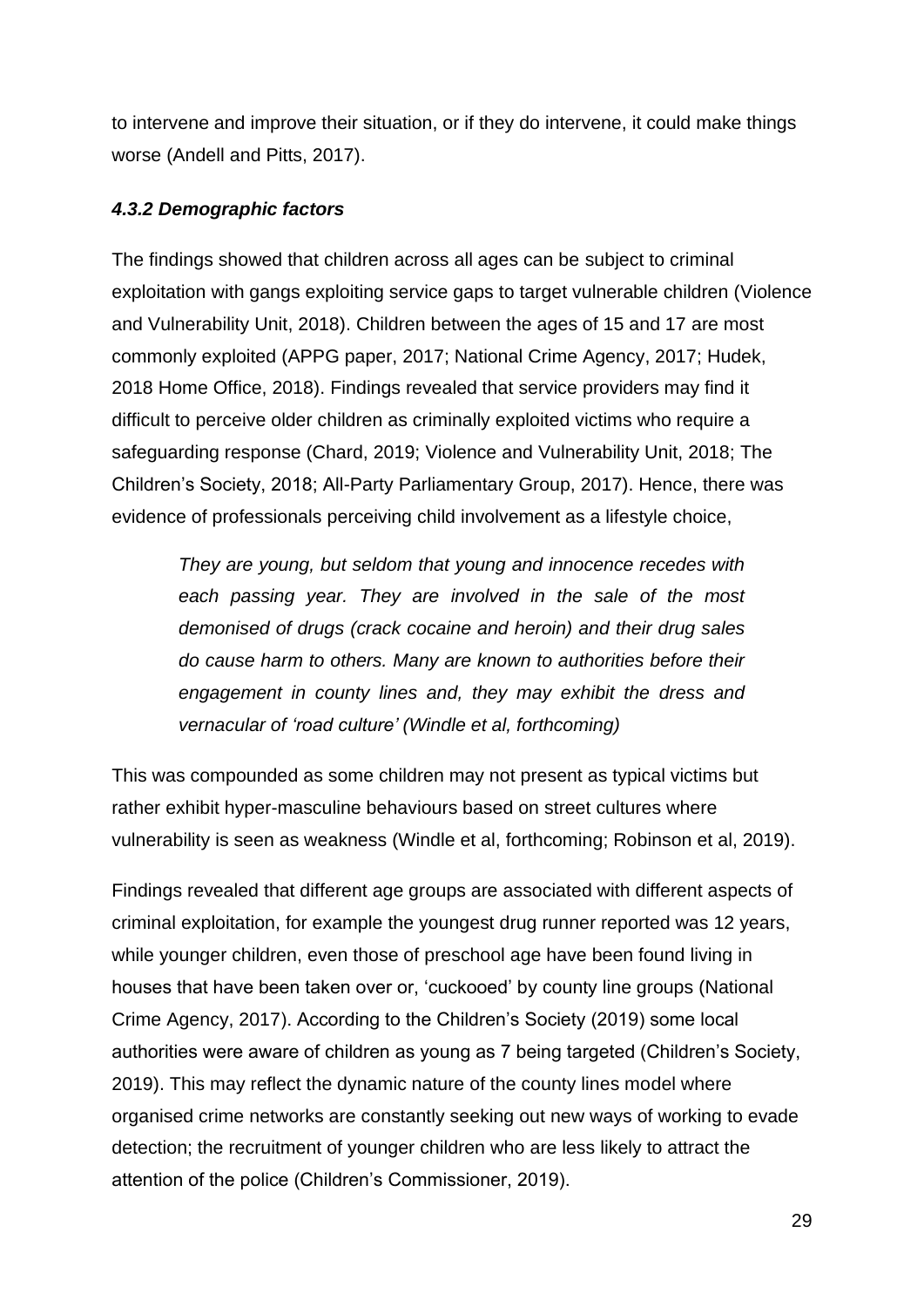There was evidence of a gendered approach to exploitation with males tending to be perceived as perpetrators while females are perceived as victims (Violence and Vulnerability Unit, 2018). In practice both males and females can be criminally exploited for county lines and both may be subject to sexual violence as a result of their involvement (Home Office, 2018; Wigmore, 2018; Andell and Pitts, 2017). While findings have shown that males are disproportionately affected (APPG, 2017; Robinson, 2017; National Crime Agency, 2017; Hudek, 2018), there has been an increase in the recruitment of girls (Children's Commissioner, 2019; Violence and Vulnerability Unit, 2019; Whittaker, 2018). This may reflect an adaptation to the county lines model, as girls are less likely to attract attention by authorities (Whittaker, 2018). Alternatively, this may reflect an increase in female involvement with gangs. Research undertaken in the London Borough of Waltham Forest (Whittaker, 2018) has reported that female involvement differs from that of males in that they may be involved with more than one gang and fulfil a range of key roles that expose them to violence and sexual exploitation.

#### <span id="page-29-0"></span>*4.3.3 Grooming*

According to the Children's Society (2018), children can be groomed face to face or online, by a stranger or someone known to the child. Grooming involves the establishment of an emotional connection to gain the child's trust. The National Crime Agency (2017) reported that grooming can take place in communal areas where children are given alcohol or drugs, are sexually exploited and manipulated into dealing drugs. There was also evidence of children with no prior criminal record (referred to as 'clear skins'). In some cases, social media is used to control and coerce, for example,

*a female victim being filmed while being sexually assaulted by multiple gang members. The footage was used to shame and coerce her boyfriend. In section 2 of this case study [the case study of 'W'] we also refer to evidence that indecent images are taken and shared as part of gang initiation/revenge/punishment (Wigmore, 2018)*

In other instances the lyrics of grime music have been used to taunt children and incite violence between rival networks (Andell and Pitts, 2017). Andell (personal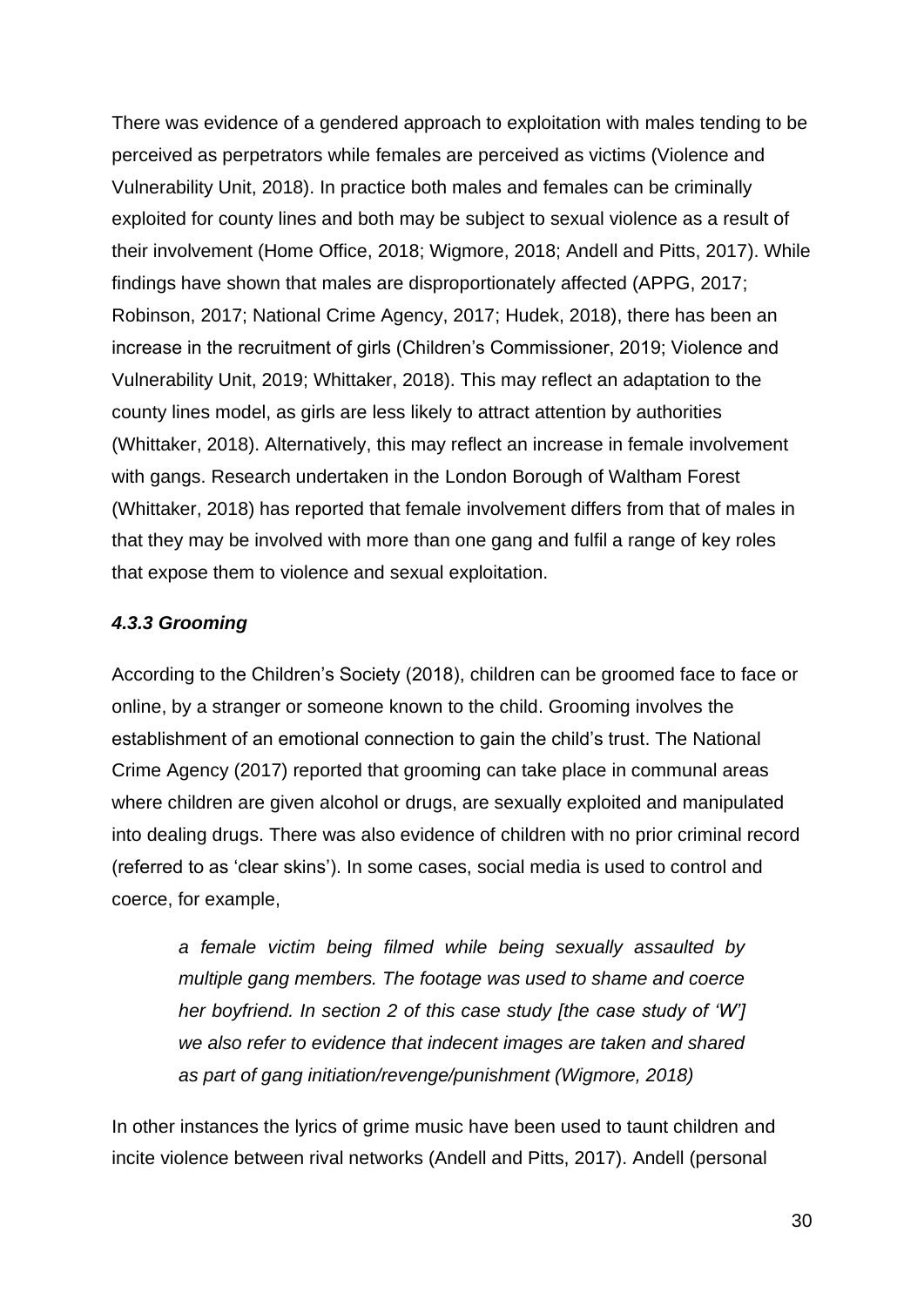communication, 2019) has also warned that in some local authorities grooming can occur where vulnerable care leavers are being placed in the same housing blocks as those who are being released from prison.

#### <span id="page-30-0"></span>*4.3.4 Cuckooing*

Cuckooing is the process where children are used to take over houses acquired from vulnerable adults including class A drug addicts (who are socially excluded and less likely to report victimisation to the police), the elderly, adults with mental or physical health impairments, female sex workers or single mothers (Spicer, 2018; National Crime Agency, 2017; Andell and Pitts, 2017). Children may be forced to remain in these dwellings (commonly referred to as a 'bando' or 'trap house') until they have sold the drugs and can return home and where,

*Some of these locations will be sparsely furnished, unhygienic dwellings where they are at risk of being immersed in an environment of normalised crack/heroin consumption, hazardous sexual acts (often involving sex workers)… with elevated opportunities to offend and engage in risky behaviour (i.e. smoke cigarettes, drink alcohol); with an absence of intimate handlers (parents, teachers, YOT workers) (Windle and Briggs, 2015: 112).* 

Children may be threatened if they leave the trap house or have their phones monitored (HM Government, 2018a). There is evidence that local businesses are complicit in county lines activities with 18% (8) of forces reporting the companies providing taxis, fast food and care hire firms to county lines groups (Pepin, 2018). Findings suggest that the county lines model is evolving as 23% (10) of police forces reported the use of serviced apartments, holiday lets, hotels and caravan parks (Pepin, 2018; National Crime Agency, 2017).

#### **4.3.4.1 Service response**

Professionals have called for legal sanctions to deter grooming (Violence and Vulnerability Unit, 2018). Findings from Ofsted's (2018) joint targeted area inspections of Greenwich, Southend-on-Sea and Dorset have highlighted Southend's multi-agency model as an example of good practice. This model includes police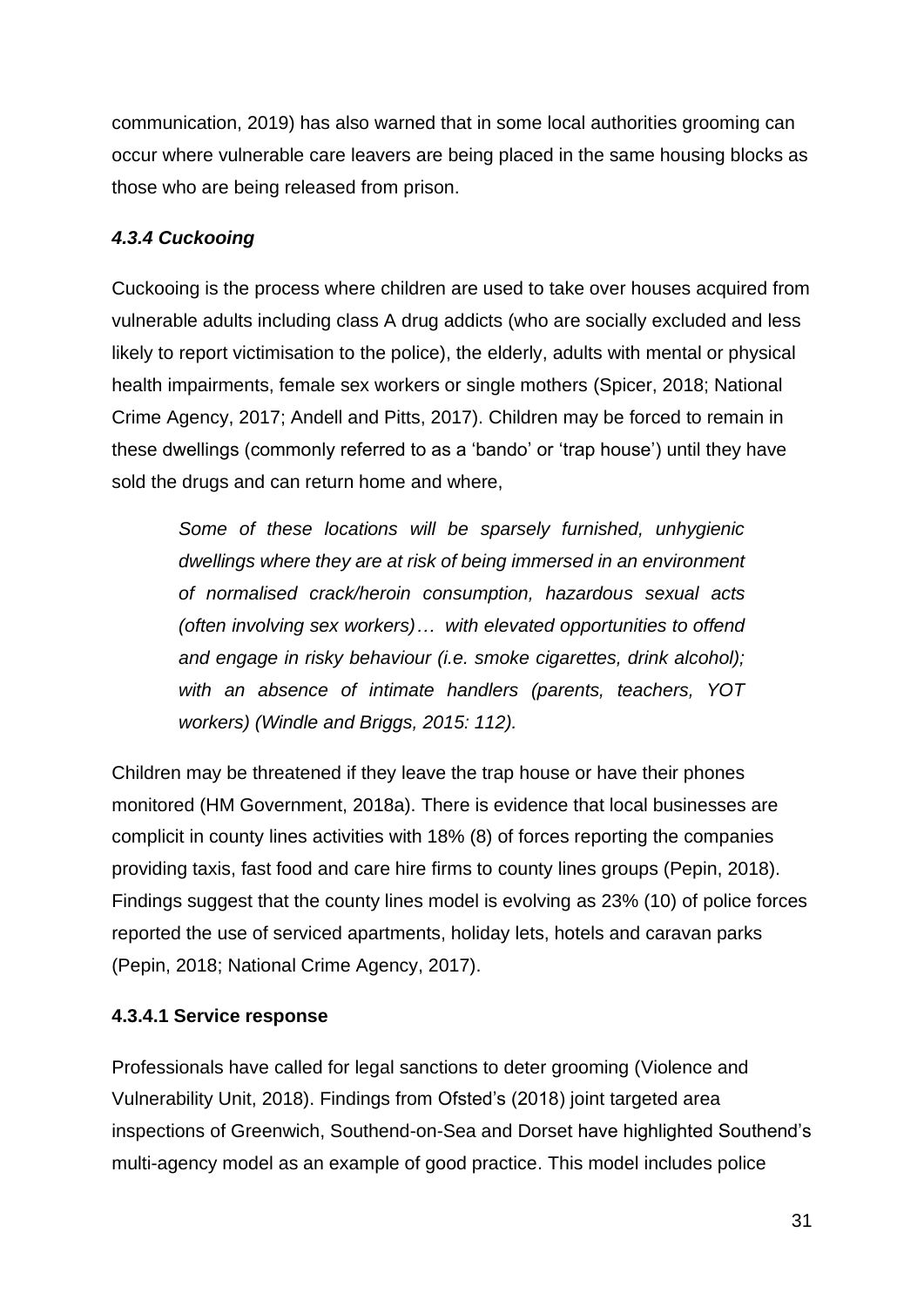disruption tactics, where streets and houses being used for county lines are identified through a street engagement service and the use of outreach work for children. The police also use child abduction warning notices and community protection notices to safeguard vulnerable children. 2018). There have also been calls for a new type of power to protect young people, a Child Criminal Exploitation Protection Order (Violence and Vulnerability Unit, 2018).

# <span id="page-31-0"></span>**4.5 Use of intimidation, violence and weapons.**

The evidence suggests that child criminal exploitation is linked with other forms of exploitation, including sexual exploitation and serious violence (Robinson et al, 2019; Children's Commissioner, 2019; National Crime Agency, 2017). The literature revealed that children were identified as both victims and perpetrators of intimidation and violence,

*A 16 year old male had been reported as missing from London and was considered at risk … He was found in possession of a 6-inch kitchen knife and 30 wraps of drugs ... Whilst in custody he was found to have significant burns to his body, on his stomach area, consistent*  with having been burnt by boiling liquid. He would not disclose further *details; however it was suspected this may have been caused by those responsible for placing him in Ipswich to deal in class A drugs (Home Office, 2018)*

Serious violence can be normalised with children carrying knives as a warning to others or to protect themselves. The use of debt bondage can render children increasingly desperate in their attempts to pay off these debts or retain their status as they feel trapped in a situation where there is no help available to them (Violence and Vulnerability Unit, 2018). Pitts (personal communication, 2019) has reported that some young people are reluctant to disclose details about the violence they have suffered as they know that both the police and Children's Services have a statutory obligation to respond. Such responses can place the child and their families at risk of further violence and reprisals. Indeed, the author of the case study of 'W' explicitly stated that personal and location information was omitted to safeguard his family from potential gang repercussions (Wigmore, 2018).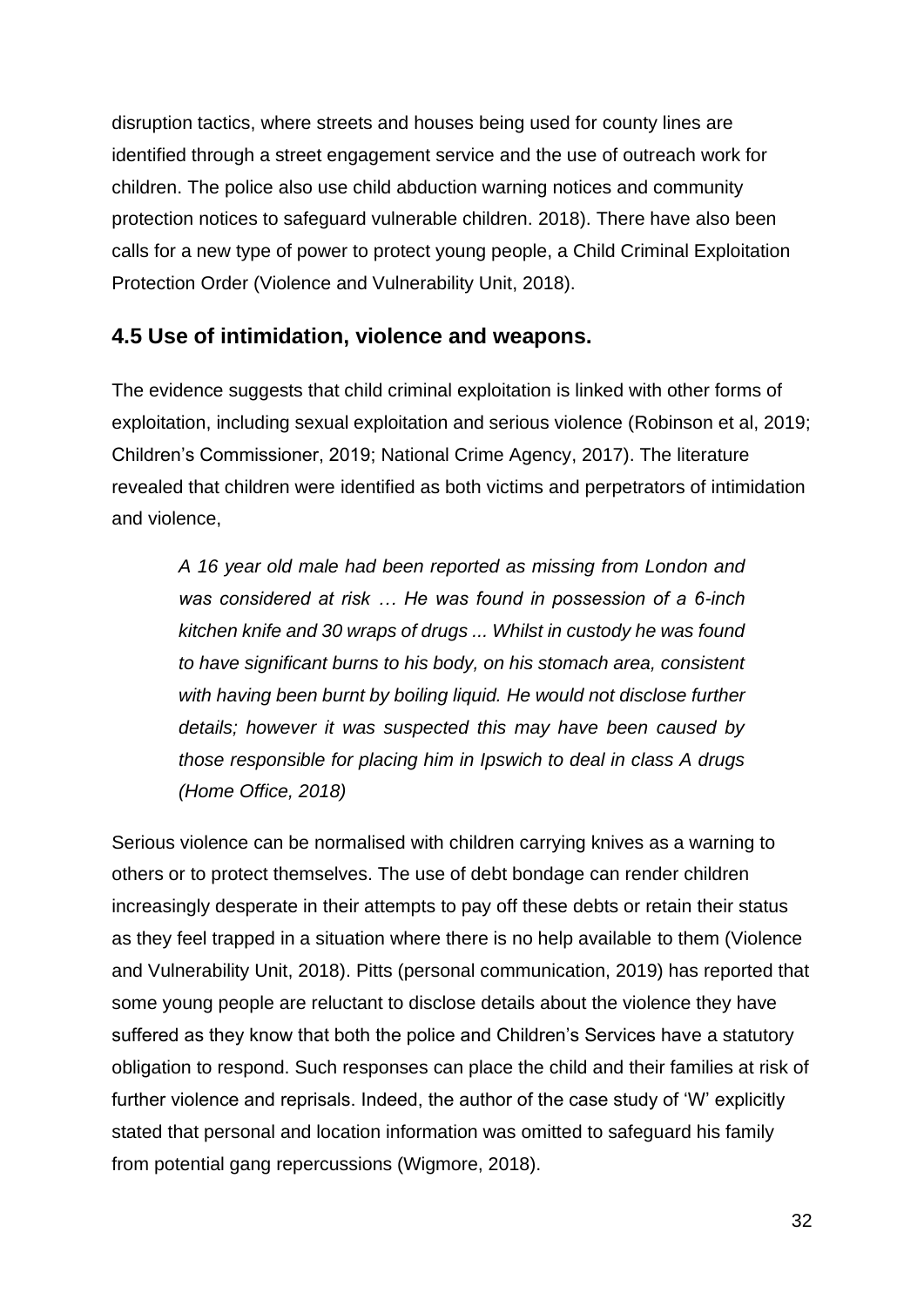While a feature of child criminal exploitation, measures to address serious violence are out of the scope of this report. The next section presents findings relating to effective service provision in identifying and responding to children who are at risk or who are being exploited.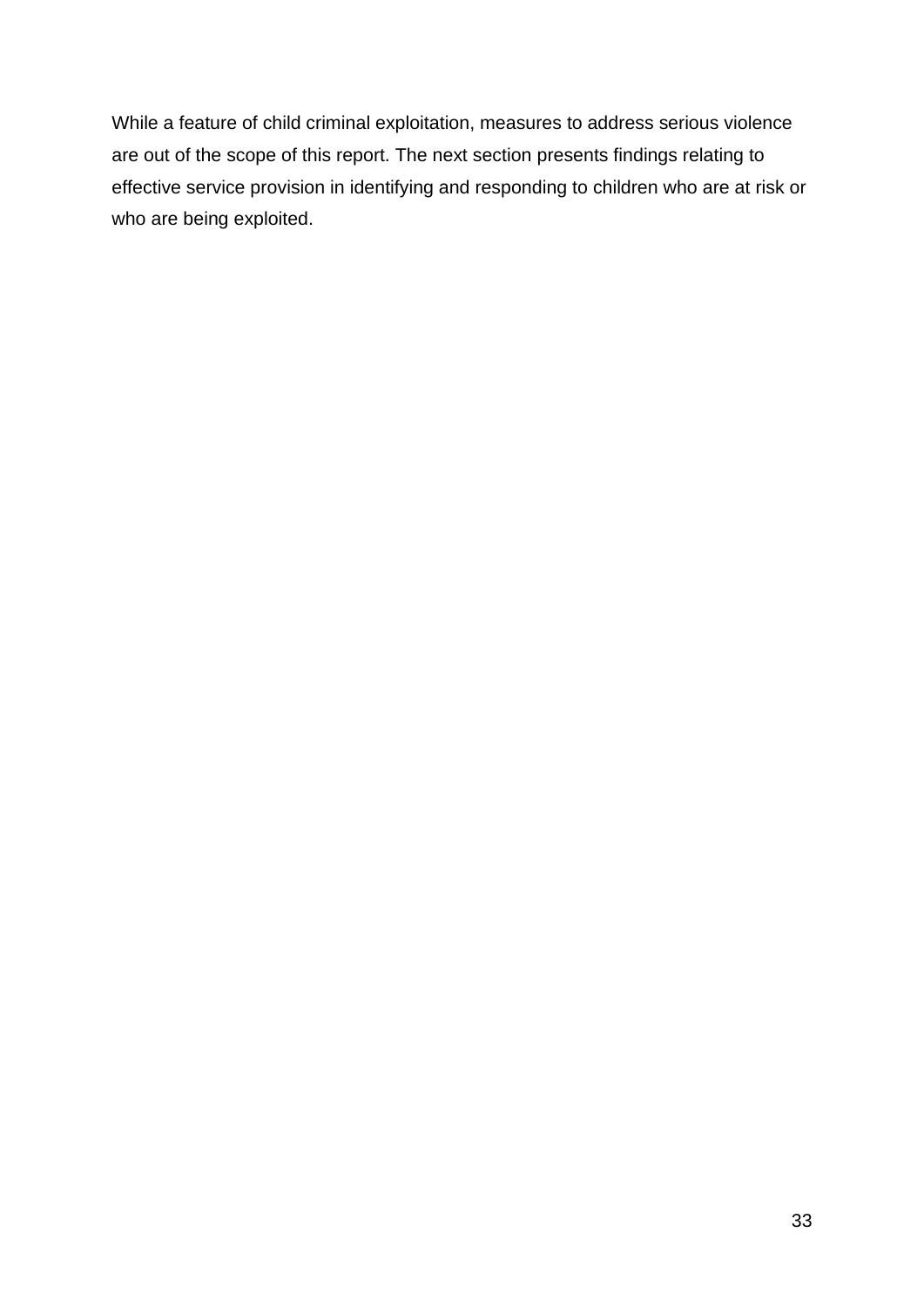# <span id="page-33-0"></span>**5.0 Views from the literature about what makes an effective service response for young people involved or at risk of becoming involved in child criminal exploitation**

The review found that there is little research about effective service provision for tackling child criminal exploitation. Therefore, this section brings together suggestions for practices or policies that might work or that were perceived to work by practitioners. The main emerging theme was the need for the development of a whole system approach that includes policy, prevention, disruption, protection and support across multiple agencies (Ofsted, 2018). While the statutory guidance for single agency and inter-agency working is contained within the Children and Social Work Act 2017 and Working Together to Safeguard Children (HM Government, 2018c), the following sections present evidence relating to the roles and responsibilities for each agency based on findings from the literature.

# <span id="page-33-1"></span>**5.1 Risk assessment**

Currently, there are inconsistencies in service response across and within local authorities and this can result in children continuing to be criminalised (Children's Society, 2019). Training for professionals across the safeguarding partners and relevant agencies in the assessment and understanding of the sometimes complex nature of children's lives may help them to look beyond the child's behaviours and understand the risk factors associated with child criminal exploitation (Ofsted, 2018). In a thematic review of six children, five of whom committed serious violent offences and one boy who was a victim in Tower Hamlets, Chard (2015) recommended that a multi-agency older children's risk panel be established to share information and develop joint risk assessments for older children. Such assessments should include historical information in order to provide a comprehensive picture and where professionals should also recognise the potential cumulative and interactive effect of multiple risk factors that make them susceptible to child criminal exploitation (Chard, 2019; Early Intervention Foundation, 2015).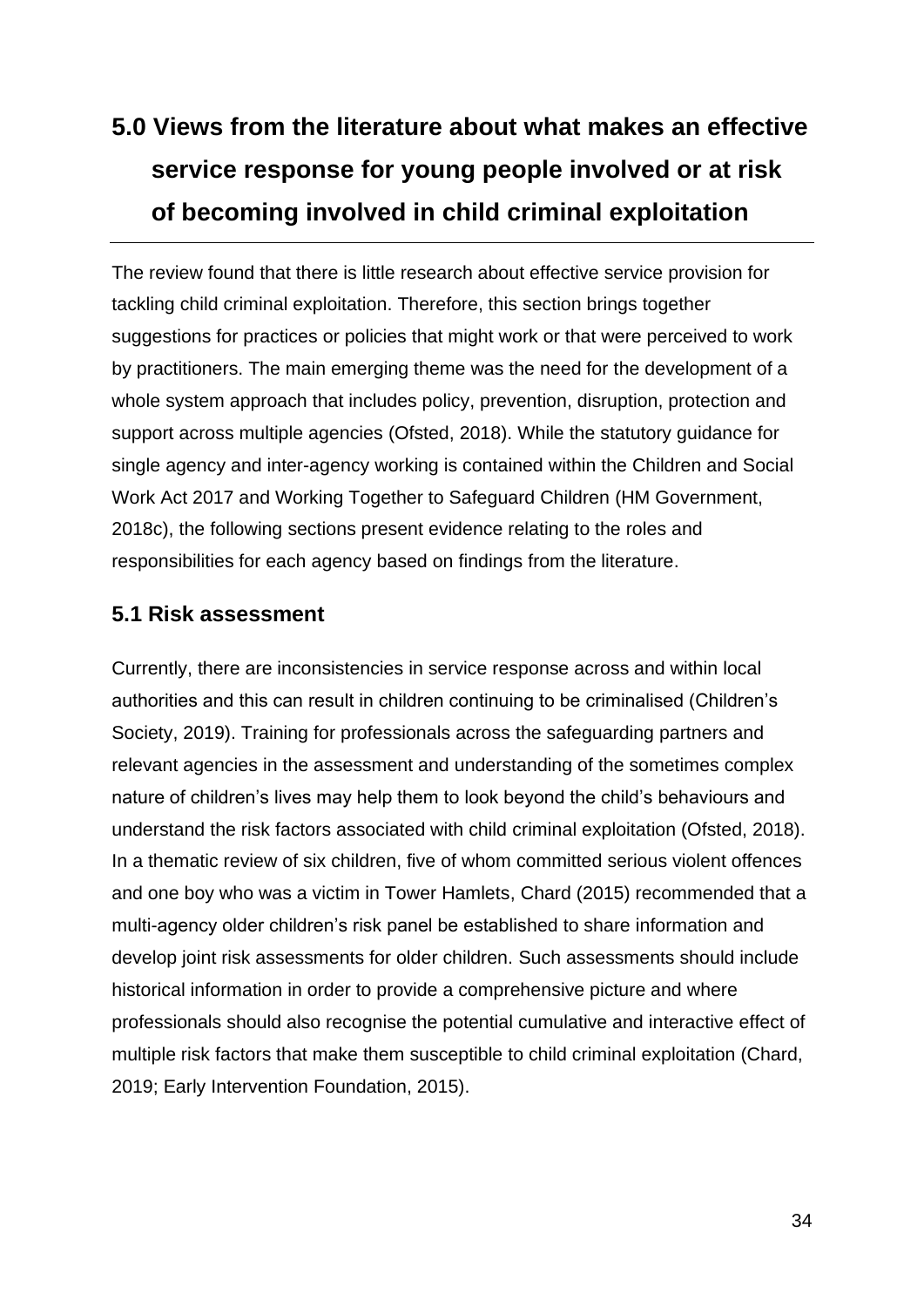## <span id="page-34-0"></span>**5.2 Data collection and sharing**

There is currently no systematic data collection for criminally exploited children (The Children's Society, 2019). While the National County Lines Coordination Centre became operational in September 2018 there was no evidence in the literature relating to the extent which a national intelligence picture and coordinated police response has emerged. Without this data it is difficult to map levels of exploitation across England and Wales or target services effectively. Following the Children's Commissioner's (2019) statutory data request to the Chairs of 25 Local Safeguarding Boards perceived to be at high risk of criminal exploitation only sixteen areas responded. Of these, four reported they held no such data, although it should be noted that these figures may not represent the lack of a safeguarding response from individual agencies but rather the lack of coordination from the Local Safeguarding Board (Children's Commissioner, 2019). The results showed that most areas underestimated the number of children in or at the periphery of gangs, based on their estimates on children known to agencies and most areas had not identified risk indicators. In direct contravention to guidance, one area reported they were unable to distinguish victims from perpetrators (Children's Commissioner, 2019). Risk assessment tools are required that collate information held by multiple services, to be completed by trained professionals who are able to identify both risk and protective factors and understand the needs of children of all ages (Chard, 2019; Early Intervention Foundation, 2015). However, data and sharing mechanisms must be considered within the wider context of austerity measures and the new General Data Protection Regulations (Andell and Pitts, 2017:40). Consequently, some agencies may experience difficulties in capacity and understanding around what information can be shared.

#### <span id="page-34-1"></span>*5.2.1 Children looked after*

It has been suggested that children looked after by local authorities have heightened social and emotional vulnerabilities (Andell and Pitts, 2017). This may be compounded by the fact that proportionately more children who are looked after are reported as missing,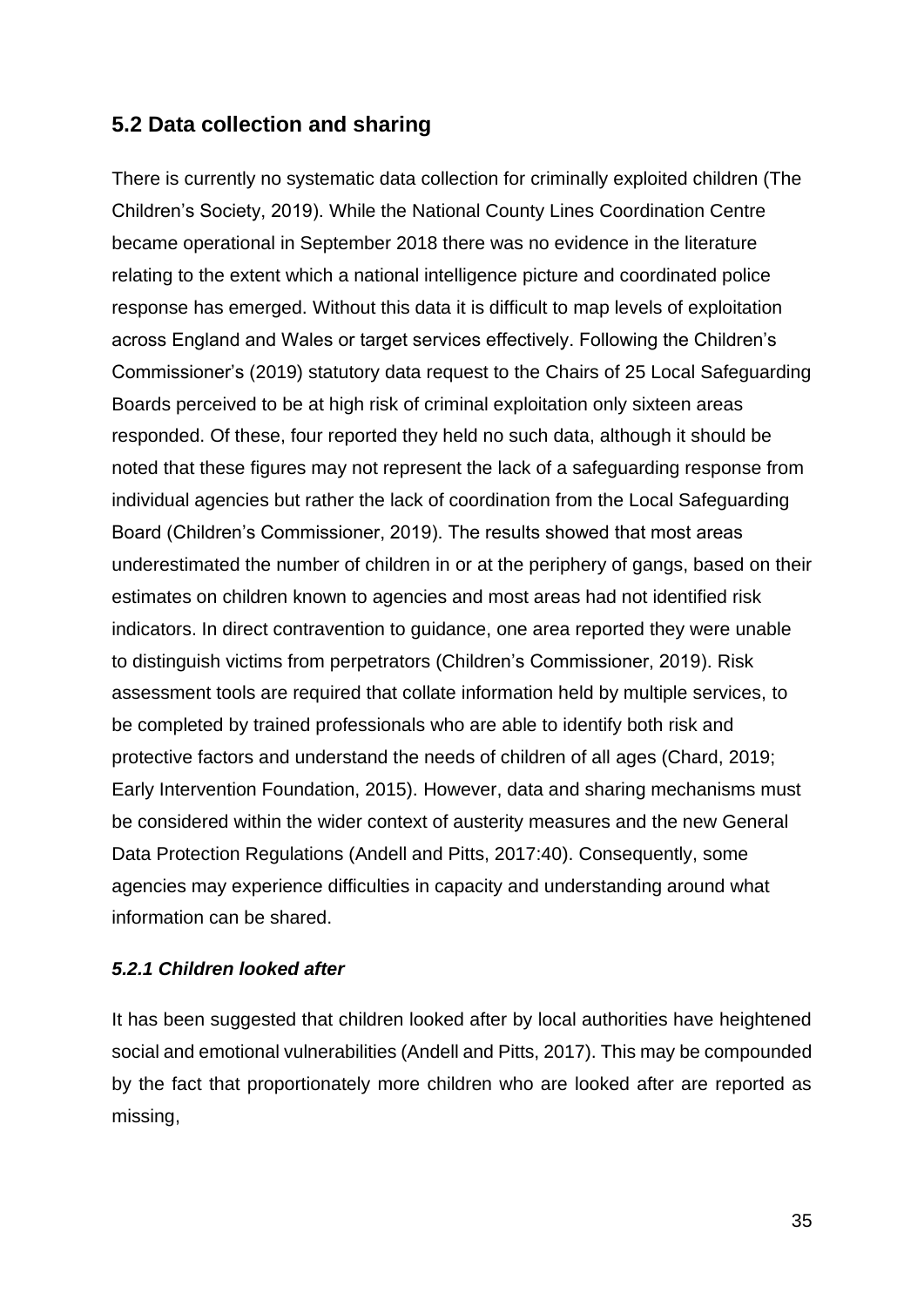*Children's care homes are particularly susceptible because they're more likely to go missing. We've got a couple of care homes in the borough that we have a lot of missing episodes from… The girls are regular high risk of missing people, CSE risks, risk to other people, risk from criminal exploitation. They perpetrate their own crimes either within the care home or outside it. So they are generators of demand and risk, themselves (Statutory professional reported in Whittaker, 2018:58).*

Findings from Whittaker's (2018) research in the London Borough of Waltham Forest found increases in targeting children for exploitation in children's homes, foster homes and those who have been adopted. Despite known vulnerabilities, the Children's Society's (2019) freedom of information requests to local authorities in England and Wales, found that of 142 respondents, 54% were unable to retrieve data regarding the number of children looked after who were at risk of criminal exploitation.

The Home Office (2019) recommends that joint actions should be determined in how to respond to missing episodes with clear delineation of responsibilities for the police and other agencies. The Home Office (2019) have also stipulated that carers should be given information regarding the identities, photographs and vehicle details of potential exploiters with a police officer allocated as the first point of contact for caregivers.

#### <span id="page-35-0"></span>*5.2.2 Missing episodes*

The relationship between going missing and exploitation is complex. Wigmore (2018) notes that missing episodes are indicators of exploitation and can be used to alert services even where children are reluctant to make detailed disclosures. As such, going missing may be a warning sign that children are being intimidated or coerced as children feel dependent upon those who are exploiting them (Pearce et al. 2009). Moreover, a child's disappearance may be orchestrated by the exploiters to evade detection, to prevent the child from disclosing to professionals, or it may be due to the child's fear of the exploiters or their debt bondage (Sturrck and Holmes, 2015).

There is currently an intelligence gap about missing children and the relationship with county lines; risk assessment could be used as a potential indicator of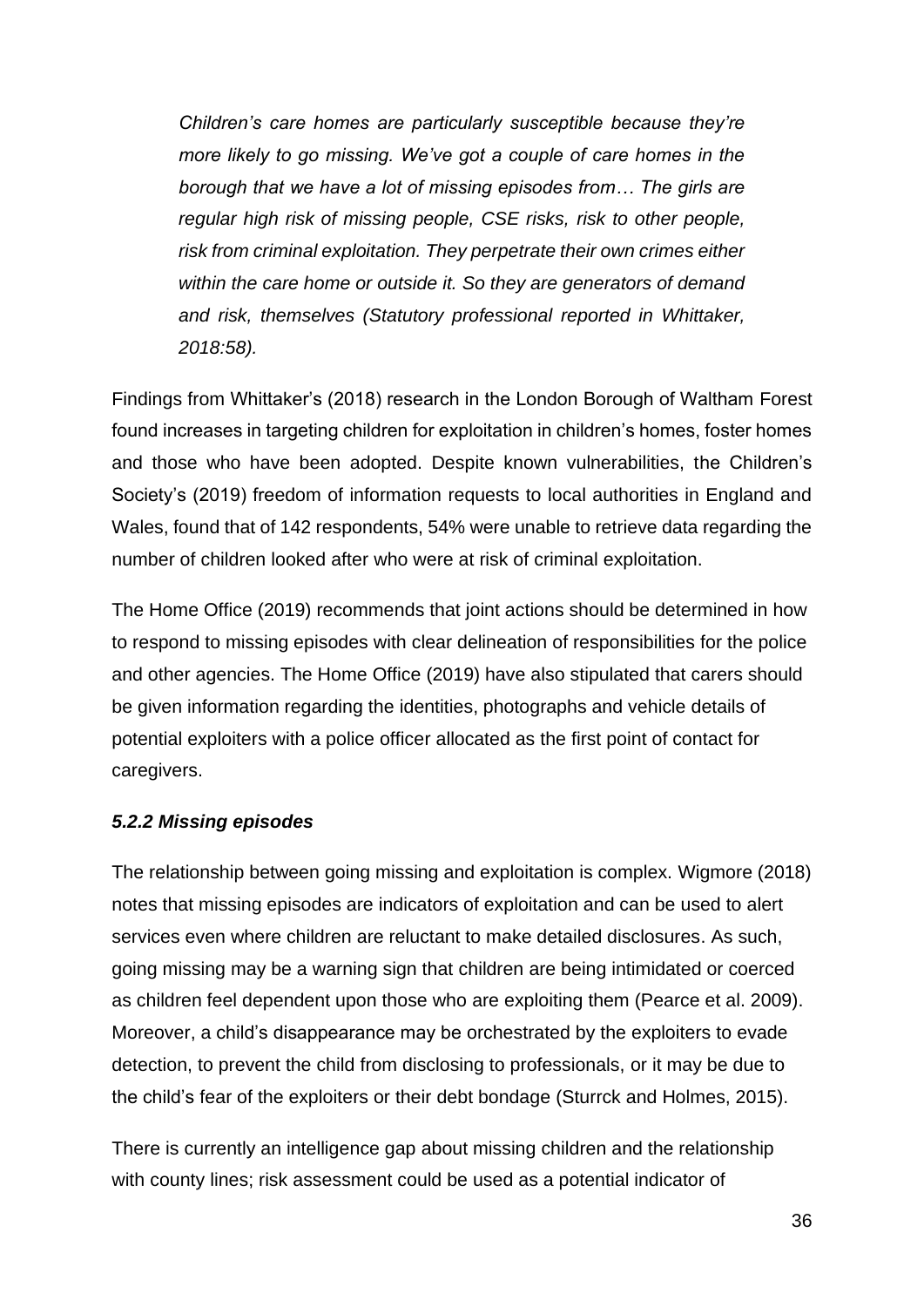exploitation for vulnerable groups of children (National Crime Agency, 2017; All-Party Parliamentary Group, 2017). The National Crime Agency (2017) has called for a collaborative approach across services because missing person information is held on a range of systems across a variety of different partner agencies. Such information could facilitate the identification of a vulnerable child in another area. This is particularly pertinent as safeguarding mechanisms are dependent upon knowing where the child is for statutory responses and so that safeguarding checks can be made.

According to statutory guidance missing children should be offered an independent return interview. However, there are inconsistencies in the extent to which local authorities offer a return interview and even where interviews are offered, the child may not want to engage or may be afraid to do so (All-Party Parliamentary Group, 2017). The All-Party Parliamentary Group (2017) has recommended that return interviews should be used to identify risk and determine appropriate service provision.

## <span id="page-36-0"></span>**5.3 Police**

As noted, the Home Office (2019) has produced a Child Criminal Exploitation Disruption Toolkit which stipulates legislation and police powers that can be used to disrupt exploitation activities. There was also some evidence within the data regarding specific approaches that are being used in some local authorities. For example, in Greater Manchester police launched Operation Cougar in 2008. This is a multi-agency approach where caregivers are given a "letter of concern" which details the child's conduct or behaviour that has been identified as increasing their risk of exploitation. This is followed with support from Manchester Multi Agency Gang Strategy (Home Office, 2010).

Generally, exploited children will come to the attention of the police where they go missing, are in the possession of drugs or through stop and search procedures. The Children's Society (2019) findings from freedom of information requests to local authorities shows that there has been an increase in the numbers of 10 to 17 years olds arrested for possession with intent to supply class A drugs since 2015. According to their findings (The Children's Society, 2019), most police forces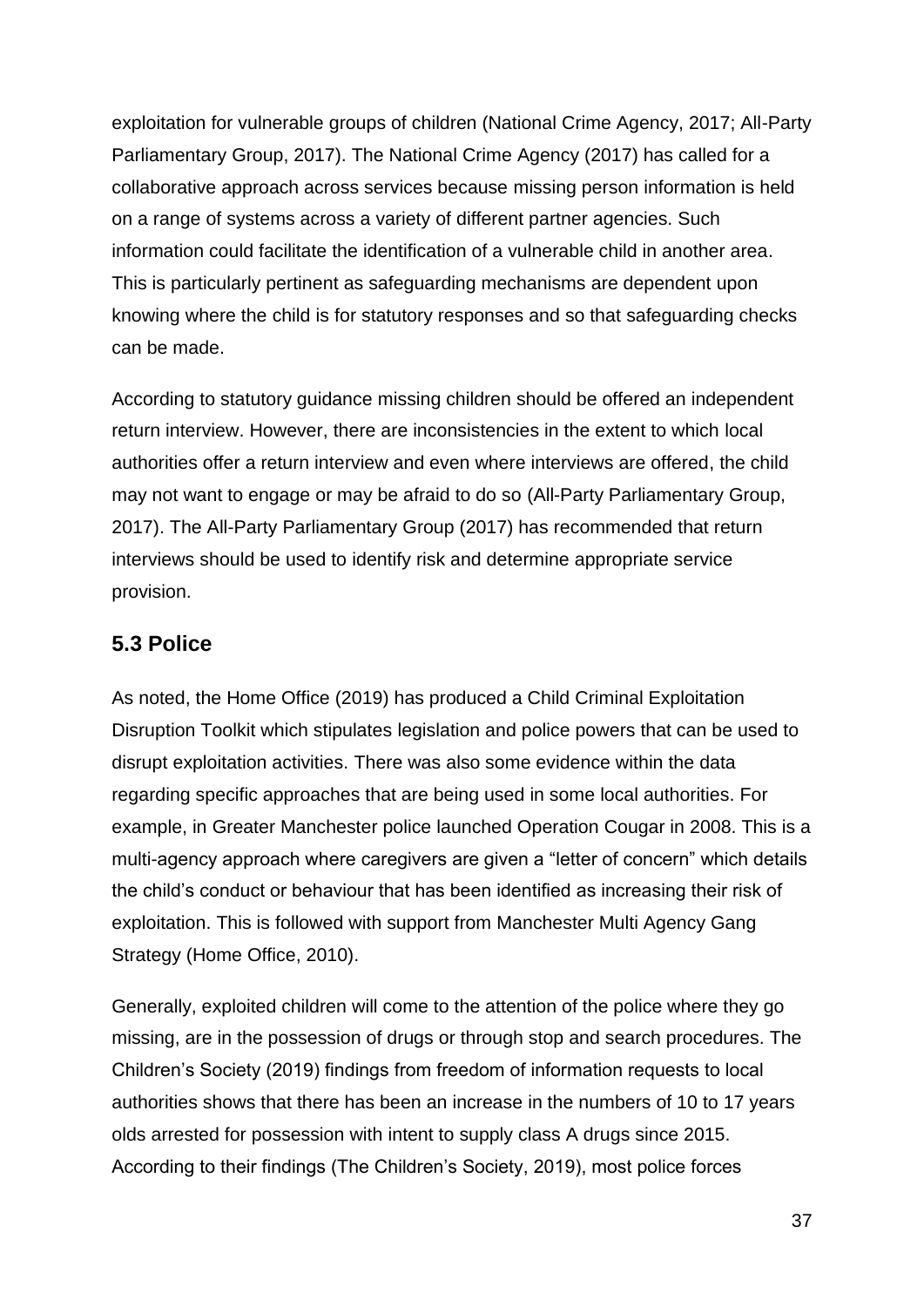reported that these children would not be assigned vulnerability flags as there is currently no flag for child criminal exploitation. Further, the Violence and Vulnerability Unit (2018) reported that minimal responses for regular child offenders were encouraging exploitation. The criminal justice system tends to release children in possession with intent to supply class A drugs pending further investigation. There were some indications of police action against child criminal exploitation. For example, findings from Ofsted's (2018) joint inspection found that in Dorset, police have weekly meetings to gather intelligence from local policing teams to identify risks and plan disruption and investigation activity. Regional police resources then disrupt criminal activity. As noted, the Children's Society (2013) has suggested that the police work with other agencies to identify the perpetrators, locations and networks so that disruption strategies can be employed.

# <span id="page-37-0"></span>**5.4 Children's Services**

With no statutory definition of child criminal exploitation, many local authorities do not have local protocols and policies in place and even those that do may misinterpret or misconstrue child criminal exploitation (Children's Society, 2019). A theme in the literature and author interviews was that current child protection policy is focused upon familial abuse and fails to encompass other forms of child abuse (Chard, 2015; Violence and Vulnerability Unit, 2018). The use of contextual safeguarding (Firmin, 2019), which is the assessment of risk to older children derived from their environment, was recommended to address this limitation (The Children's Society, 2018).

It was also noted that the Home Office (2018) definition lacks clarity leading some professionals to focus on some aspects such as the identification of tangible exchange rather than subtler forms or exploitation where children are manipulated through friendships, kudos or belonging to a wider gang 'family' (Andell, 2019; Fitch, 2009). Further, Manchester Local Safeguarding Board (2018) highlight that,

*the prevention of something negative can also fulfil the requirement for exchange, for example a young person who engages in county lines activity to stop someone carrying out a threat to harm their family*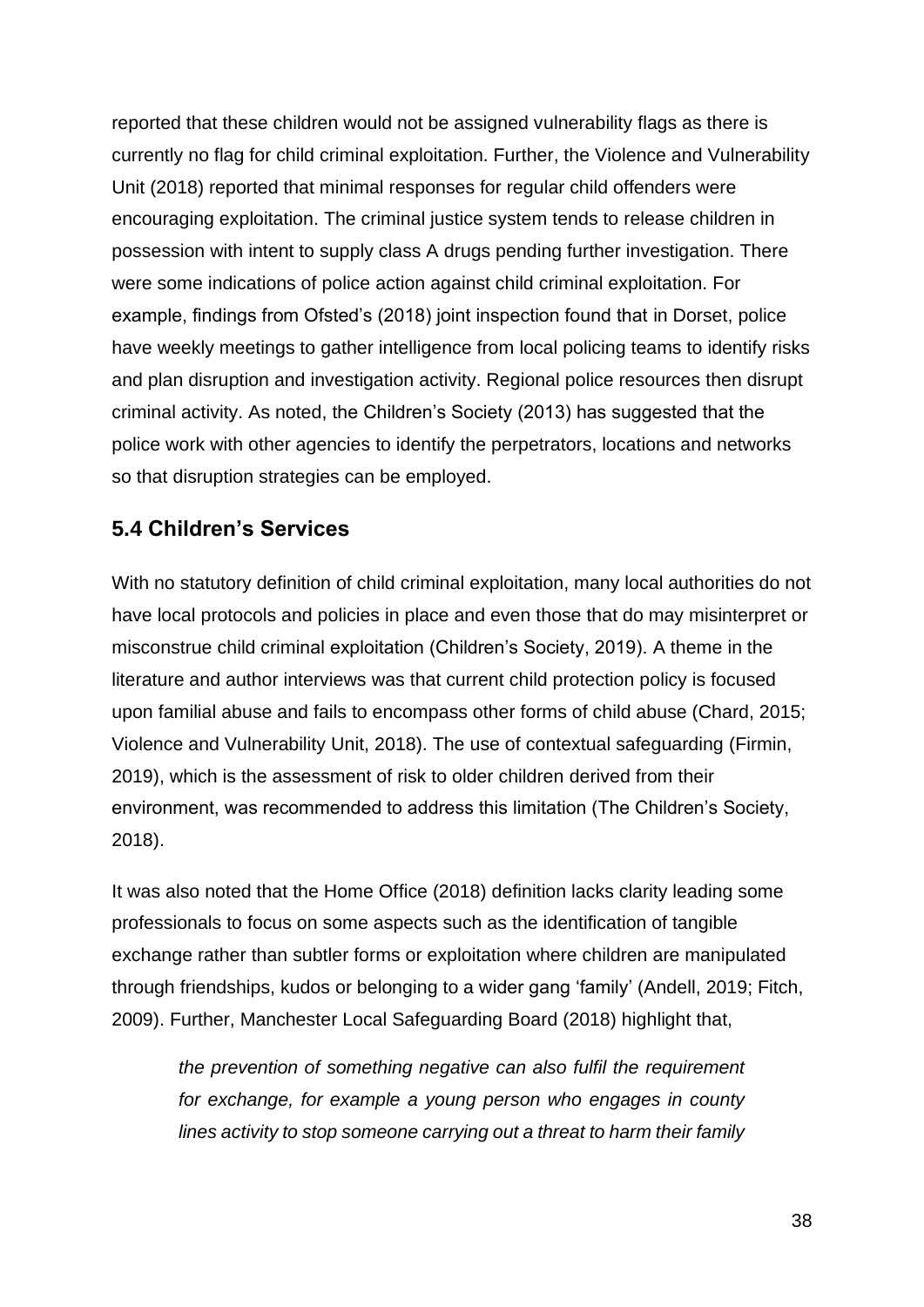Current policies do not capture forms of abuse related to child criminal exploitation such as debt enslavement or entrapment (Violence and Vulnerability Unit, 2018). Moreover, clarity is needed around how to assess behaviours that children seemingly do voluntarily,

*People talk about plugging as young people transporting drugs inserted into their bodies and I don't know whether we are saying that is a form of child abuse, so inevitably if they are doing that then they have been victimised, but I don't know whether we are necessarily immediately seeing that as a safeguarding concern (Area 1, The Children's Society, 2019: 74)*

Where children are brought to the attention of services, professionals and parents experience difficulties in accessing support as many children fail to meet current service thresholds (Spencer et al, 2019; Children's Society, 2019). This means that the child's behaviour needs to escalate before services can become involved,

*The children's behaviour continued to escalate; they were involved in offending, substance misuse, were victims of child sexual exploitation (CSE) or child criminal exploitation (CCE), over half were thought to be in, or affiliated to gangs, suspected of running county lines and were both victims and perpetrators of knife crime…The multi-agency response was reactive, and sometimes could be described as crisis management. As the risks and vulnerability grew, behaviour was more serious, more violent and more frequent; agencies struggled to meet their needs (Spencer et al, 2019:9)*

Consequently, children may only become known to services when they are at crisis point or where their behaviours are entrenched (Violence and Vulnerability Unit, 2018; Chard, 2015). Where children are accommodated there often appears to be a lack of appropriate accommodation, trained workers and effective care planning and support (Andell and Pitts, 2017; Sturrock and Holmes, 2015). The evidence revealed that safeguarding measures that involve relocating the child and/or their family must be carefully considered as in some cases they can serve to facilitate the extension of drug networks and establishment of new lines (Sturrock and Holmes, 2015). Where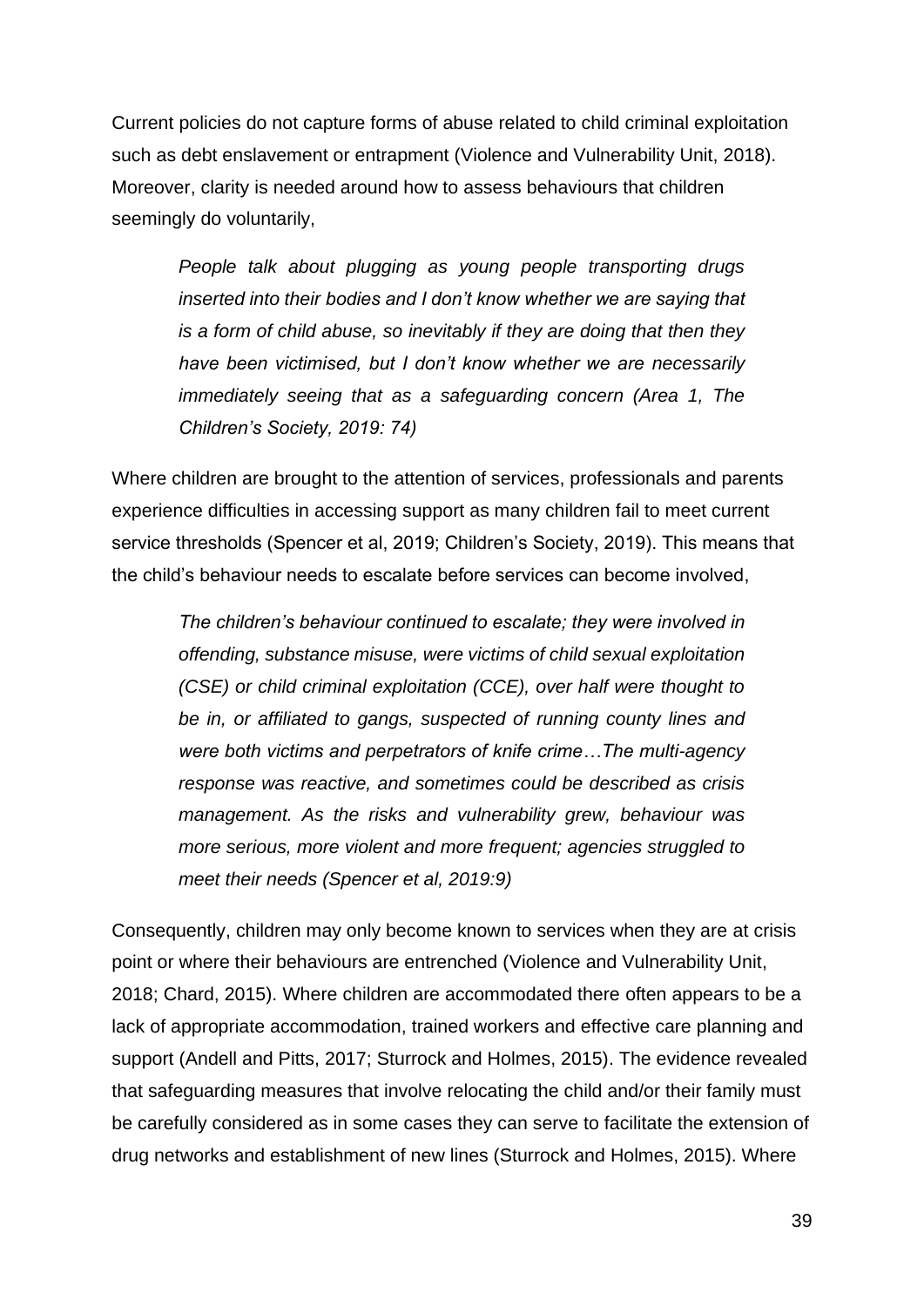care leavers are placed, Andell and Pitts' (2017) research of drug distribution networks in Suffolk, found that children who are looked after within the county or placed from outside the county may be accommodated in children's homes or lodgings alongside children who are being criminally exploited exacerbating their risk of future involvement:

*What seems to happen is when we can't safeguard our young people or when other local authorities can't safeguard their young people, they put them all in the same place. So you're putting them all in the same place where you're increasing the risk. You're putting other young women and men who are at risk in the system in the same place and it's not really thought about and we put more children at risk. We need to really be vigilant and have a look at that issue (practitioner cited in The Children's Society, 2019: 82)*

## <span id="page-39-0"></span>**5.5 Health**

The Children's Society (2019) noted the lack of a public health model which addresses the demand for drugs. This is particularly pertinent as drugs networks evolve by for example, the sale of recreational drugs such as Spice to club users (Pepin, 2018).

With drug networks extending into rural and coastal areas, Williams and Finlay (2018) have recommended that health staff be trained to identify children at risk of criminal exploitation, share data and in supporting the provision of appropriate interventions. For example, some hospitals are beginning to connect children who have been subject to serious violence to youth workers (personal communication with John Pitts, 2019). However, the inclusion of health agencies will require data sharing protocols to address issues around patient confidentiality.

Regarding mental health, the Children's Commissioner (2019) found that gangassociated children were over 75% more likely to have an identified mental health need than other young people assessed by children's services, and also twice as likely to have a history of self-harm. Children over 15 years are less likely to engage with Child and Adolescent Mental Health Services, more likely to miss initial appointments and more likely to be discharged due to missed appointments (The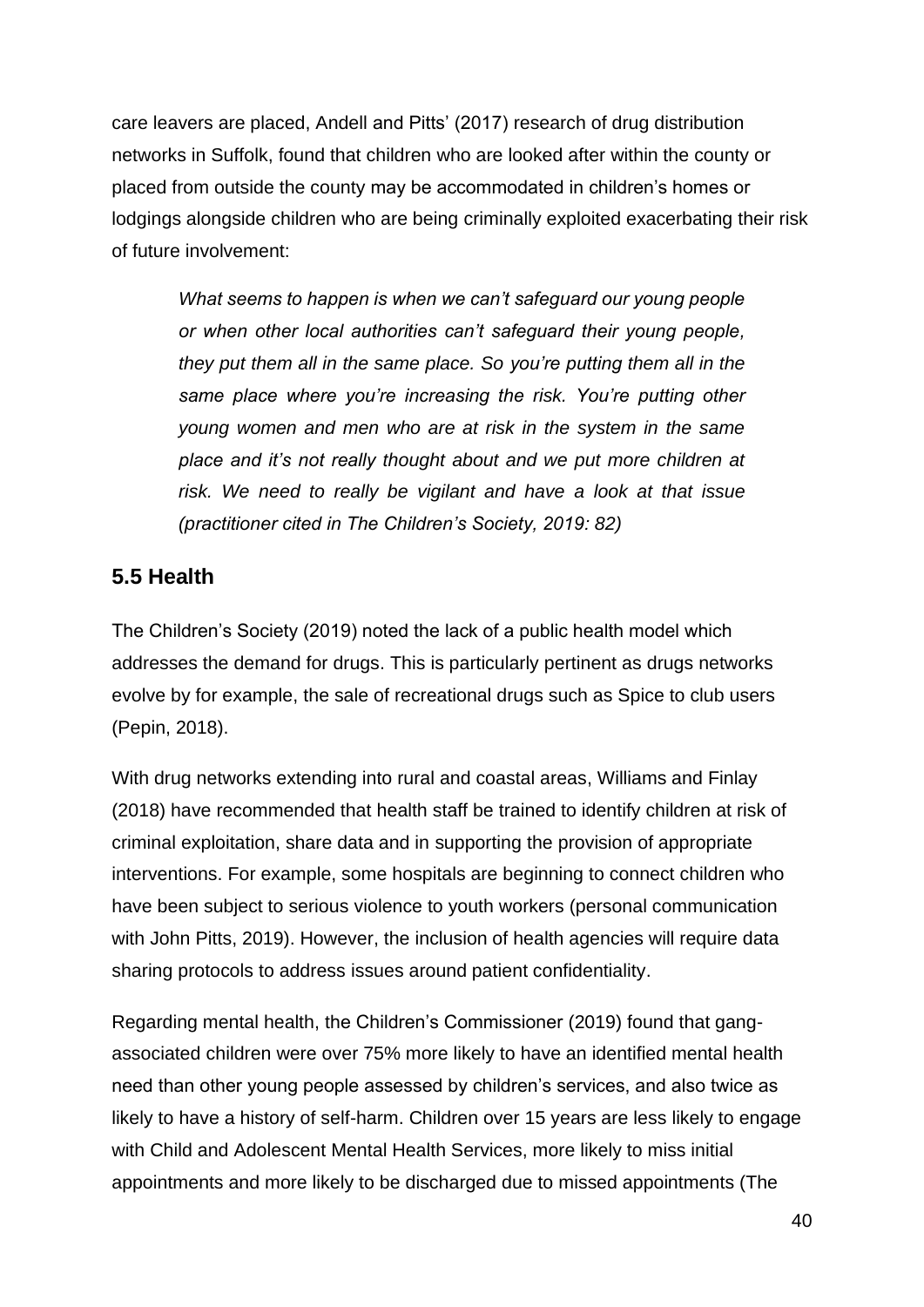Children's Society, 2018). However, there is a need for therapeutic interventions for children suffering from exploitation that are persistent and consistent so that children are not discharged due to non-engagement (Ofsted, 2018; Wigmore, 2018).

# <span id="page-40-0"></span>**5.6 Youth Offending Services**

Youth Offending Services and Children's Services must be coordinated to ensure the streamlining of practices and approaches aimed at criminally exploited children,

*So, we've got safeguarding boards pulling in one way and then criminal justice agencies pulling in another again treating this as an individual problem taking out young people who are couriering drugs, who are being exploited, sending them off to a youth justice agency, one to one work. Again, abstracting them from the neighbourhood, the relations and relationships from which these things occur (personal communication, Andell, 2019)*

Youth Offending Services have a vital role to play as they often have local intelligence that can be used to ensure that vulnerable children including care leavers and those who are discharged from custody are not placed in particular accommodation or locations that heighten the risks. This is especially pertinent as many local areas were relying on Youth Offending Services to support children who did not meet safeguarding service thresholds (Violence and Vulnerability Unit, 2018).

# <span id="page-40-1"></span>**5.7 Education**

Education has an important role in the identification, protection and prevention of child criminal exploitation (Home Office, 2019; All-Party Parliamentary Group, 2017). Indeed, there was some evidence to suggest that children are being groomed outside school gates in some areas (Whittaker et al, 2018).

As with children looked after, the Home Office (2019) has identified a need for school staff to be trained in identifying child criminal exploitation indicators and to be provided with information relating to the identities, photographs, and vehicle details of potential exploiters. A link police officer should be identified as the first point of contact for schools and who attends regular meetings with the school's designated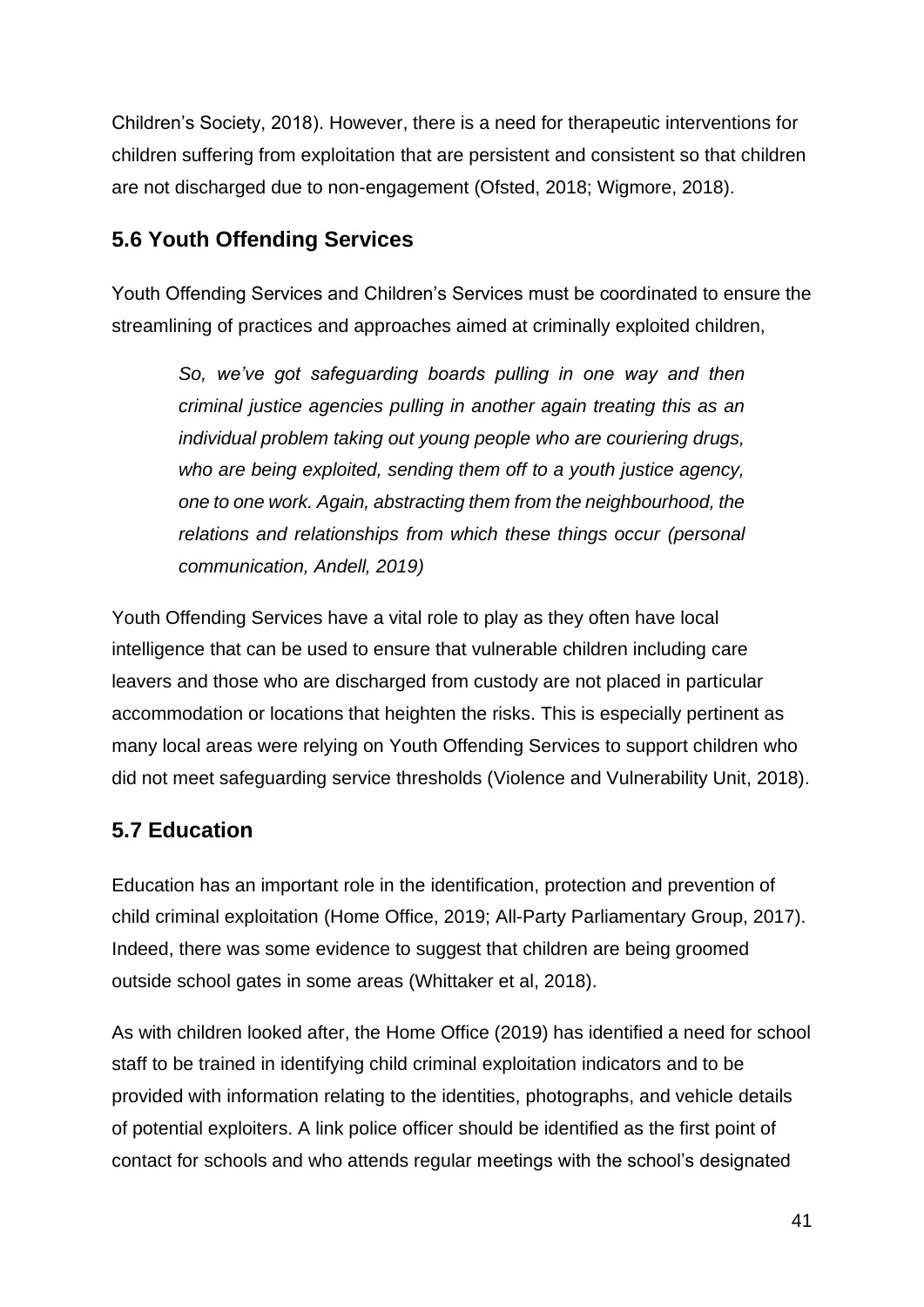safeguarding lead and local authority. Moreover, school staff must record missing episodes as the child's attendance may be sporadic (Hudek, 2018; Pearce, 2009).

#### <span id="page-41-0"></span>*5.7.1 Pupil referral units and alternative provision*

The Violence and Vulnerability Unit's (2018) review of over 70 Locality Reviews and three Strategic Framework Assessments has found that,

*In some areas, PRUs [pupil referral units] become the arena for gang rivalries which become dangerous for pupils and hard for staff to manage. PRUs are also viewed as the place where already vulnerable young people get first hand exposure to and experience of crime (drug dealing/violence/intimidation/recruitment for 'county lines'). There are growing numbers of excluded children in alternative provision and this clustering together is creating a recruiting arena for crime and anti-social behaviour*

Clarke's (2019) analysis found that children in gangs were more likely to be in alternative provision, have experienced school instability, through exclusion or midyear moves, and were more likely be absent from school. This risk factor is particularly pertinent as there has been an increase in the number of pupil exclusions and even where exclusions are temporary, children may not be reintegrated back into school (Violence and Vulnerability Unit, 2018; Hudek, 2018). In response, Ofsted (2018) has called for schools to consider the well-documented links between missing education and safeguarding when considering school exclusions. This is supported by the Home Office (2019) who are encouraging schools not to exclude or reduce the timetables for children at risk or experiencing exploitation. While there was evidence that some schools were beginning to acknowledge gang existence and county lines, this was not true for all schools (Violence and Vulnerability Unit, 2018). There does not seem be any evidence that colleges and universities are involved in the identification and safeguarding response to criminally exploited children (email communication with Simon Harding, 2019).

The Early Intervention Foundation's (2015) findings from their review of national and international interventions programmes to prevent children from becoming or remaining involved in gangs found that the most effective intervention programmes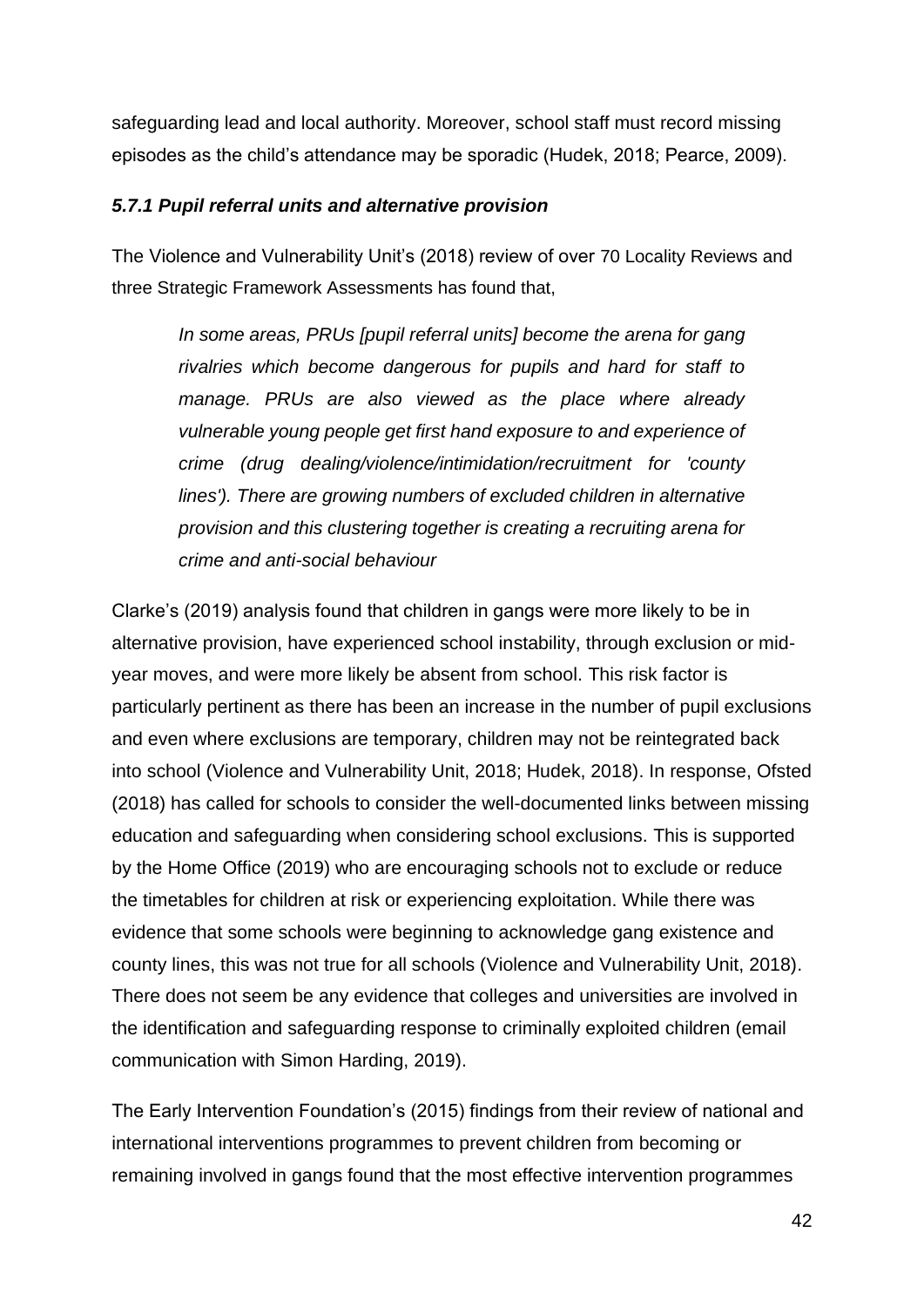were those that were run by trained facilitators and were aimed at creating positive change in children's lives (such as conflict management and combating peer pressure), combined school and family-based programmes which enabled children to practise skills (such as communication and problem solving techniques) and where programmes adhered to implementation fidelity. Programmes specifically aimed at the prevention of gang involvement such as community-based programmes and mentoring had a more limited evidence base and so their effectiveness could not be determined. Programmes that may not work included those that were based on deterrence (such as boot camps or prison visits). Finally, the evidence was unclear as to whether computer-based interventions are effective (Early Intervention Foundation, 2015).

Regarding initiatives specifically aimed at children at risk of exploitation, £13 million has been allocated to the 'Trusted Relationships Fund' to pilot approaches that foster relationships between frontline staff and young people. There has also been continuation of the 'Disrespect NoBody' campaign, an education programme aimed at teaching children about healthy relationships (State of Children's, Rights in England, 2018). More generally, education programmes are required that teach children about the risks of criminal exploitation, having designated workers in school who recognise the signs of child criminal exploitation and offer support to children and where extra support should be offered to children in high-risk areas where there may be at greater risk of being exploited (All-Party Parliamentary Group, 2017; Sturrock, 2016; Pearce, 2009; Fitch, 2009).

## <span id="page-42-0"></span>**5.8 Employment and Training**

Given the link between deprivation and child criminal exploitation, the development of education and training opportunities can be used to combat the risks around lack of employment opportunities. The Serious Violence Strategy (2018) has identified £90 million of dormant accounts money that can be used to support disadvantaged and disengaged children into work. Such measures should include working with local employers and colleges to determine realistic work and training pathways alongside support for children to maximise their knowledge and skills (Pitts, 2011). For example, Your Own Enterprise is an intervention that offers children who are involved with Youth Offending Services and on the edge of serious and organised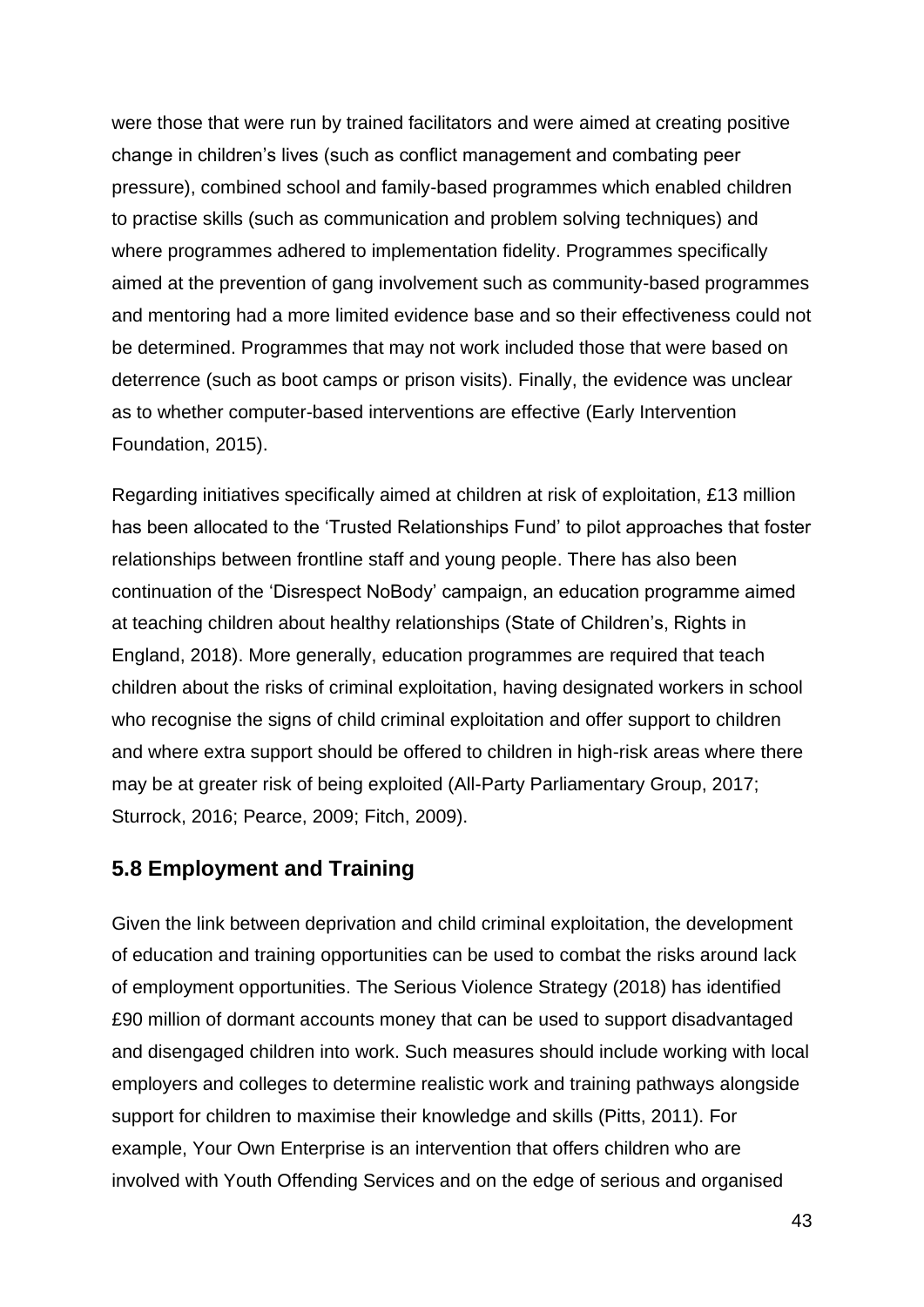crime involvement, a programme of support and learning aimed at developing new skills through the development of trusted relationships and links with business partner mentors (Dodsworth and Sorenson, 2018).

# <span id="page-43-0"></span>**5.9 Family**

While vulnerability to exploitation may be exacerbated by the child's home circumstances a complex picture emerged, where family could be both a risk and a protective factor. In terms of risk, Clarke's (2019) analysis of children assessed by children's services or youth offending teams over a twelve-month period, found that gang associated children were more likely to have family members who had committed offences. Further, gang associated children were twice as likely as nongang associated children to have practitioners record concerns about them living with offenders (Clarke, 2019). The Children's Society (2019) found that children became exploited due to family member involvement in criminal networks as well as parental drug dependency and having a criminally exploited older sibling. The evidence also suggested that fractured family relationships due to domestic violence, abuse or neglect could lead children to seek out nurturing relationships, and a sense of belonging, from gang membership (Clarke, 2019; Andell and Pitts, 2017). Conversely, children may be more susceptible due to parental absence arising from the need for parents to work several low paid jobs (Whittaker, 2018). Indeed, the link with poverty and criminal exploitation is complex as children may also seek out county lines involvement in order to contribute to the household budget (Violence and Vulnerability Unit, 2018).

It is important to note that not all children who are criminally exploited come from fractured families,

> *The difference with my boy is he has a family and I feel he was drawn into it more because of… how to describe it, he shut me down (Andell and Pitts, 2017:21).*

This notion of being 'shut down' was linked to children being more influenced by their peers than their parents (Spencer et al, 2019; Andell and Pitts, 2017). Consequently, parents reported difficulties in managing their child's behaviour or mitigating the risks yet they reported frustration as to what to do and where to go for help and support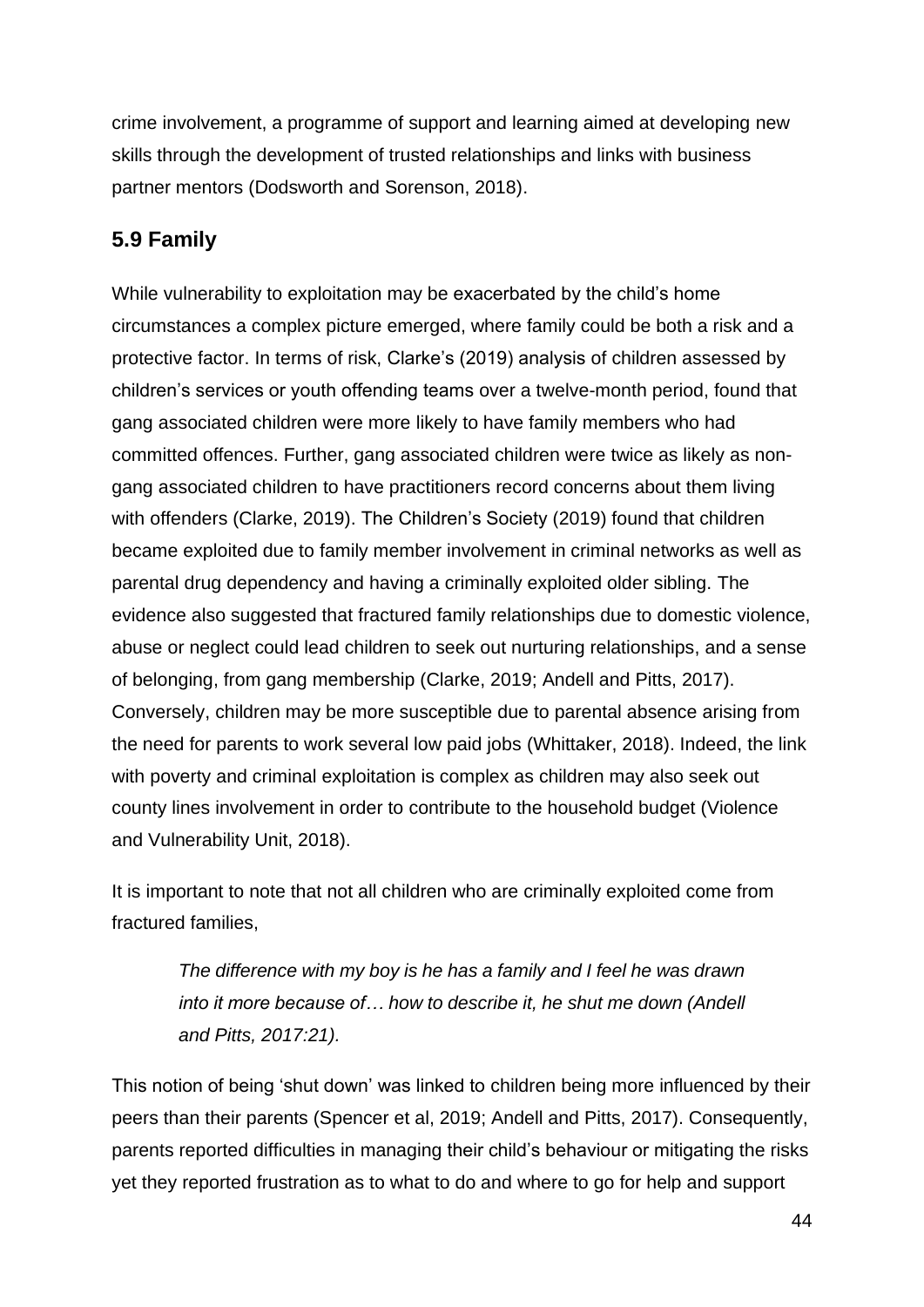when children became involved in county lines (All-Party Parliamentary Group, 2017). Where children had histories of service involvement, parents reported feeling blamed and excluded rather than being helped and supported to manage their child's behaviour (Spender et al, 2019; Hudek, 2018). For children who were not known to services family concerns went unheeded or supported,

*A recurrent theme of our visits was the frustration of parents who had asked for help which was refused. When they had recognised warning signs – their child having new things, staying out after school or even going missing – agencies had dismissed their concerns (Children's Commissioner, 2019:12).* 

While the Children's Commissioner (2019) details the case of 'Chris' (Newham Local Safeguarding Board (2018), the case of 'W' (Wigmore, 2018) presents a similar picture where a parent's constant calls for help were not acted upon. In both cases multiple agencies were involved. In the case of 'W', despite receiving multiple crisis assessments there was no clear plan and a lack of coordination between services. Rather, the case study notes that the main approach was to advise 'W' to avoid his friends. Consequently, Wigmore's (2018) recommendations reiterate the need to develop the knowledge of professionals across safeguarding partners and relevant agencies to inform their work with criminally exploited children and families. Indeed, under the Working Together to Safeguard Children statutory guidance (HM Government, 2018c), local authorities have a responsibility to intervene where a child's needs are greater than the family can support alone (Children's Society, 2019). This suggests that while family-focused interventions aimed at awareness raising and practical guidance for parents can be used as preventative tools, once children have become exploited, families require additional support (Home Office, 2018; Violence and Vulnerability Unit, 2018).

## <span id="page-44-0"></span>**5.10 Community measures**

The use of community participation and outreach measures emerged as proactive prevention strategies that could be used in areas where children are at a high risk of criminal exploitation (Williams and Finlay, 2018). Pitts (personal communication, 2019) highlights the need to develop networks of community members so that they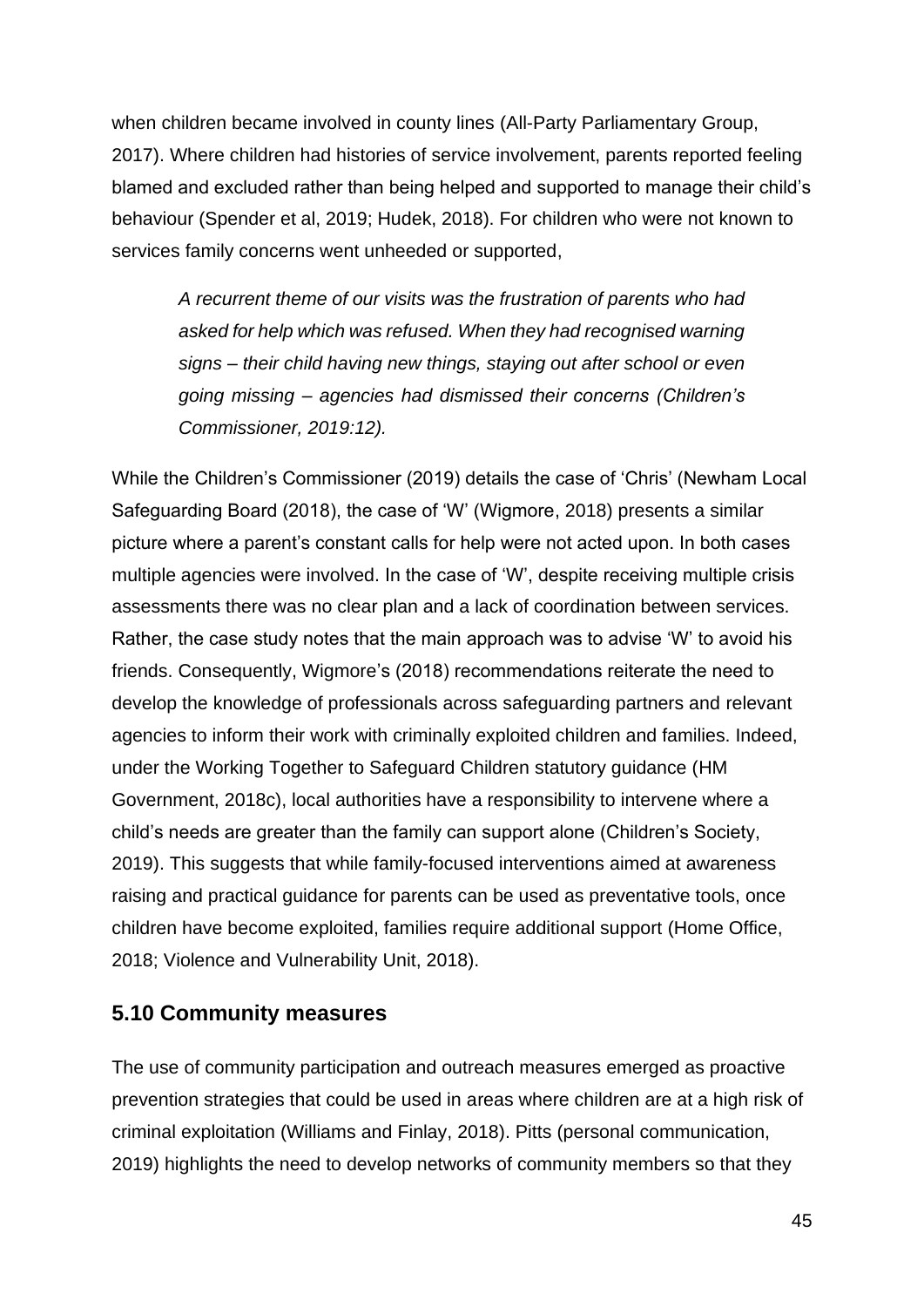can develop an understanding of the nature of child criminal exploitation in their local area, identify service gaps and develop appropriate services. Such a view acknowledges how county lines models may be adapted locally in response to specific police and safeguarding measures. Additionally, Pitts argues that reductions in resources have removed key professionals in high-risk areas rendering children with limited access to 'capable guardians' and, in some cases, children may fear they have little option but to turn to gangs for protection (Children's Commissioner, 2019). As Pitts explains,

*When you get that withdrawal of the state, it sends a very powerful signal to unscrupulous people that they can do whatever they want (personal communication, Pitts)*

Indeed, the Violence and Vulnerability Unit's (2018) review notes the increase in violent interactions between local people and drug networks in public spaces. As well as local policing teams there is a need for street-based youth workers who can befriend children and help develop community-based programmes such as mentoring and sport and create leisure facilities and safe spaces (Hallsworth, 2008). The Home Office (2010) also recommends youth inclusion projects, youth inclusion and support panels, and peer mentoring. The effectiveness of short-term reactionary interventions has been questioned with a call for longer term proactive strategies (Andell and Pitts, 2017).

One promising pilot programme is aimed at delivering targeted interventions for at risk groups of children aged 8 -19 years through eight professional football club community organisations in partnership with local agencies. Funded by BBC Children in Need and The Premier League Charitable Fund, the 'Breaking the Cycle of Youth Violence' is currently being evaluated with the final report due in December 2019 (Barter et al, 2019). While not publicly available, interim findings suggest that the programme is engaging children using the brands of the Premier League and clubs and the use of workers independent from statutory agencies. There are promising findings in relation to reductions in risk behaviours, including criminal aspirations, anti-social behaviour and criminal behaviour, and increases in protective factors, including self-regulation and self-esteem. Moreover, children and young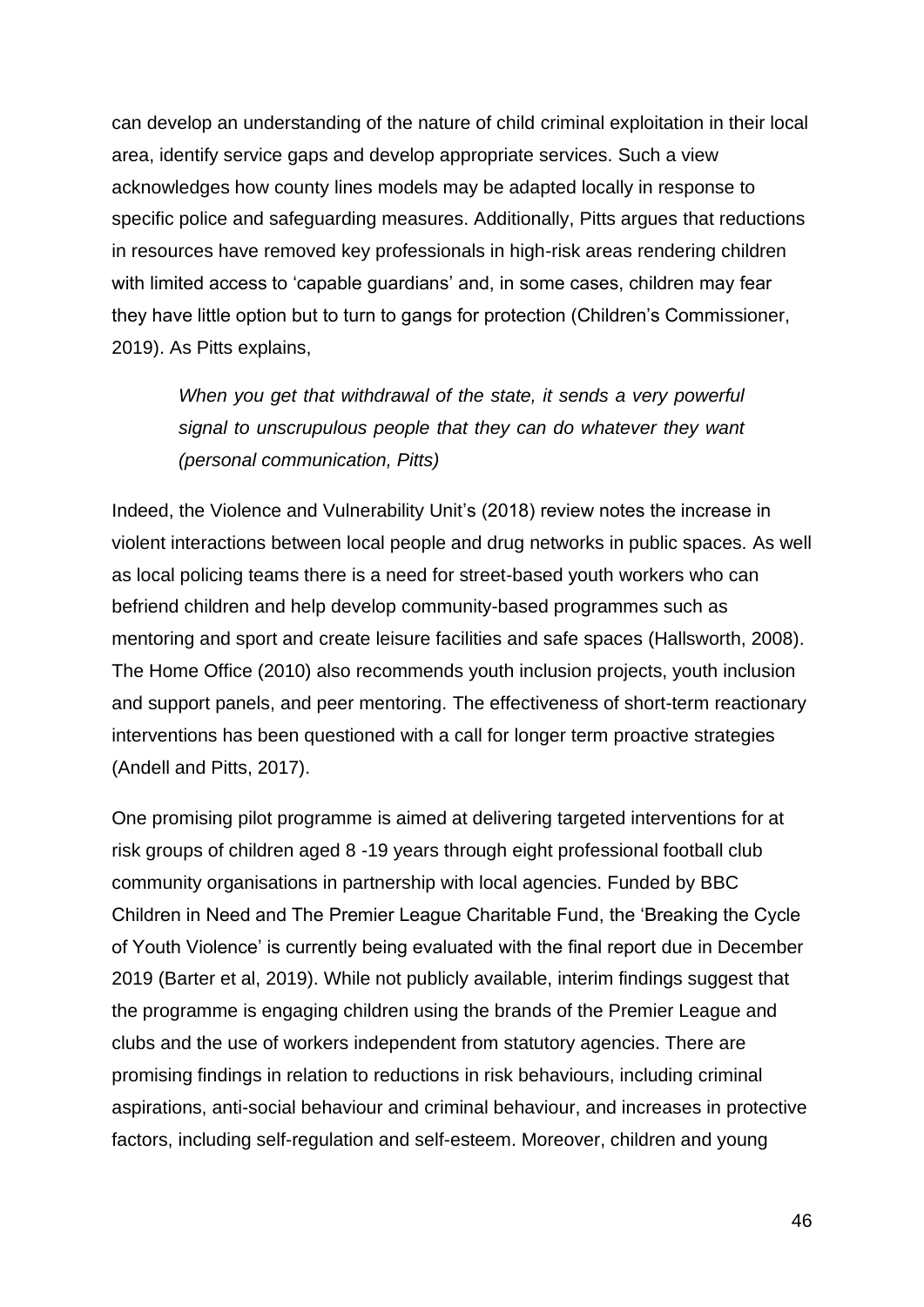people are being offered practical support to make lifestyle changes and identify education, training and employment opportunities.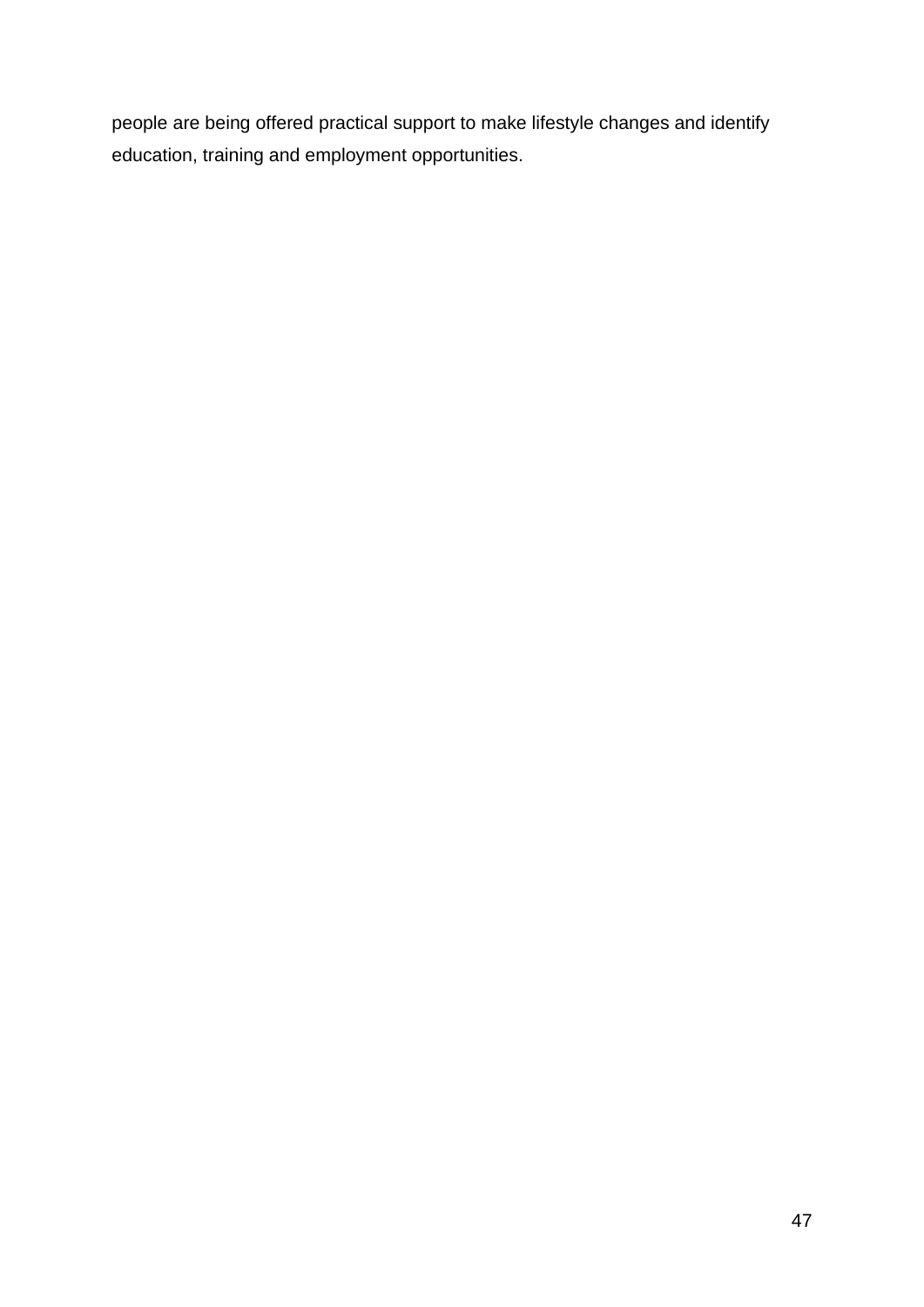# <span id="page-47-0"></span>**6.0 Conclusion**

This systematic map and synthesis review highlighted that child criminal exploitation affects vulnerable children across all age and ethnicities. The current lack of reliable data renders it difficult to determine whether child criminal exploitation is increasing or whether the figures represent growing awareness of its existence (National Crime Agency, 2017). While the review found a call for better coordination of services and assessments of risk, there is limited evidence regarding what approaches are effective. However, the review found that three key elements appear to be particularly important.

First, that children are seen as the victims of criminal exploitation rather than the perpetrators of crime. There has been a tendency to perceive child criminality as the voluntary lifestyle choice of adolescents (Children's Commissioner, 2019). Common portrayals of adolescents imply that they are autonomous and resilient at best and violent gang members at worst. This has resulted in omissions in our safeguarding duties to this group of older children. Under the Children Act 1989 children are entitled to protection and the promotion of their well-being until they are 18. Yet professional attitudes have hindered the identification of warning signs where older children have been forced into criminality either by gang members or by their limited social, emotional abilities as well as the poverty, poor housing or deprivation in which they live. The tendency to criminalise vulnerable children has further reduced their already limited opportunities creating a cycle of offending and exploitation (Spencer et al, 2019).

Second, the review has highlighted that children who are at risk of, or who are being criminally exploited require strengths-based, relationship driven approaches. Children should have access to a trusted adult, whether this is within education, youth work or a professional from a statutory service, but someone who can develop a relationship with the child to foster engagement through the development of a relationship (Dodsworth and Sorenson, 2018; Ofsted, 2018; State of Children's, Rights in England, 2018). Moreover, the trusted adult should stay with the child and understand that non-engagement may be due to their fear about violent repercussions to themselves or their families (Ofsted, 2018).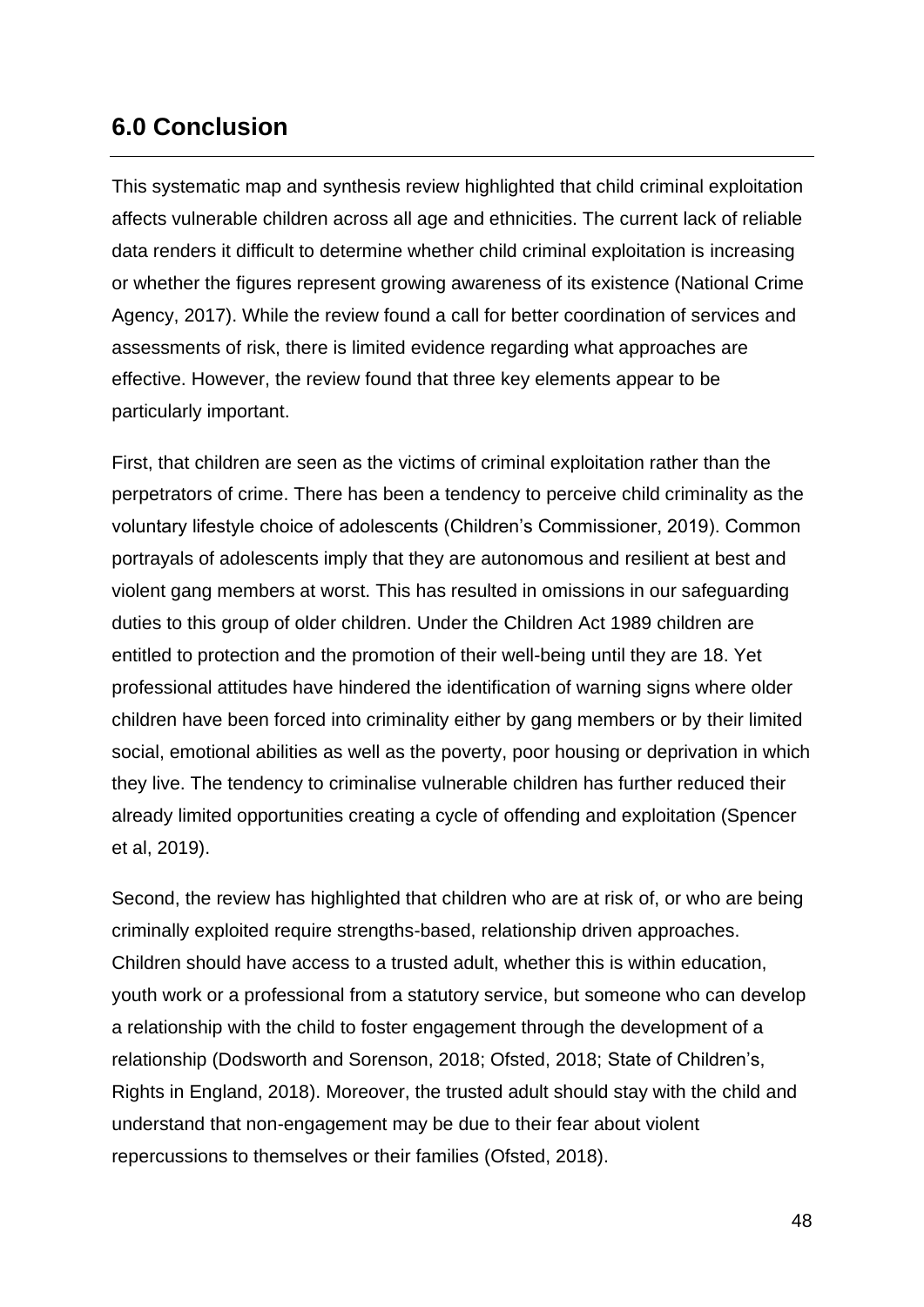Third, this is a complex social problem and therefore it requires interventions at national, community, family and child level. At the national level, the National County Lines Coordination Centre is aimed at developing a national intelligence picture that should determine the scale and scope of child criminal exploitation. Moreover, the Centre aims to provide coordination for the police so they can monitor and target disruptive strategies accordingly. This could involve the allocation of vulnerability flags for those children deemed to be at risk or who are found to be a long way from home. Further, the consistent use of return interviews for missing episodes and the clear delineation of agency roles might contribute to national intelligence and also help in the early identification of vulnerable children.

At the community level, the review highlighted that community participation and outreach measures may be useful tools in the proactive prevention of child criminal exploitation. Such preventative work is vital in creating an exit strategy for children who are gang involved and an alternative path for children who are at risk of being exploited. The review found promising initial evidence of several innovative interventions that have sought to engage children, develop their skills and divert them from gang-involvement (Barter et al, 2019; Dodsworth and Sorenson, 2018).

At the family level, the serious violence and abuse associated with child criminal exploitation renders it difficult for parents to address these behaviours alone. Where children have stayed out late or presented with risky behaviours, parents are often charged with the task of setting boundaries and taking full responsibility for curtailing these problem behaviours. Indeed, services were not designed for child exploitation and as such, they often focus on familial abuse and poor parenting rather than wider contextual safeguarding risks (Firmin, 2019). Furthermore, wider environmental factors such as reductions in resources for the police, statutory and voluntary services, increases in the number of families reliant on food banks and the clustering of offenders with vulnerable children have created the ideal conditions where child criminal exploitation has flourished (Andell and Pitts, 2017). Hence, unscrupulous individuals have exploited professional perceptions, high service thresholds and gaps in knowledge and understanding to befriend or intimidate children into committing crimes on their behalf.

49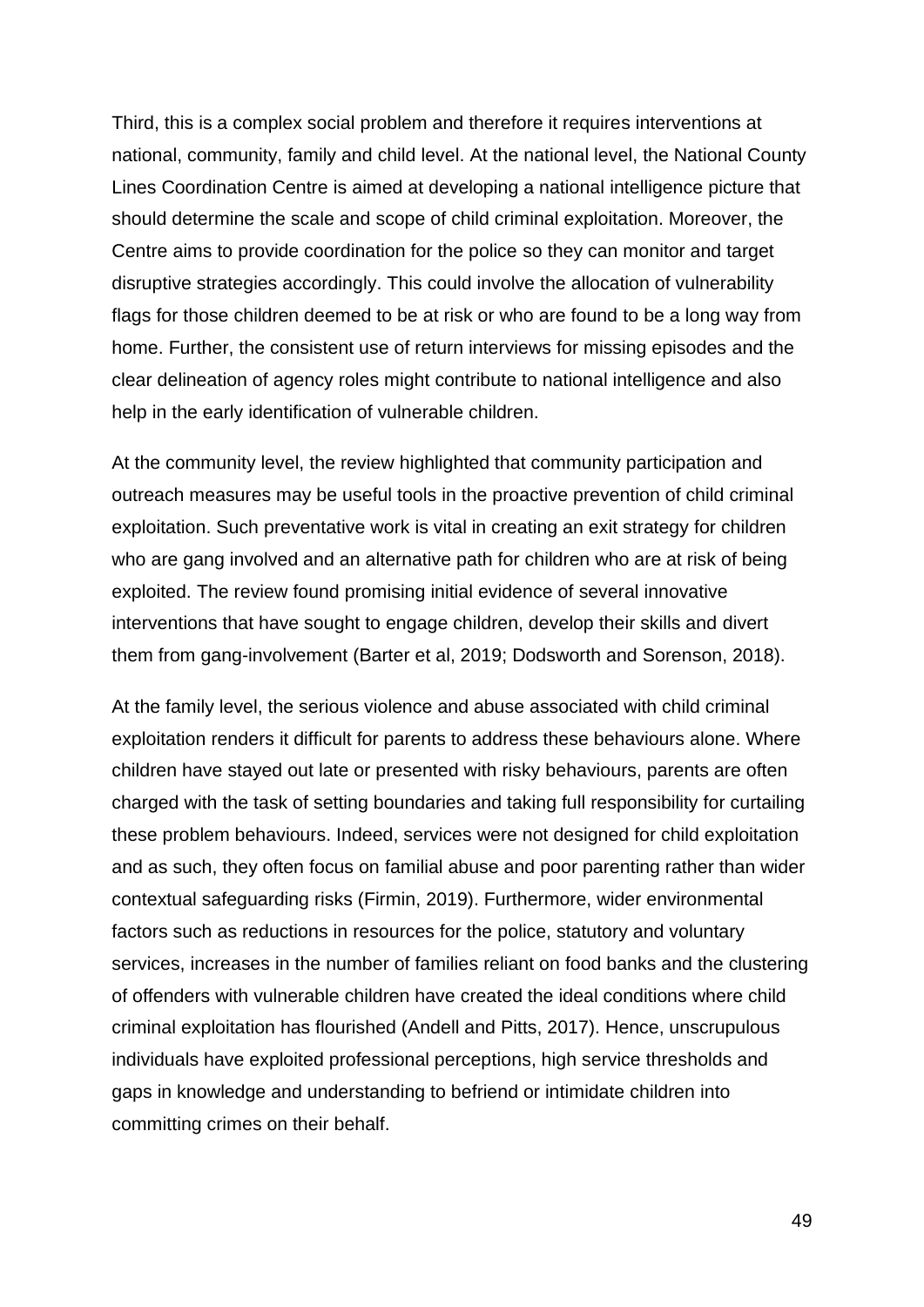Finally, at the individual level the review has revealed that exploiters capitalise on children who have limited social, economic and or emotional capital (Knowsley Safeguarding Board, 2018). Education has an important role in the identification, protection and prevention of child criminal exploitation. Schools can be used to teach children about child criminal exploitation, healthy relationships and to protect them from involvement. For those children who have been exploited there is a need for therapeutic interventions that seek to engage children and promote alternative pathways. There also needs to be shared protocols across agencies to ensure that children are not continually assessed but that an effective plan is put in place for the child (Wigmore, 2018).

With child criminal exploitation described as a national priority (Children's Commissioner, 2019), there is a need for effective approaches and strategies to protect children who are vulnerable to exploitation. This is particularly pertinent as the evidence shows that exploiters are quick to adapt in order to evade detection. Moreover, the middle level of drug networks remain hidden, using children as collateral damage while they move on to new targets to exploit. Therefore, it is important that evidence-informed strategies and approaches are developed. In order to do this, there is a need for research, policy and preparedness across agencies to try new ways of responding to children and families. Where possible, young people should be involved in shaping this response.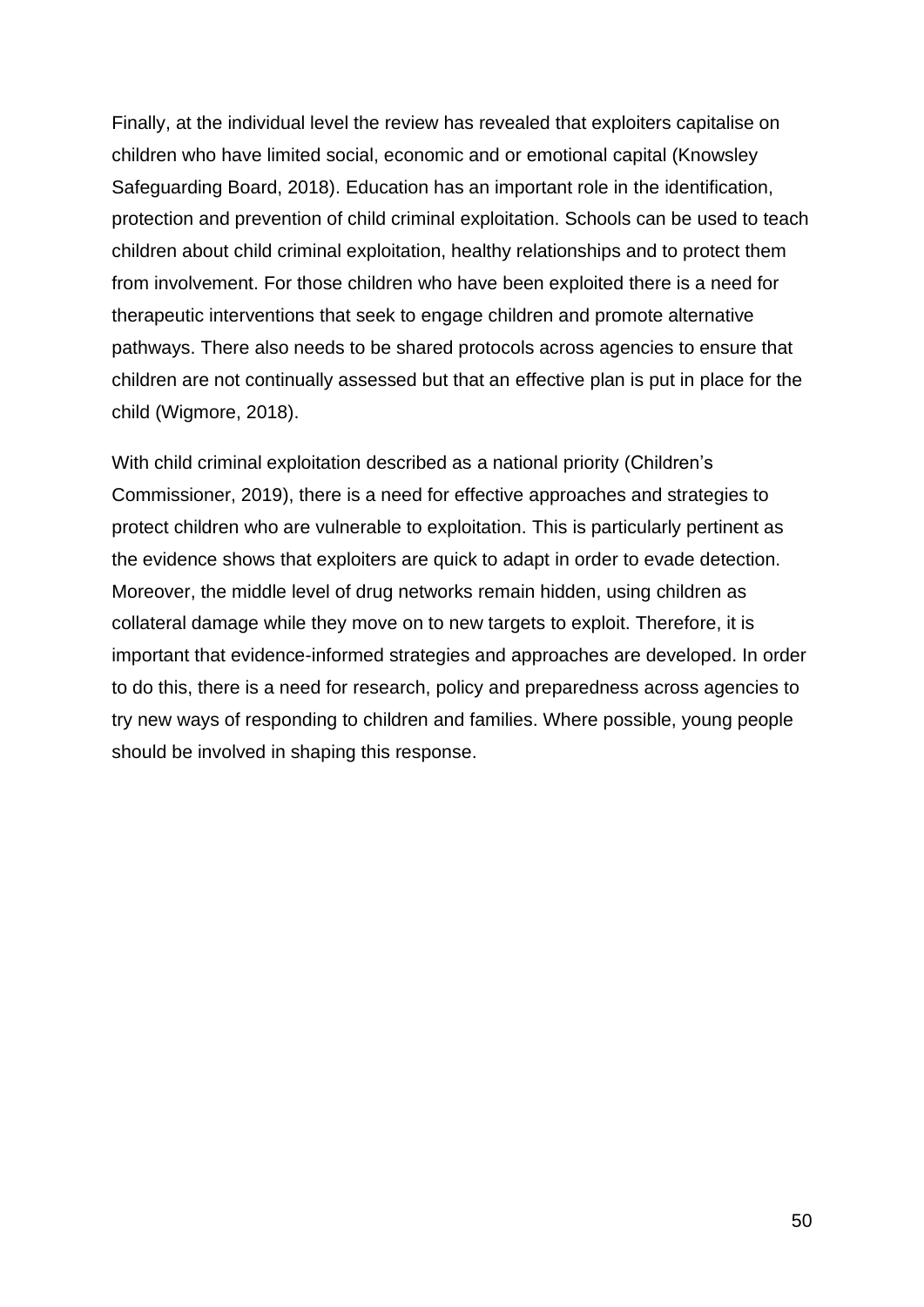# <span id="page-50-0"></span>**References**

All Party Parliamentary Group on Runaway and Missing Children and Adults [APPG]. (2017). *Briefing report on the roundtable on children who go missing and are criminally exploited by gangs*. 26 October 2017, Vol. 630, c.487.

Andell, P. (2019). *Thinking Seriously About Gangs.* Palgrave Macmillan.

Andell, P. and Pitts, J. (2017). *Preventing the Violent and Sexual Victimisation of Vulnerable Gang-Involved and Gang-Affected Children and Young People in Ipswich*. University of Suffolk.

Andell, P. and Pitts, J. (2013). *Filling the gaps/joining the dots: the Lambeth gang and youth violence strategy 2012: a rapid assessment exercise*. Lambeth: London Borough of Lambeth.

Barter, C., Hargreaves, P., Bracewell, K. and Pitts, J. (2019). *Interim Evaluation Report for 'Breaking the Cycle of Youth Violence', funded by BBC Children in Need and The Premier League Community Fund*, *January 2018 – May 2019.* BBC Children in Need, The Premier League Community Fund. [Not publicly available].

Chard, A. (2015). Troubled Lives. Tragic Consequences: A thematic Review. Tower Hamlets Children's Safeguarding Board.

Children Act (1989). London: TSO.

Children's Commissioner. (2019). *Keeping kids safe. Improving safeguarding responses to gang violence and criminal exploitation.* February 2019.

Children and Social Work Act (2017). London TSO.

Children's Society. (2019). *Counting Lives: Responding to children who are criminally exploited*. July 2019.

Children's Society. (2018). Children and Young People Trafficked for the Purpose of Criminal Exploitation in Relation to County Lines: A Toolkit for Professionals. Victim Support, NPCC.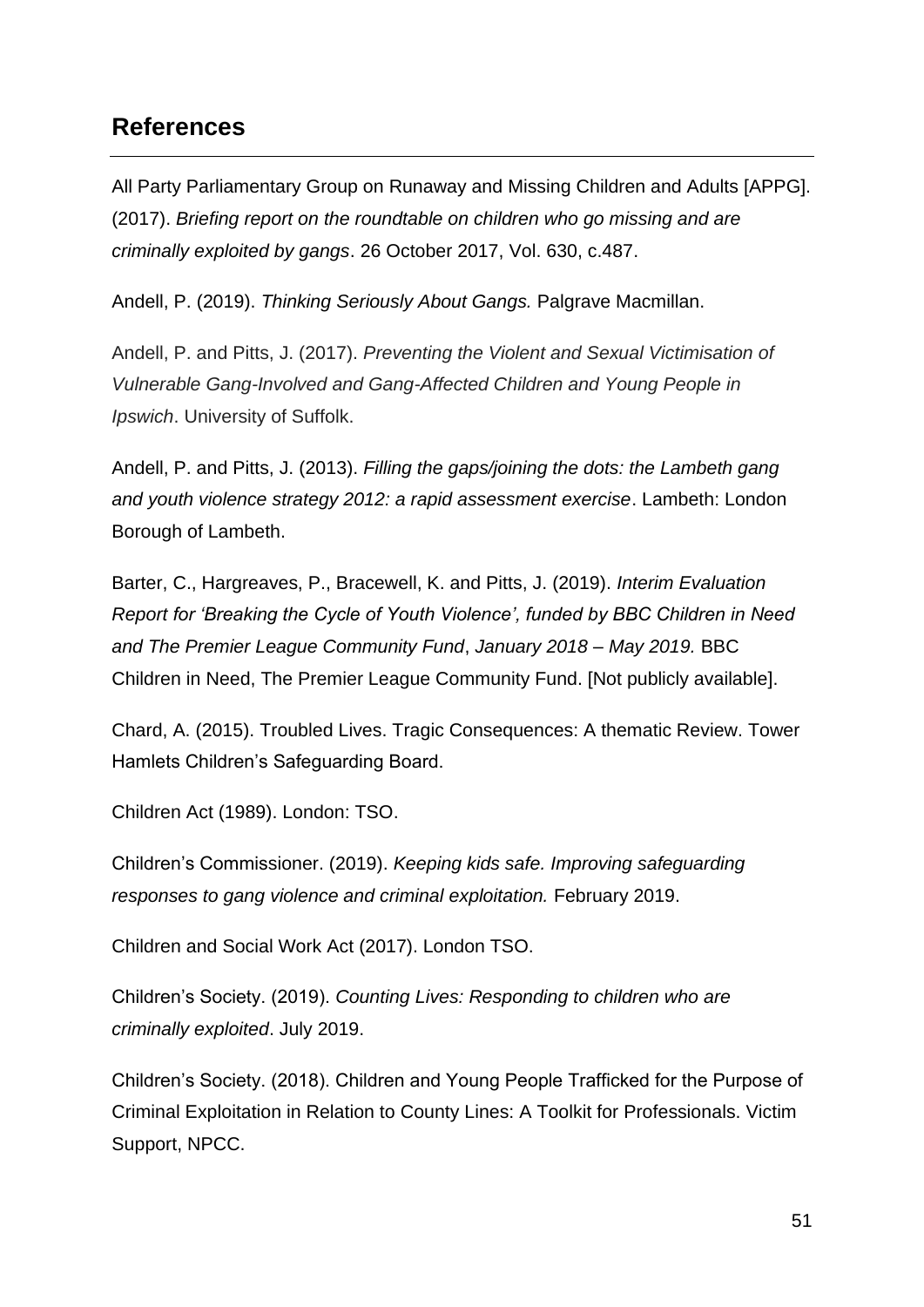Children's Society. (2013). *Here to listen Return interviews provision for young runaways.*

Clarke, T. (2019). *The characteristics of gang-associated children and young people: Technical report: February 2019*. Children's Commissioner.

Crown Prosecution Service., (2018a). *'County Lines': Typology.* Great Britain.

Crown Prosecution Service., (2018b). *Human Trafficking, Smuggling and Slavery - 10/12/2018: Suspects who might be Victims of Trafficking or Slavery updated, Legal Guidance, International and Organised Crime* [online]. Great Britain. [Viewed 10 July 2019]. Available from: [https://www.cps.gov.uk/legal-guidance/human-trafficking](https://www.cps.gov.uk/legal-guidance/human-trafficking-smuggling-and-slavery#a25)[smuggling-and-slavery#a25](https://www.cps.gov.uk/legal-guidance/human-trafficking-smuggling-and-slavery#a25)

Crown Prosecution Services., (2018c). *County lines drug-dealer jailed under modern slavery laws – 04/10/2018: News, Drug Offences* [online]. Great Britain. [Viewed 10 July 2019]. Available from: [https://www.cps.gov.uk/west-midlands/news/county-lines](https://www.cps.gov.uk/west-midlands/news/county-lines-drug-dealer-jailed-under-modern-slavery-laws)[drug-dealer-jailed-under-modern-slavery-laws](https://www.cps.gov.uk/west-midlands/news/county-lines-drug-dealer-jailed-under-modern-slavery-laws)

Dartington Social Research Unit., (2004). *Refocusing Children's Services Towards Prevention: Lessons from the Literature.* Department for Education and Skills. RR510.

Densley, J. A., (2014). It's Gang Life, But Not As We Know It: The Evolution of Gang Business. *Crime and Delinquency*. **60**(4), 517-546.

Department for Children, Schools and Families., (2010). *Safeguarding children and young people who may be affected by gang activity.* Home Office. Great Britain.

Dodsworth, J. and Sorensen, P., (2018). *'We have only just got started, do you know what I mean, that's what it feels like to us' An evaluation of 'Your Own Enterprise': an intervention for young people on the edge of serious and organised crime.* Centre for Research on Children and Families. University of East Anglia.

Early Intervention Foundation (2015). *Preventing Gang and Youth Violence: Spotting Signals of Risk and Supporting Children and Young People: An Overview*. Great Britain, Home Office.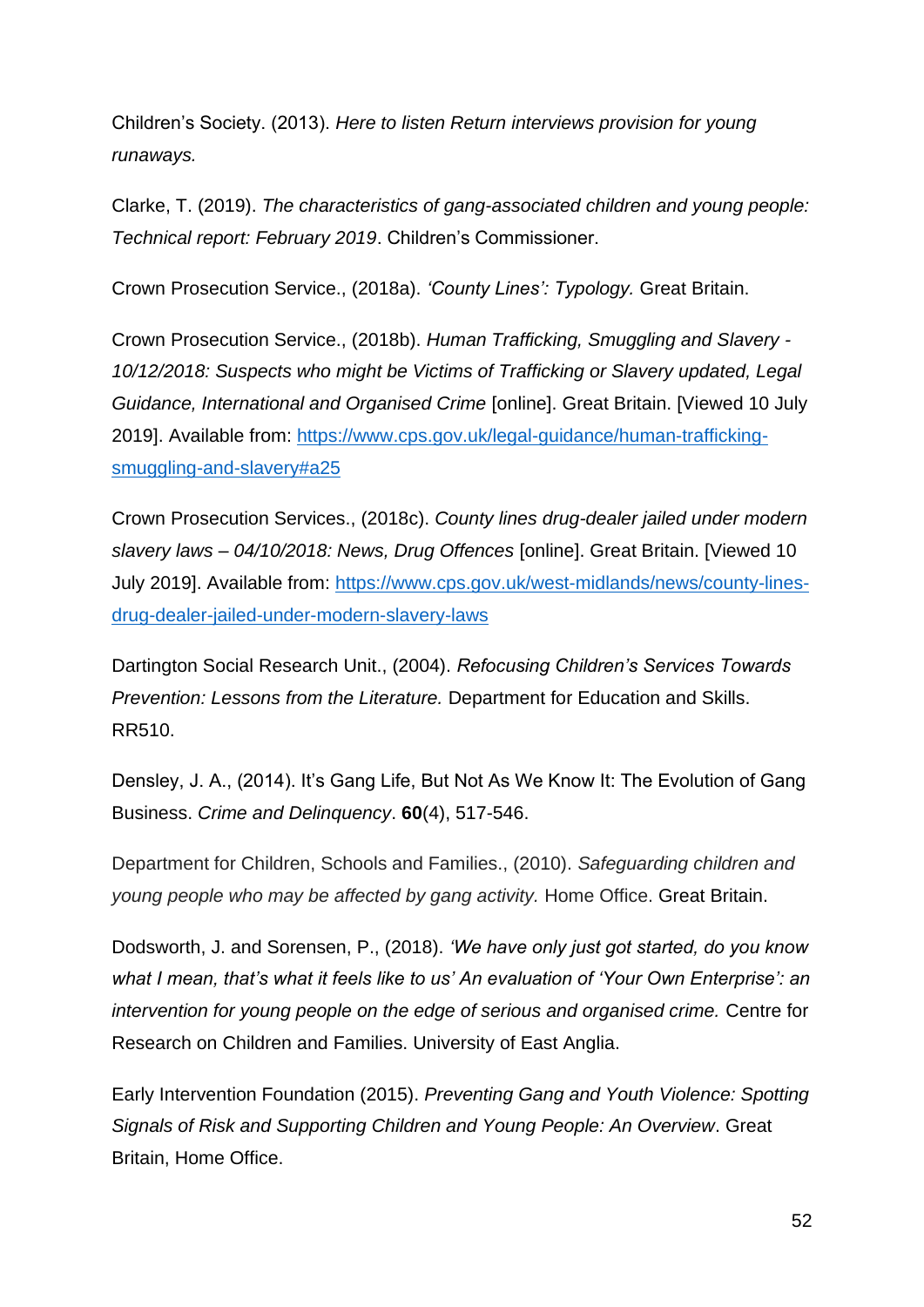Firmin, C. (2019). Relocation, relocation, relocation: home and school-moves for children affected extra-familial risks during adolescence. *Children's Geographies*. 1- 13.

Fitch, K. (2009). *Teenagers at risk: The safeguarding needs of young people in gangs and violent peer groups*. NSPCC.

Grierson, J. (2019a). County lines': huge scale of £500m drug industry revealed. *The Guardian* [online]*.* 29 January 2019. [Viewed 8 July 2019]. Available from: [https://www.theguardian.com/society/2019/jan/29/county-lines-criminal-drug](https://www.theguardian.com/society/2019/jan/29/county-lines-criminal-drug-networks-rapidly-expanding-national-crime-agency)[networks-rapidly-expanding-national-crime-agency.](https://www.theguardian.com/society/2019/jan/29/county-lines-criminal-drug-networks-rapidly-expanding-national-crime-agency)

Grierson, J. (2019b). Reports of county lines child exploitation likely to increase, say police. *The Guardian* [online]. 16 September 2019. [Viewed 17 September 2019] Available from: [https://www.theguardian.com/uk-news/2019/sep/16/county-lines](https://www.theguardian.com/uk-news/2019/sep/16/county-lines-child-exploitation-police)[child-exploitation-police.](https://www.theguardian.com/uk-news/2019/sep/16/county-lines-child-exploitation-police)

Hallsworth, S., (2008). Working with gangs. *Community Care* [online]. 2 April 2008. [Viewed 16 July 2019]. Available from:<https://www.communitycare.co.uk/children/>

Hill, N., (2018). *Serious Case Review – Chris. Overview Report – August 2018.*  Newham Local Safeguarding Board. [Viewed 19 July 2019]. Available from: [http://www.newhamlscb.org.uk/wp-content/uploads/2018/10/Serious-Case-Review-](http://www.newhamlscb.org.uk/wp-content/uploads/2018/10/Serious-Case-Review-Chris-.pdf)[Chris-.pdf](http://www.newhamlscb.org.uk/wp-content/uploads/2018/10/Serious-Case-Review-Chris-.pdf)

House of Commons. (2017). *Modern Slavery Act 2015* [Hansard], 26 October 2017, Vol. 630, c. 487 [online]. Great Britain. [Viewed 15 July 2019]. Available from: [https://hansard.parliament.uk/Commons/2017-10-26/debates/D9B8BD1A-F0D6-](https://hansard.parliament.uk/Commons/2017-10-26/debates/D9B8BD1A-F0D6-42D5-9490-741950800859/ModernSlaveryAct2015) [42D5-9490-741950800859/ModernSlaveryAct2015](https://hansard.parliament.uk/Commons/2017-10-26/debates/D9B8BD1A-F0D6-42D5-9490-741950800859/ModernSlaveryAct2015)

HM Government., (2018a). *2018 UK Annual Report on Modern Slavery.* October 2018. Great Britain.

HM Government. (2018b). *Serious Violence Strategy*, April 2018. Great Britain.

HM Government (2018c). *Working Together to Safeguard Children*. July 2018. Great Britain.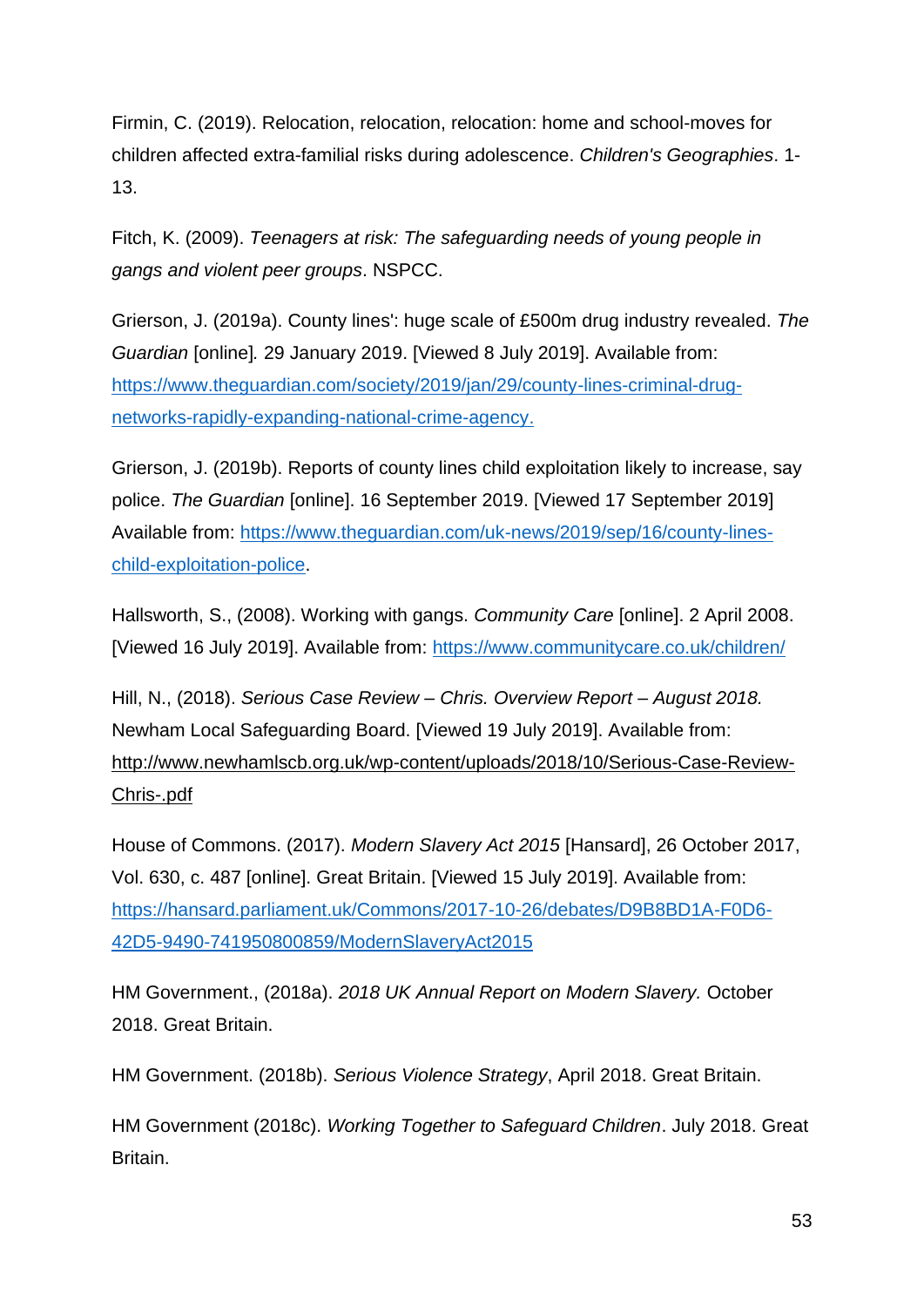HM Government (2017). *2017 Drug Strategy*. July 2017. Great Britain.

HM Government (2016). *Ending gang violence and exploitation*. January 2016. Great Britain.

Home Office (2019). *Child Exploitation Disruption Toolkit: Disruption Tactics*. Great Britain.

Home Office (2018). *Criminal Exploitation of children and vulnerable adults: County Lines guidance* [online]. Great Britain. [Viewed 15 March 2019]. Available from: [https://assets.publishing.service.gov.uk/government/uploads/system/uploads/attach](https://assets.publishing.service.gov.uk/government/uploads/system/uploads/attachment_data/file/741194/HOCountyLinesGuidanceSept2018.pdf) [ment\\_data/file/741194/HOCountyLinesGuidanceSept2018.pdf](https://assets.publishing.service.gov.uk/government/uploads/system/uploads/attachment_data/file/741194/HOCountyLinesGuidanceSept2018.pdf)

Home Office (2017). County Lines: Protecting vulnerable people from exploitation poster [online]. Great Britain. [Viewed 16 July 2019]. Available from: [https://assets.publishing.service.gov.uk/government/uploads/system/uploads/attach](https://assets.publishing.service.gov.uk/government/uploads/system/uploads/attachment_data/file/667308/_County_Lines__preventing_vulnxploitation_A4_editable_poster1.pdf) [ment\\_data/file/667308/\\_County\\_Lines\\_\\_preventing\\_vulnxploitation\\_A4\\_editable\\_pos](https://assets.publishing.service.gov.uk/government/uploads/system/uploads/attachment_data/file/667308/_County_Lines__preventing_vulnxploitation_A4_editable_poster1.pdf) [ter1.pdf](https://assets.publishing.service.gov.uk/government/uploads/system/uploads/attachment_data/file/667308/_County_Lines__preventing_vulnxploitation_A4_editable_poster1.pdf) 

Home Office (2017). Child sexual exploitation: Definition and a guide for practitioners, local leaders and decision makers working to protect children from child sexual exploitation.

Hudek, J. (2018). *Evaluation of the County Lines Project* [online]. JH Consulting, St Giles Trust, Missing People. [Viewed 15 March 2019]. Available from: [file:///C:/Users/user/Downloads/County%20Lines%20Demonstration%20Pilot%20-](file:///C:/Users/user/Downloads/County%20Lines%20Demonstration%20Pilot%20-%20Evaluation%20Report%20May%202018%20designed.pdf) [%20Evaluation%20Report%20May%202018%20designed.pdf](file:///C:/Users/user/Downloads/County%20Lines%20Demonstration%20Pilot%20-%20Evaluation%20Report%20May%202018%20designed.pdf)

Knowsley Safeguarding Board (2017). *Knowsley Safeguarding Children Board Procedures Manual* [online]. [Viewed 15 July 2019]. Available from: <https://knowsleyscb.proceduresonline.com/chapters/contents.html#appendic>

Manchester Local Safeguarding Board., (2018). *Criminal Exploitation – information for practitioners* [online]. [Viewed 13 July 2019]. Available from: <https://www.manchestersafeguardingboards.co.uk/resource/criminalexploitation/>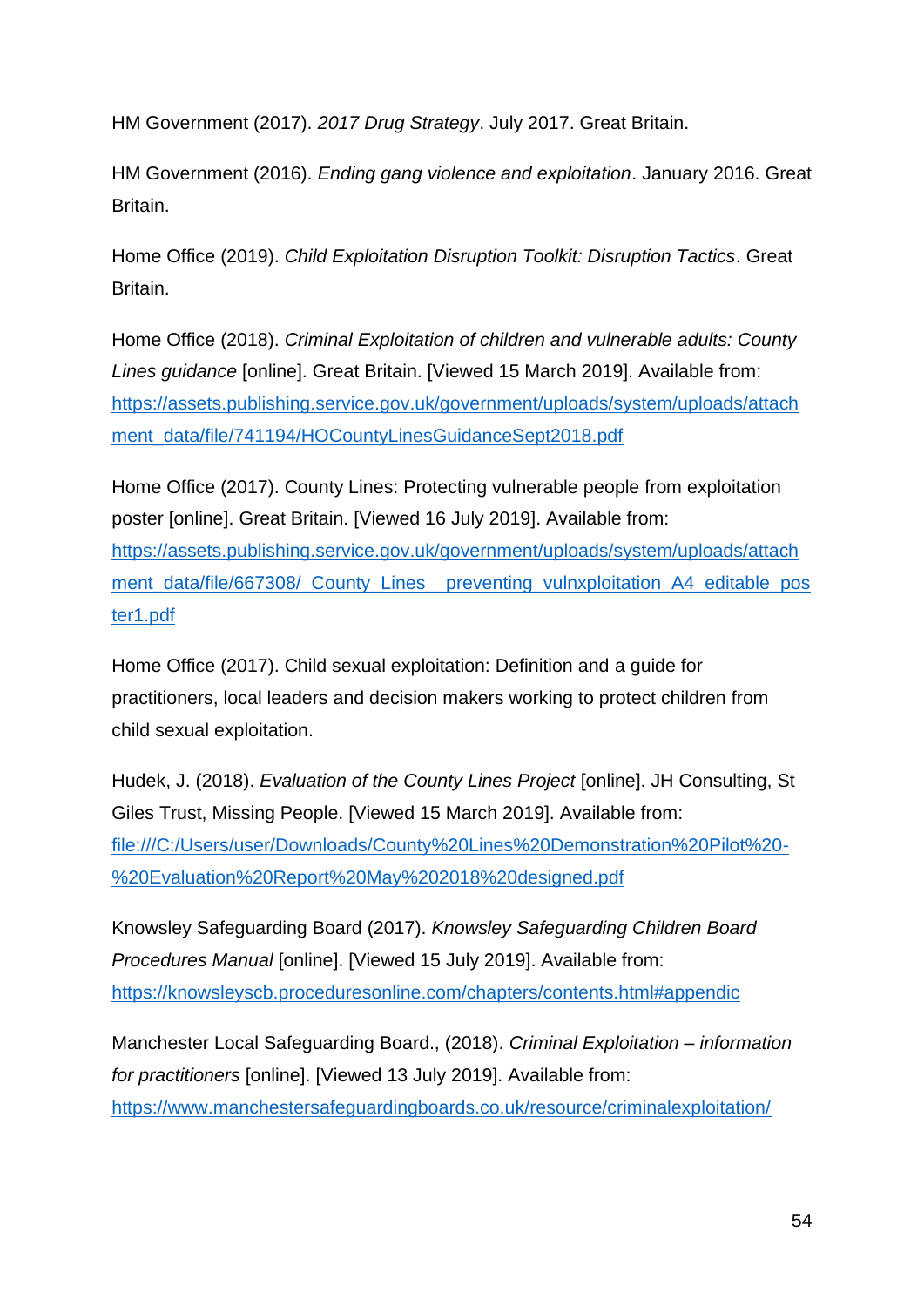National Crime Agency. (2017). *County Lines Violence, Exploitation and Drug Supply 2017 National Briefing Report* [online]. London: NCA. Great Britain. [Viewed 18 March 2019]. Available from

[http://www.nationalcrimeagency.gov.uk/publications/832-county-lines-violence](http://www.nationalcrimeagency.gov.uk/publications/832-county-lines-violence-exploitation-and-drug-supply-2017/file)[exploitation-and-drug-supply-2017/file](http://www.nationalcrimeagency.gov.uk/publications/832-county-lines-violence-exploitation-and-drug-supply-2017/file)

Ofsted., (2018). *Protecting children from criminal exploitation, human trafficking and modern slavery: an addendum* [online]. HM Inspectorate of Probation, HMICFRS, Care Quality Commission. No. 180032. [Viewed 16 July 2019] Available from: [https://assets.publishing.service.gov.uk/government/uploads/system/uploads/attach](https://assets.publishing.service.gov.uk/government/uploads/system/uploads/attachment_data/file/756031/Protecting_children_from_criminal_exploitation_human_trafficking_modern_slavery_addendum_141118.pdf) ment data/file/756031/Protecting children from criminal exploitation human traffic [king\\_modern\\_slavery\\_addendum\\_141118.pdf](https://assets.publishing.service.gov.uk/government/uploads/system/uploads/attachment_data/file/756031/Protecting_children_from_criminal_exploitation_human_trafficking_modern_slavery_addendum_141118.pdf)

Pearce, J. J., Hynes, P. and Bovarnick, S. (2009). *Breaking the wall of silence: Practitioners' responses to trafficked children and young people*. NSPCC. University of Bedfordshire.

Pepin, S. (2018). *County Lines Exploitation in London*. 15 January 2018. HC CDP-2018-0009. Great Britain.

Pitts, J. (2011). Mercenary territory: Are youth gangs really a problem?. In B. Goldson, ed. *Youth in crisis? 'Gangs', territoriality and violence.* Abingdon, UK: Routledge. pp. 161–182.

Robinson, G. McLean, R. and Densley, J. (2019). Working County Lines: Child Criminal Exploitation and Illicit Drug Dealing in Glasgow and Merseyside. *International Journal of Offender Therapy and Comparative Criminology*, **63**(5), 694–711.

Spencer, C., Griffin, B. and Floyd, M. (2019). *Vulnerable Adolescents Thematic Review*. Croydon Safeguarding Board.

Spicer, J. (2018): 'That's their brand, their business': how police officers are interpreting County Lines, *Policing and Society*, 1-14.

Stone, N. (2018). Child Criminal Exploitation: 'County Lines', Trafficking and Cuckooing. *Youth Justice.* **18**(3) 285 –293.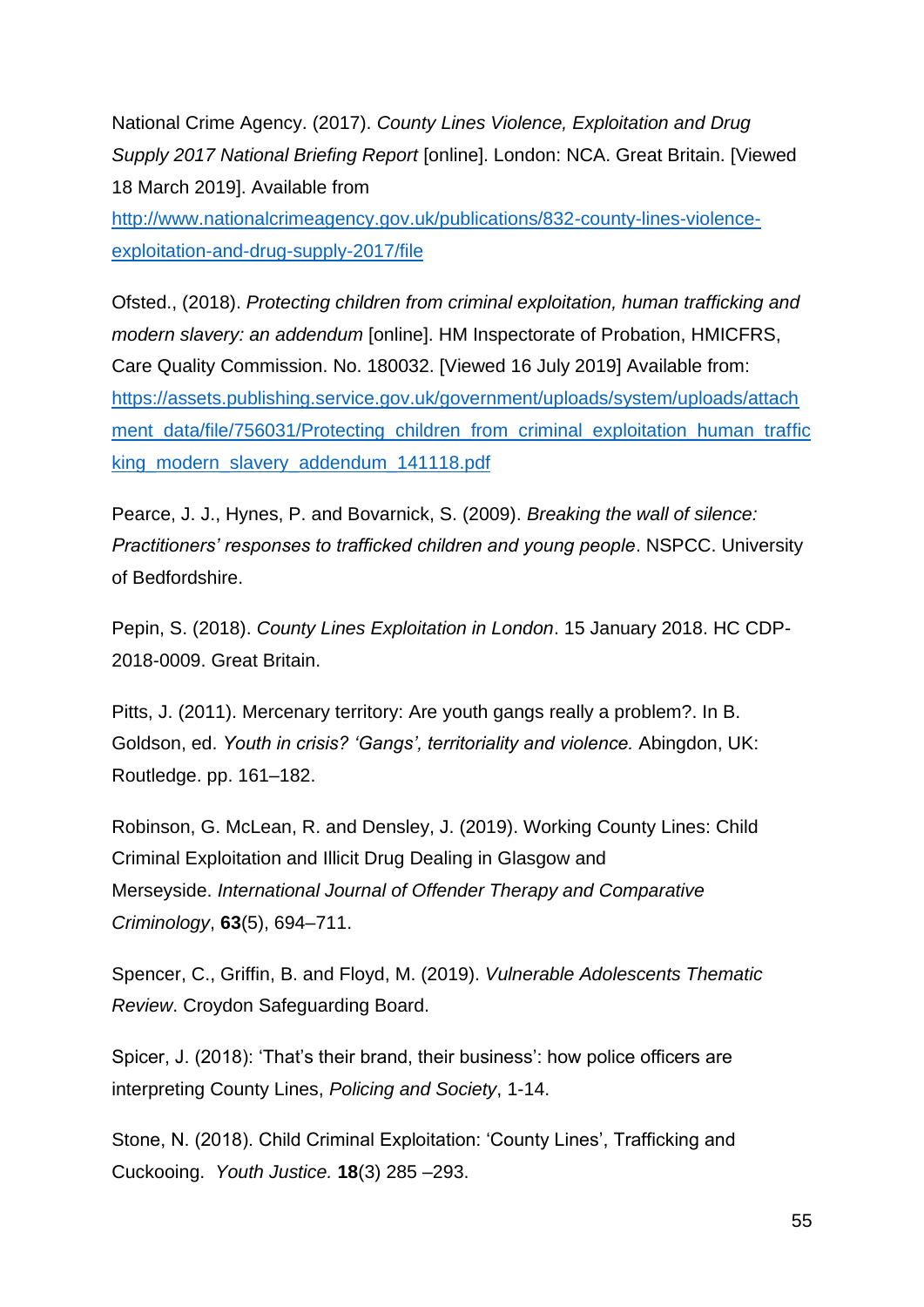Sturrock, R. and Holmes, L., (2015). *Running the Risks: The links between gang involvement and young people going missing*. July 2015. Catch 22. Missing People.

Violence and Vulnerability Unit (2018). *County lines - a national summary and emerging best practice* [online]. May 2018. [Viewed 9 July 19]. Available from: [https://www.local.gov.uk/sites/default/files/documents/County%20Lines%20National](https://www.local.gov.uk/sites/default/files/documents/County%20Lines%20National%20Summary%20-%20Simon%20Ford%20WEB.pdf) [%20Summary%20-%20Simon%20Ford%20WEB.pdf](https://www.local.gov.uk/sites/default/files/documents/County%20Lines%20National%20Summary%20-%20Simon%20Ford%20WEB.pdf)

Whittaker, A. J., Cheston, L., Tyrell, T., Higgins, M. M., Felix-Baptiste, C. and Harvard, T. (2018). *From Postcodes to Profits: How gangs have changed in Waltham Forest.* London South Bank University.

Wigmore. J. (2018). *Recognising and acting on signs of 'county lines' child exploitation. A case study*. Niche Health and Social Care Consulting

Williams, A. G. and Finlay, F. (2018). County lines: how gang crime is affecting our young people. *Archives of Disease in Childhood*.

Windle, J., Moyle, L. and Coomber, R. (forthcoming). 'Vulnerable' kids going country: Children and young people's involvement in county lines drug dealing. *Youth Justice*.

Windle, J. and Briggs, D. (2015a). Going solo: the social organisation of drug dealing within a London street gang. *Journal of Youth Studies*. **18**(9), 1170-1185.

Windle, J. and Briggs, D. (2015b). 'It's like working away for two weeks': The harms associated with young drug dealers commuting from a saturated London drug market. *Crime Prevention and Community Safety*. **17**, 105–119.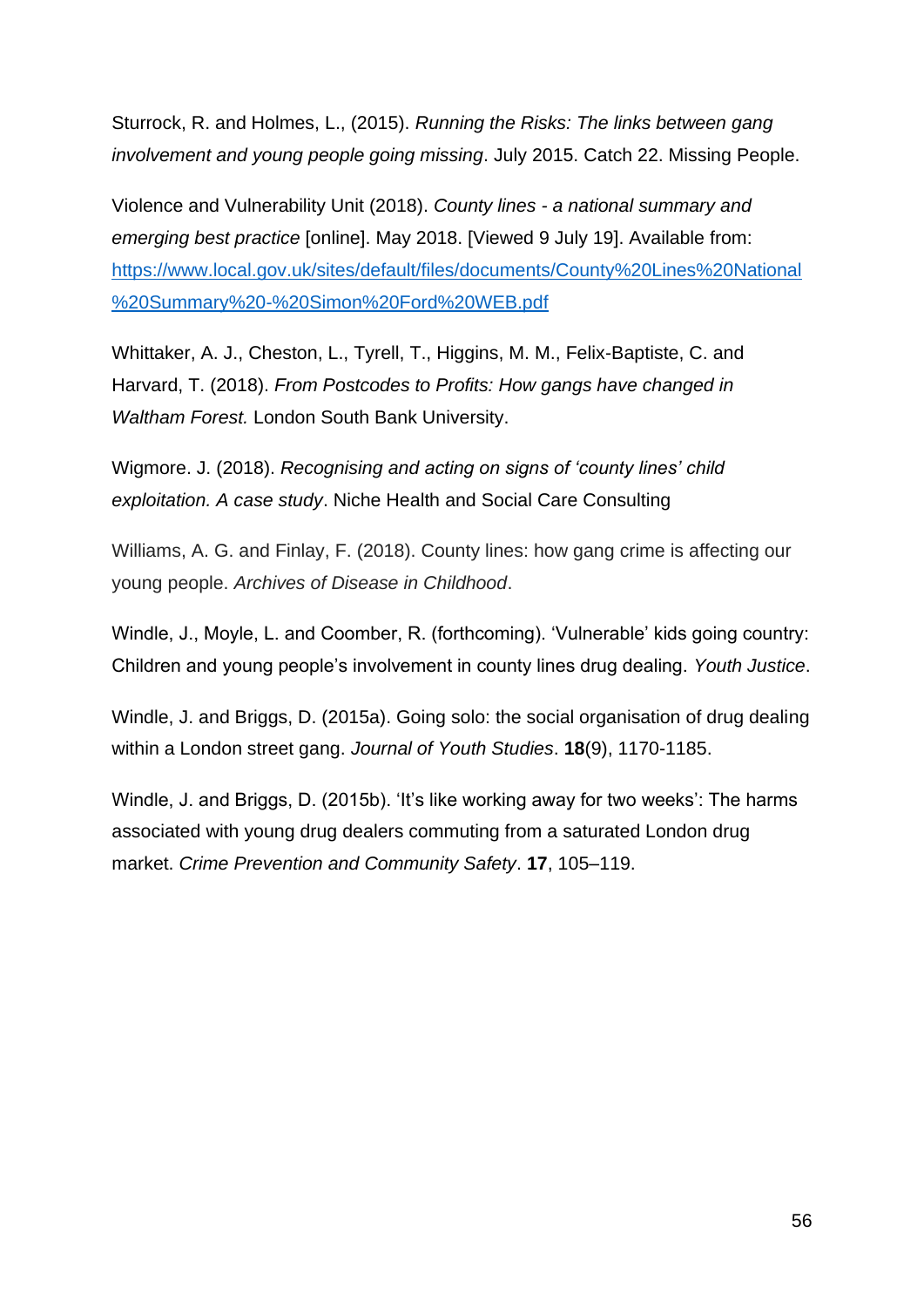# <span id="page-56-0"></span>**Appendix A: Search terms**

Ovid MEDLINE(R) ALL <1946 to April 24, 2019>

- 1 (preteen\* or teen or teens or teenage\*).tw.
- 2 (adolesc\* or preadolesc\* or pre-adolesc\* or juvenil\*).tw.
- 3 (youth or youths or youngster\*).tw.
- 4 ((young adj (person\* or persons or people)) or early adult\*).tw.
- 5 (student or students or schoolchild\*).tw.
- 6 exp infant/
- 7 exp Child/
- 8 Young adult/
- 9 adolescent/

10 (boy\* or girl\* or child or children or infant or infants or kid or kids or baby or babies or toddler\* or pre-school\* or preschool).tw.

- 11 (pediatri\* or paediatri\*).tw.
- 12 (pubescen\* or puberty).tw.
- 13 orphan\*.tw.
- 14 (adopt\* adj5 (child or children)).tw.
- 15 Child, Orphaned/
- 16 or/1-15
- 17 "criminal exploit\*".tw.
- 18 (Commercial adj2 exploit\*).tw.
- 19 "Sexual exploit\*".tw.
- 20 "transaction\* sex".tw.
- 21 "survival sex" tw
- 22 "county lines".tw.

23 ((gang or gangs) adj5 (forc\* or exploit\* or coerc\* or deception or deceiv\* or debt\* or owe\* or groom\* or recruit\*)).tw.

- $24$  (drug\* adj5 (mule\* or runner\*)).tw.<br>25 "organi?ed crim\*".tw.
- "organi?ed crim\*".tw.
- 26 ("criminal network\*" or "criminal street gang\*").tw.
- 27 ("forced criminality" or "forced criminal activit\*").tw.
- 28 ((holidaying or commuting or cuckoo\* or "trap house" or traphouse or "safe house" or "crash pad" or "gone country" or bando\* or "going cunch" or "going OT" or "going out there") and (drug\* adj3

(sell\* or suppl\* or distribut\* or deal\* or market\*))).tw.

- 29 (("debt bondage" or "debt slavery" or "debt enslavement") and drug\*).tw.
- 30 or/17-29
- 31 16 and 30
- 32 "Child prostitut\*".tw.
- 33 "child sex work\*".tw.
- 34 or/31-33
- 35 limit 34 to english language
- 36 limit 35 to yr="2000 -Current"